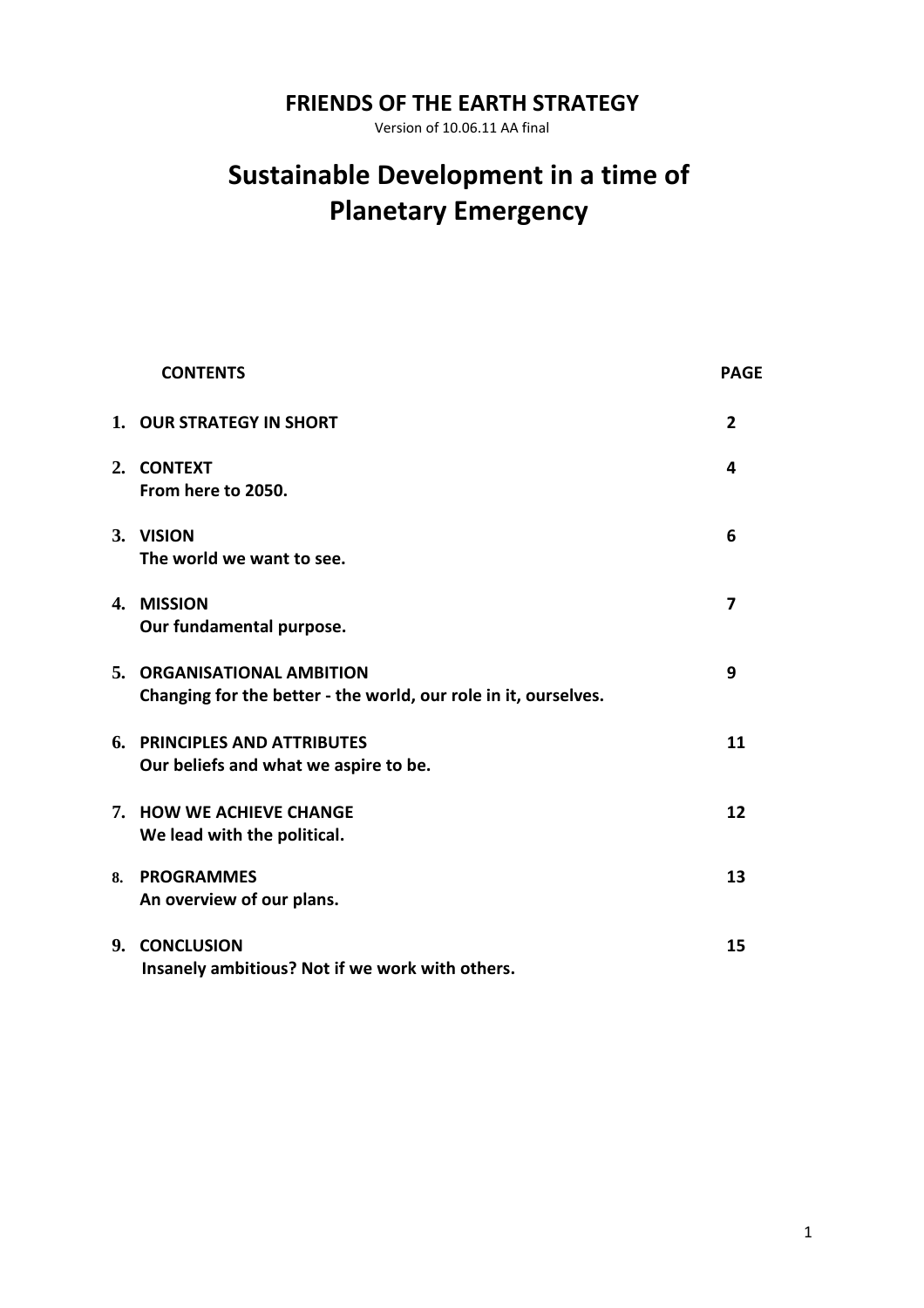# **1. Our strategy in short**

*We hope this overview will prompt you to find out more about our plans, so the page numbers relate to the full document.* 

#### **CONTEXT** *- from here to 2050* **Page 2 Page 2**

#### **The people of the world face an emerging wholescale environmental crisis**.

This demands a rapid scaling up of the solutions to environmental problems, a scaling back of the causes, and a transformation in people's relationship with the environment. Our full strategy sets out our plan for the world that Friends of the Earth is working to create by 2050.

#### **VISION** - the world we want to see **Page 4 Page 4**

#### **A new, positive relationship between people and the environment**

Our 40-year vision is to establish a world where many more people are released from poverty, and where the environment – though it will have undergone major changes – is safeguarded and recovering. This will require a reworking of the economic and social systems currently destroying the environment on which we ultimately depend. Our vision demands the introduction of new ways to protect and restore both the environment and humanity's long term security and it requires the transition to sustainability to be as fair as possible. We want to see a world where:

- our economies promote sustainability
- global temperature rise is kept as low as possible
- the international community has adapted to climate change in ways that minimise death and displacement of peoples
- we can adequately feed and provide water and shelter for an increased global population without the collapse of water supplies, fish stocks and forests
- our industry, transport and homes are powered by safe, renewable energy
- natural biodiversity is preserved to the greatest possible extent
- critical ecosystems are recovering in ways adapted to climate change.

Our vision rests on humanity taking action. No generation has had at its disposal such advances of science and communication. It's essential that we use them to optimum effect.

#### **MISSION** *- our fundamental purpose* **Page 5 Page 5**

#### **To unite, inspire and empower people to respect the natural world and the life it supports**  Our future purpose is to:

- communicate how environmental, social and economic issues link
- diversify our approaches to campaigning, but focus sharply on environmental limits
- engage people and equip them to campaign for sustainability
- develop our networks to become the hub of a movement for change.

#### **ORGANISATIONAL AMBITION** *- improving the world, our role in it, ourselves* Page 7

**To deliver transformational change externally, we will need to adapt to the planetary emergency in three important ways.** 

#### **1. Deliver clarity and campaign focus**

We have a clear long-term route map for sustainability. Our 10-year vision is *To be a country that has embraced sustainability – an inspiration worldwide*. Our headline goals for the next decade are:

- the UK will be firmly on track to achieve our 2050 climate targets
- the UK and EU will have started to recover key ecosystems
- the UK and EU will have reduced its resource use significantly and be aiming for maximum possible sustainability
- there will have been a marked increase in the number of UK citizens learning about and taking action for the environment
- we will have significantly boosted the effectiveness of a number of sister organisations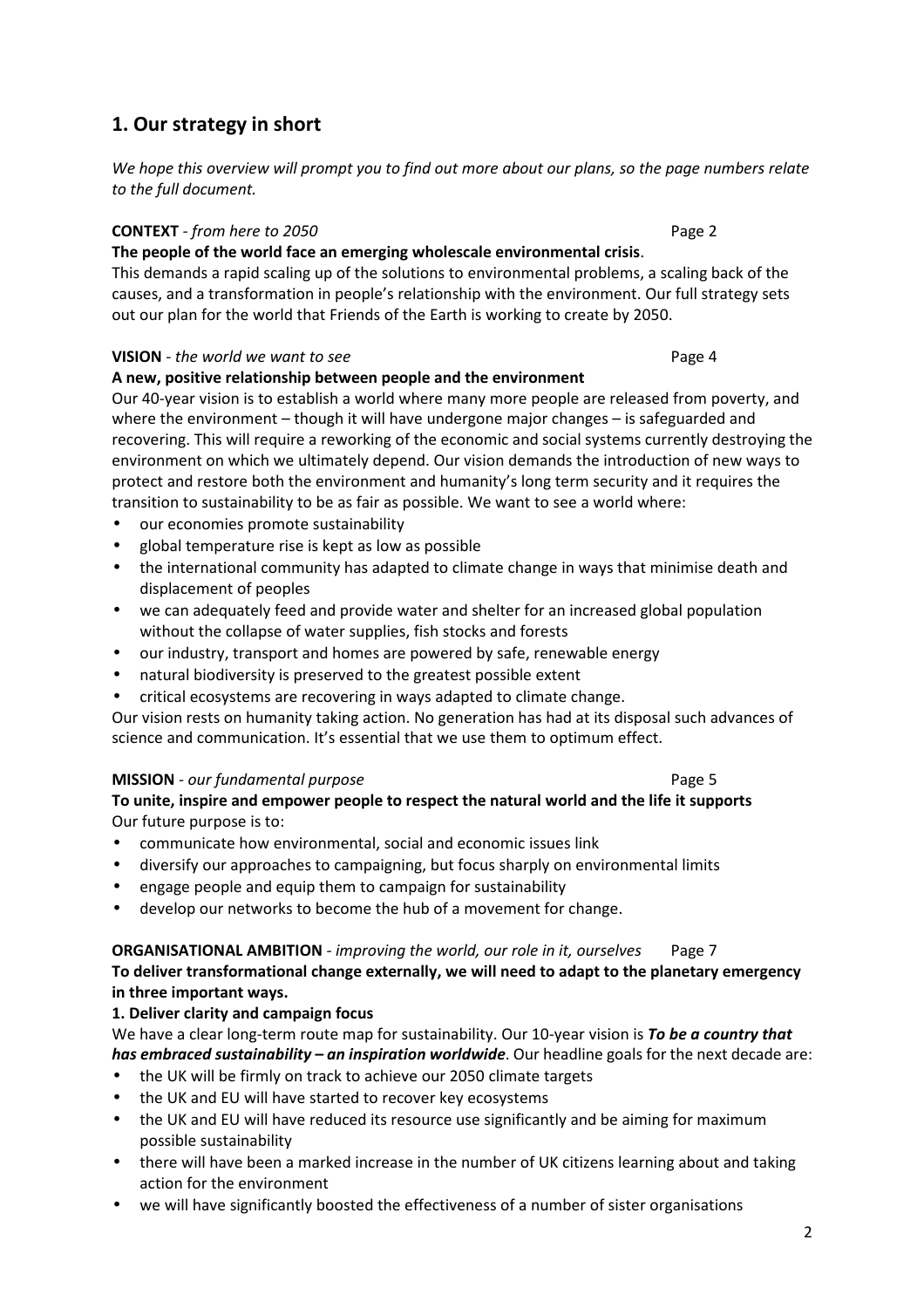#### internationally and their ability to campaign jointly with us.

#### **2. Change how the world sees us**

We must be the first port of call for people concerned about environmental issues. We intend to reestablish ourselves as thought leaders by the quality of our engagement in the big debates and our ground breaking proposals. We will be radical in our vision for the future and reasonable in how we communicate it.

#### **3. Improve internally, so that we can deliver real-world change**

To **scale up** solutions to environmental problems, we need to: **Join up** – issues so we paint the big picture for others; **Speed up** – our responses and delivery times; **Link up** – our staff knowledge with that of the network and external expertise; **Team up** – to form powerful alliances and broaden support.

# **PRINCIPLES AND ATTRIBUTES** *- our beliefs and what we aspire to be* Page 7

We value nature and people; focus on the solutions to environmental problems; are independent; offer solutions that address root causes; are socially fair; and bring people together to help realise our solutions. To effect change we need to be outcome-focused, agile, effective, inspirational thought leaders.

#### **HOW WE ACHIEVE CHANGE** *– we campaign* **Page 10** Page 10

**We work with others to mobilise public support for fair solutions to environmental problems**  We will have the most impact through campaigning and our **dominant focus will be for political change.** We will:

- further develop our expertise mobilising grassroots change
- work with partners established and new
- work with business, both to challenge their practices directly, and to form alliances to achieve a common objective
- build bridges to non-campaigners who are concerned about the environment

#### **PROGRAMMES** *- an overview of our plans* **Page 11 Page 11**

**We have organised our work into three broad and interdependent programme areas.** 

- **1. Policy and Campaigns Programmes changing environmental trends and influences.**  Climate and Energy Security /Nature and Ecosystems Security/Land, Food and Water Security/ Economics and Resource Use /Fair and Planned Transition
- **2. Engagement Programmes engaging more people, more deeply, in more ways.**
- **3. Organisational Excellence Programme creating the most effective organisation.**

#### **CONCLUSION Page 13**

.

Nothing short of transformational change can set the world on course for the new equilibrium we seek. We believe a new positive relationship between people and the environment is not only entirely possible, it is the key to a richer quality of life for all.

### **2. CONTEXT**

*- from here to 2050* 

This strategy is for our employees, supporters, everyone in the Friends of the Earth family and anyone who wants to join us in the challenge ahead. It sets out our plan for the world we are working to create by 2050. It also gives detailed information on our proposals for the decade ahead. We've designed the strategy with the flexibility to adapt to important changes and we will update it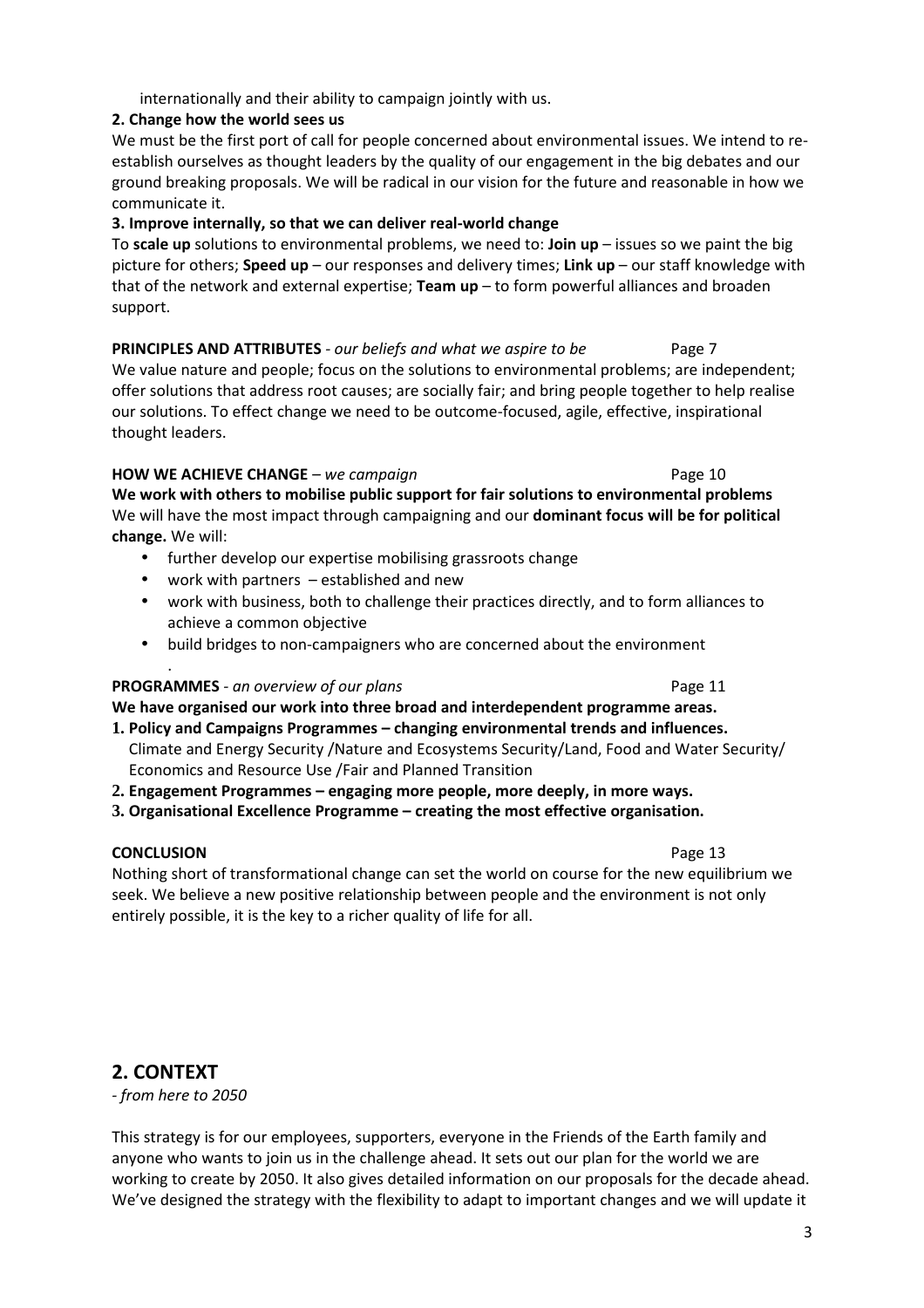at key moments.

There are important features of the current landscape which have informed our thinking. The first and most overwhelmingly significant is that:

#### **1. Trends on key environmental issues are going in the wrong direction**

As humankind threatens to breach key environmental limits we are on course for what leading scientist and government adviser, Professor John Beddington, has described as a perfect storm. Climate change, ecosystem and biodiversity loss, unsustainable demands for fresh water, marine over-fishing, and land and soil degradation give cause for grave concern. Combined with other trends ranging from economic models that promote ever-increasing consumption, to a rising global population, the breach of environmental limits is set to trigger multiple crises; the collapse of ecosystems, food and water shortages, mass migration – all are threatened. Most people are not yet aware, but we are heading for what many scientists are calling a state of 'planetary emergency'. The urgency of the situation means humankind must prioritise remaining within critical environmental boundaries. This will require trade offs and pose us all with difficult dilemmas. For example, there will be inevitable tension between the demand for more land dedicated to food production for a growing population, and the need to preserve biodiversity and ecosystems. In addition, landscapes are likely to change radically in the trade off between aesthetic function and the necessity of remaining within environmental limits. A further important challenge will be how to make the transition to global sustainability as fair as possible, both within and between countries, and generations. The scale of change that Friends of the Earth is seeking will require dramatic societal re-ordering that some people will not welcome. It follows that another key challenge will be how to help the general public to appreciate the huge benefits such change will bring, over some short term costs.

This understanding of an emerging planetary emergency, both beset with dilemmas but also brimming with opportunity underpins our strategy as Friends of the Earth. We believe there are immense benefits to responding sooner rather than later.

Our strategy also takes these facts into consideration:

#### **2. Many more players are now addressing environmental issues**

This is encouraging evidence of how far awareness and concern for the environment has moved into the mainstream. It means we have more opportunities to forge powerful alliances, but it also means we must be clearer than ever about what we can contribute. We believe our main strengths will be thought leadership, articulating the big picture, real campaign clout and the ability to mobilise people behind solutions.

#### **3. We are based in the UK – with particular opportunities and advantages**

Friends of the Earth England, Wales and Northern Ireland operates from within an oldindustrialised, rich, highly populous and urbanised nation. A nation that has international links and influence disproportionate to its size. Among many sources of UK influence are the role of the City in international commerce and trade, the fact that many global businesses are headquartered here, the innovation of our universities and entrepreneurs, and the UK's membership of the EU, G20 and UN Security Council. The UK's international links give UK government, business and civil society particular opportunities for influence abroad. We need to do our utmost to ensure that the UK demonstrates international leadership by its action at home, and do our utmost to use the UK's links to protect the environment and promote sustainability internationally. There is an urgent need for leadership from countries like Britain (and blocs like the European Union) to 'go green' – to transform into low carbon, low resource-use economies, to demonstrate that this is possible and can be achieved fairly.

#### **4. Technological advances offer a myriad of new campaigning opportunities**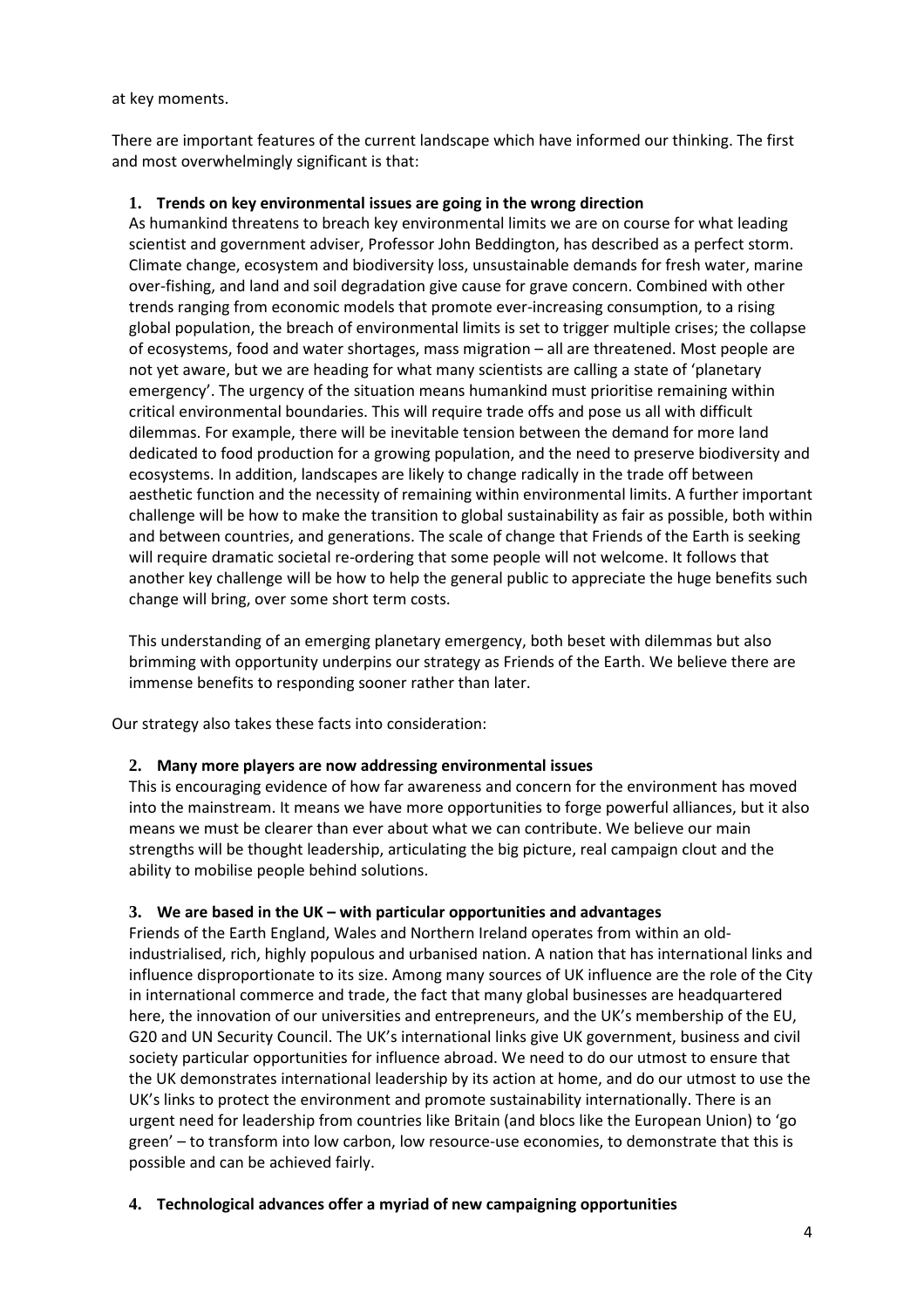Digital technology allows a degree of individual connectivity undreamed of a decade ago with 24 hour news coverage, social media and mobile communications that continue to develop fast. Our strategy will harness new developments for maximum campaign impact, engaging people to take action for the environment.

#### **5. We face a harsh funding environment**

We are in a competitive market, with many more bodies seeking financial support for environmental work. This at a time when the UK public is facing rising prices and the insecurity of major job losses, as the government seeks to cut a major public budget deficit within the lifetime of the current parliament. In this context, who Friends of the Earth are and what we offer the public needs to be even more compelling.

#### **This strategy builds on our achievements to date**

Friends of the Earth has a pioneering reputation. We've played a part in turning the environment from a minority concern to a mainstream issue. Here's a brief taste of how far we've come

- We were in the vanguard of the UK environmental movement from the 1970s.
- Our local groups pioneered practical action from recycling to establishing nature reserves.
- We have demonstrated repeatedly how enabled citizens can influence their neighbours and Government, at local and national level, for the benefit of the environment.
- We have instigated groundbreaking legislation; from the **Recycling Act** and the **Wildlife and Countryside Act**, to the introduction of feed-in tariffs for renewable energy and the world first of a **Climate Change Act** putting legally binding limits on the government to constrain the economy's greenhouse gas emissions up to 2050.
- Working with our international network has brought many successes. These range from making a major contribution to achieving the **UN convention on climate change**, and putting **tropical forests** on the international agenda to, exposing the impact of oil and gas drilling.

**The people of the world now face a emerging wholescale environmental crisis. This demands a new agenda. Let's build on our track record and put our minds to the task ahead.** 

# **3. VISION**

*- the world we want to see* 

# **A new, positive relationship between people and the environment**

**By respecting environmental limits we can create a new balance for all life on Earth by 2050. Our vision is to establish a world where many more people are released from poverty, and the environment, though it will have undergone major changes, is safeguarded and recovering. This is the transformation that Friends of the Earth seek.** 

Our vision demands a reworking of the economic and social systems currently destroying the environment on which we ultimately depend. It requires the introduction of new ways to protect and restore both the environment and humanity's long term security. It's a transition that must be as fair as possible. Such far-reaching change will involve challenges and tough decisions; but it will be of huge public benefit. We know this transformational change is achievable. However it's a vision that rests on humanity taking action, since the planet is heading for crisis.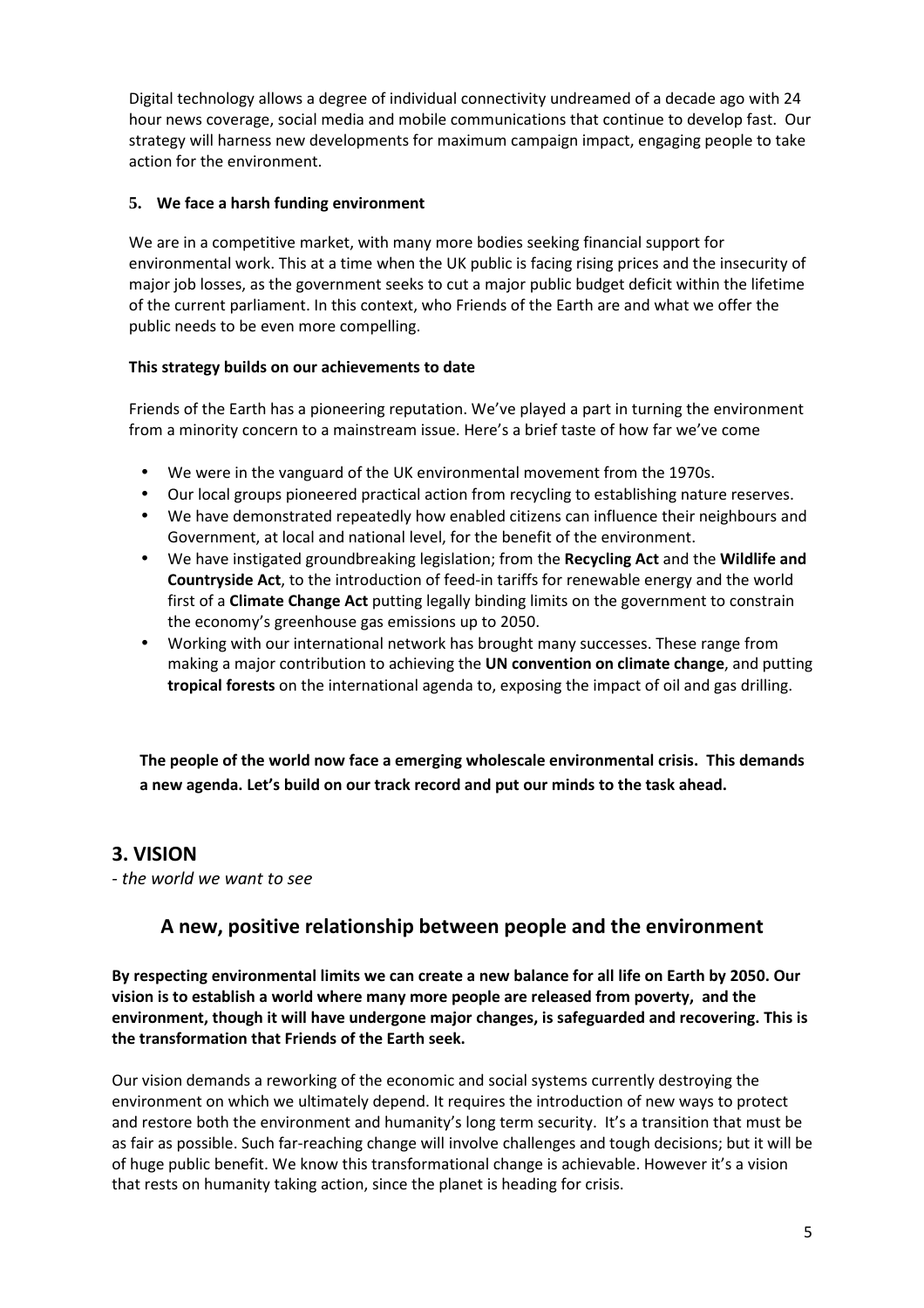**Together let's work for a world where** 

- **our economies promote sustainability**
- **global temperature rise is kept as low as possible**
- **the international community has adapted to climate change in ways that minimise death and sudden displacement of peoples**
- **we can adequately feed, and provide water and shelter for an increased global population without the collapse of water supplies, fish stocks and forests**
- **our industry, transport and homes are powered by safe, renewable energy**
- **natural biodiversity is preserved to the greatest possible extent, and critical ecosystems are recovering in ways adapted to climate change**
- **our towns and cities, housing the majority of the world's people, are greener places, designed to minimise unsustainable resource use and generate renewable energy**
- **people's right to a healthy environment is a given, and taking responsibility for its care is recognised as essential**
- **there is a far smaller gap between rich and poor, since achieving sustainability has created greater fairness**
- **people are working to restore, wherever possible, what's been lost, in the shared understanding that wellbeing is more important than wealth.**

No generation has had at its disposal such advances of science and communication with which to bring about these outcomes. It's essential that we use them to optimum effect.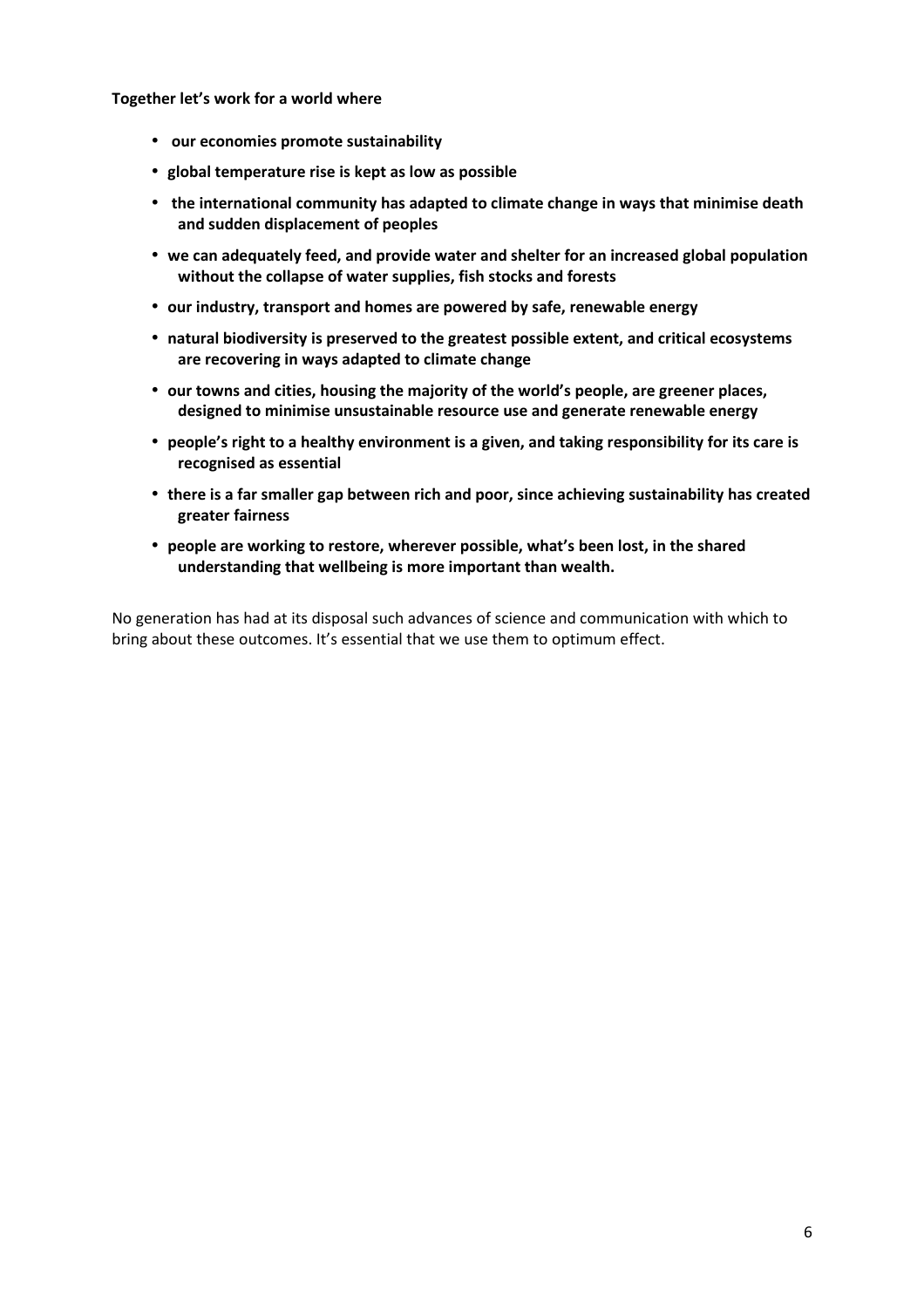### **4. MISSION**

*- our fundamental purpose*

# **To unite, inspire and empower people to respect the natural world and the life it supports**

**Friends of the Earth has a critical role to play in achieving such far-reaching change. Our purpose as an organisation is to protect the environment and promote sustainable development. We do this primarily by engaging people in campaigning for transformational change - at local, national and international level.**

Our mission has four broad, mutually reinforcing strands. Taken together they will have the effect of both speeding up and scaling up our solutions to address the planetary emergency.

#### **1. We will communicate the big picture i.e. how environmental, social and economic issues link**

We will spell out how sustainable development can avert a global crisis. We will detail the milestones required by producing a 40-year route map to sustainability. This will include specific action on the pivotal changes needed now and in the coming decade. We will run research and policy programmes on key sustainability issues, namely: climate and energy, ecosystems, food and water, economics and resources use, and a fair and planned transition to sustainable development. We will draw on these programmmes to create highly focused campaigns. We will select our campaigns based on where we can contribute most effectively to achieve the fastest progress.

By harnessing expertise from both our UK, EU and international network and beyond, we'll maximise our ability not only to promote public awareness of sustainability issues, but also to identify and communicate solutions. We will then feed those solutions into our programmes so that all our policy positions are based on evidence of what works. In this way we intend to position Friends of the Earth as a hub for both the exchange of good practice and the generation of thought leadership. To achieve this we will look to partner up with many more organisations, prioritising those with the authority and reach to deliver the scale of change we envisage.

#### **2. We will diversify our approaches to campaigning, but focus sharply on environmental limits**

We understand campaigning as a set of actions designed to deliver a clear outcome. These activities include research, lobbying government and business, working through the media, promoting information and practical action and mobilising people for change - where these can help deliver the campaign ends.

We will campaign strategically to prevent breaches in environmental limits. We will focus sharply on these ends and be bold in our use of the most effective means of achieving them. Our tactics will be flexible and diverse and we will seek out alliances that can accelerate the identification and deployment of large-scale solutions.

While pressing for global change, our key focus in the short to medium term will be the UK and EU. We have a bigger strategic purpose in this. Our objective is to set a precedent that demonstrates that an old, rich, populous industrial power can make the transition to a low carbon, low resourceuse economy. At the same time, by making more use of the UK's own connections, such as through the City of London, we can have greater influence internationally. Success in achieving systemic change will serve as an inspiring 'worked example' for similar economies as well as strengthening international environmental leadership.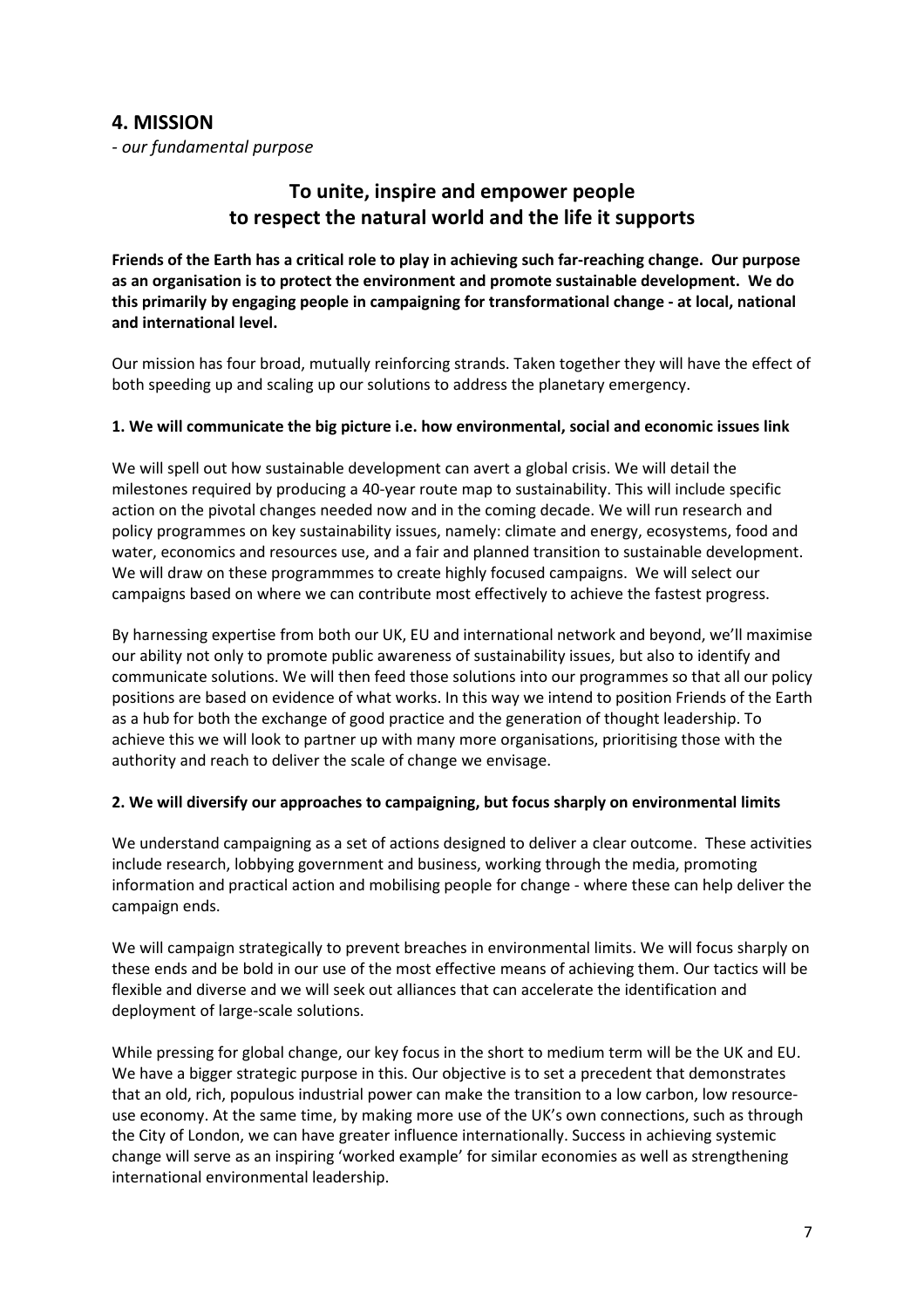We will continue to build our international network through joint campaigns, increasing our collective influence globally. We will ensure that lessons and solutions are shared and used across the network, optimising our impact on sustainability worldwide.

#### **3. We will engage people and equip them to campaign for sustainability**

Nurturing existing supporters and recruiting new Friends of the Earth is central to our mission.

To engage people, we will **grow** 

- our fundraising income
- the number of people taking action with us
- public recognition of our role in delivering solutions to the planetary emergency
- our clout as a campaigning organisation.

In turn, we will **transform** the ways in which people can get involved with us to take action for the environment, whether as individuals, in groups, as businesses or within organisations. We will do this by exploiting both changes in society and technological advances. We will take initiatives that **build bridges** so that we can start talking to people who care but do not yet see themselves as active campaigners.

By following this course we will **mobilise** more people to take action in response to the planetary emergency. We will tap into people's growing desire to be a part of genuine solutions to local and global problems. We will help people to see a strong connection between what they do and the realworld outcomes we outline in our campaign programmes. Together we can empower people to bring about change, recognise their part in that change, and feel good about it.

### **4. We will build on our strength as a networked organisation, to become the hub of a movement for change**

Friends of the Earth is much more than an organisation with staff. We are part of a mix of relationships that is fundamental to our effectiveness. From our local groups and activists, to Friends of the Earth International and Friends of the Earth Europe, from informal close contacts with experts in academia, business and communities, to public campaign coalitions with other non-governmental organisations – our relationships stretch from local to global and across sectors. We know that we cannot achieve our ends on our own. The urgency of the environmental crisis means that we must now strengthen and extend our relationships further. We will work tirelessly to bring about change through collaboration contributing from our strengths, being a hub within an expanding movement.

#### **You'll find a full list of our Charitable Objects in the Appendix on page 14.**

# **5. ORGANISATIONAL AMBITION**

*- changing for the better - the world, our role in it, ourselves* 

We have a powerful agenda made up of three interdependent ambitions which together will enable us to bring about **transformational change** in the world. We intend to:

- **be clear about the changes needed and ambitious in our campaign focus**
- **change how the world sees us**
- **improve internally, so that we are best equipped to deliver these changes.**

**1. Be clear about the changes needed and ambitious in our campaign focus**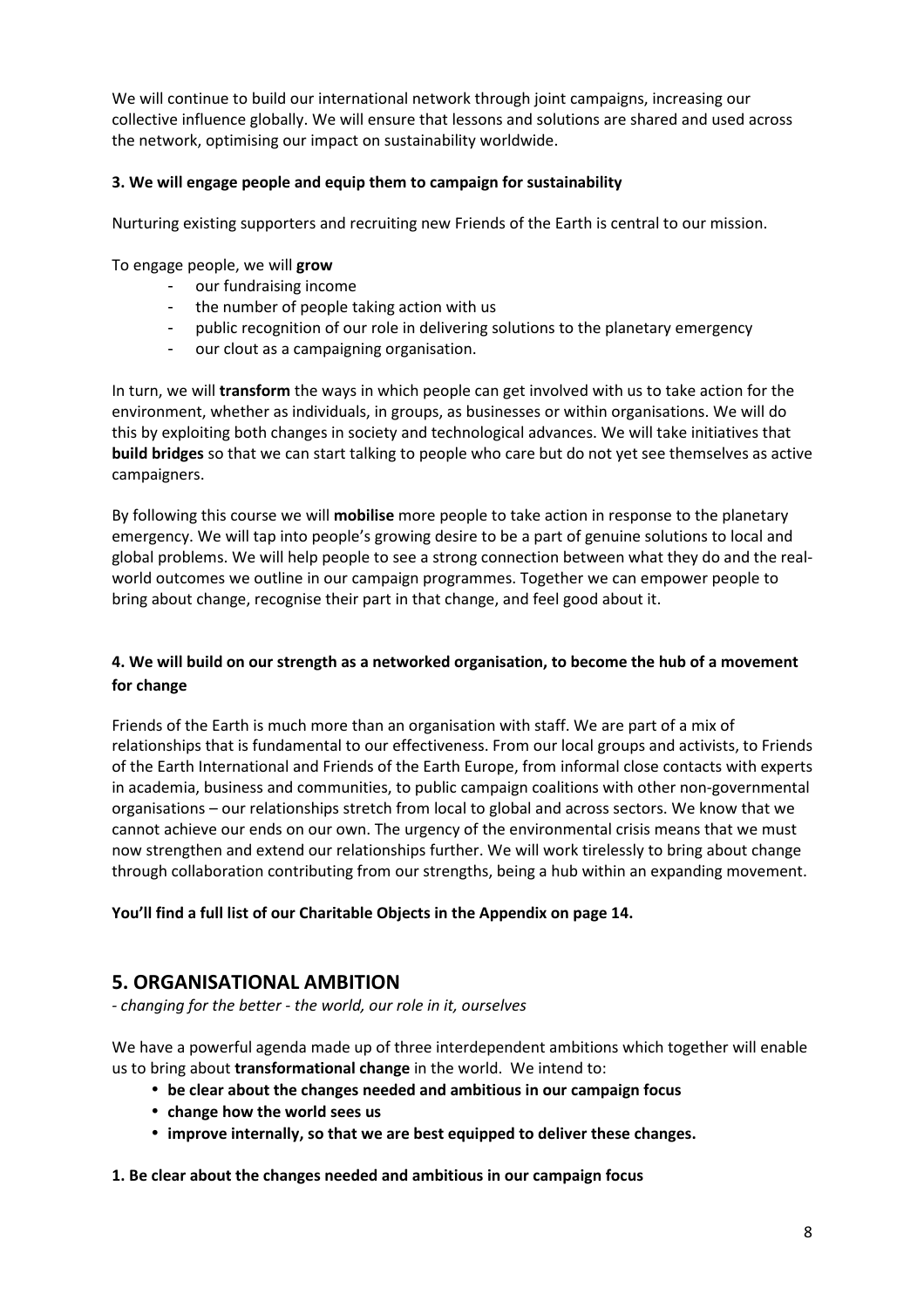Our route-map to 2050 identifies the the broad changes needed to achieve a sustainable planet, and the milestones along the way. In future these milestones will provide hard evidence of transformational campaign outcomes. The plan we have in place recognises that opportunities for change come and go. It allows for flexibility, so that we can be open and agile, poised to seize those opportunities as soon as they present themselves. To focus energies we have a high-level priority **10 year vision**:

#### *To be a country that has embraced sustainability – an inspiration worldwide*

For the greatest impact, however, we have four/five headline goals: We will select our campaigns for the contribution they can make to helping us achieve these goals.

- **√ Climate** the UK will be firmly on track to achieve our 2050 climate targets.
- **√ Biodiversity and ecosystem loss** the UK and EU will have started to recover key ecosystems.
- **√ Resource use** The UK and EU will have reduced its resource use significantly and be aiming for maximum possible sustainability
- **√ Movement building**  there will have been a significant increase in the number of UK citizens learning about and taking action for the environment, We will have boosted the effectiveness of a number of strategically located sister organisations internationally and their ability to campaign jointly with us.

Our routemap requires global change, in rich and poor countries and in the way environmental issues are governed internationally. Over the next ten years we will have a much more explicit focus on bringing about maximum change in the UK – to demonstrate what is possible in a rich, populous and urbanised country. We will also work with others to maximise change at EU level – a key economic and political bloc. And we will increasingly use the UK's connections, and our membership of Friends of the Earth International, to work to bring about wider international change.

In this way we intend to connect up what we can achieve in the UK, with what can be achieved in the EU and translate those successes onto the wider international scene. We are aware that this isn't a one-way street. In the task ahead we have much to learn from other parts of the world. For example, the German model for small and large scale renewable incentive schemes influenced our successful campaign for 'feed in' tarffs in the UK.

#### **2. Change how the world sees us**

Friends of the Earth must be the first port of call for people who want to act on, or learn more about environmental issues.

We will keep the brand strong, maintain a healthy network and engage a greater diversity of people from the wider public. We intend to re-establish Friends of the Earth as a thought leader by the quality of our engagement in the big debates and our ground breaking proposals. Success in this will increase our standing among the growing, wider movement of change agents seeking to follow our agenda.

We intend to influence the decisions made by those with power - from governments to businesses and from elites to local governance structures. Cumulatively, our achievements will prove that we have clout.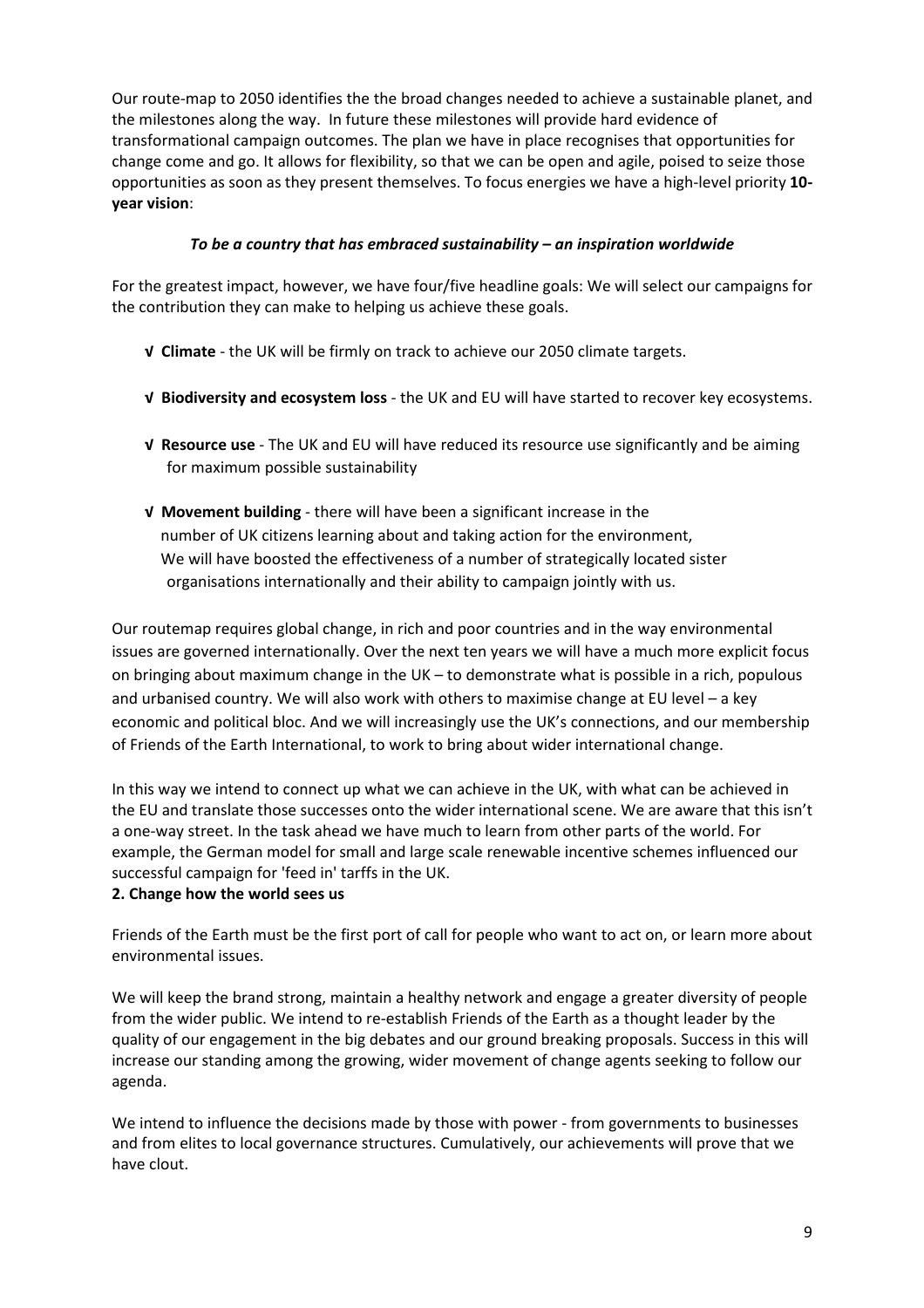#### **3. Improve internally, so that we can deliver real-world change**

We need to scale up the environmental solutions that we advocate. To do that we need to up our game and:

- Speed up our responses and delivery times
- Team up to form powerful alliances and broaden support
- Skill up to improve our knowledge and skills
- Open up to more external views and expertise
- Join up issues so we paint the big picture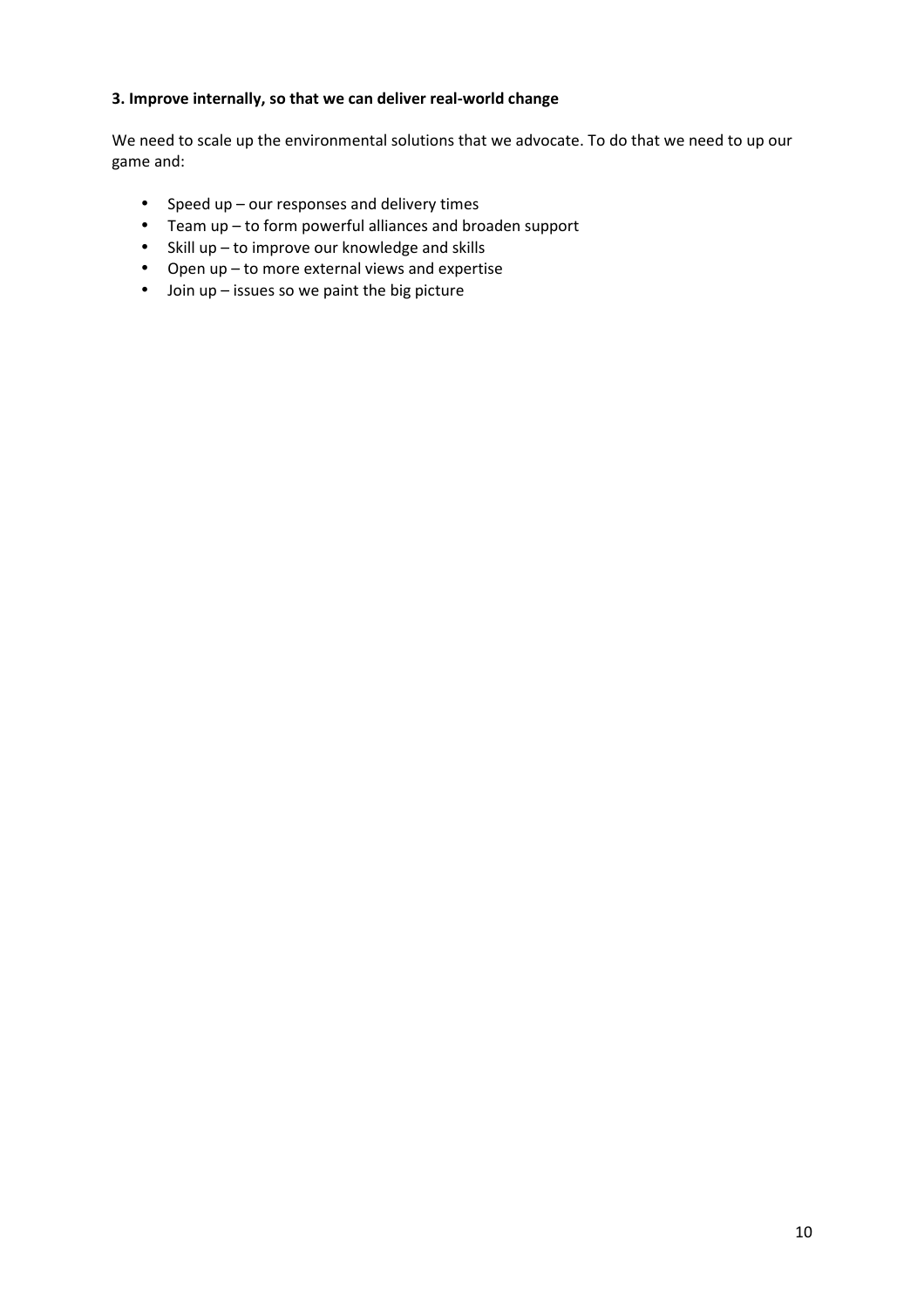# **6. PRINCIPLES AND ATTRIBUTES**

*- our beliefs and what we aspire to be* 

# **Clear principles motivate and guide us. We are equally clear which attributes we need to bring about change.**

Friends of the Earth have always been pioneers. Given the scale of the crisis facing the world we must maintain our integrity while developing new capabilities. We will do so by remaining true to our core principles while strengthening attributes that will give us the greatest impact.

#### **These are our guiding principles. They inform all the choices we make. We**

- value **nature** and **people**
- focus on the **solutions to environmental problems**
- are **independent**
- offer solutions that
	- o address **root causes**, not just symptoms
	- o are **socially fair**
	- o are local to global, requiring action within **communities, countries and around the world**
- bring **people together**; individuals, groups, organisations and governments help realise our solutions

#### **These are the attributes we aspire to – the behaviours we need to demonstrate in what we do**

|                                              |                         | What we will     |
|----------------------------------------------|-------------------------|------------------|
| We aspire to be                              | and what we don't.      | demonstrate      |
| <b>Outcome focused - always keeping</b>      |                         |                  |
| the end in sight                             | Ideologically driven    | Impact           |
| Agile $-$ quick to identify                  |                         |                  |
| opportunities and to act on them             |                         |                  |
|                                              | Slow, institutional     | <b>Dynamism</b>  |
| <b>Effective - building on our</b>           | Reinventing the wheel,  |                  |
| strengths, absorbing lessons                 | repeating mistakes      | Learning         |
| <b>Inspirational</b> – painting a compelling |                         |                  |
| vision                                       | Depressing, negative    | <b>Solutions</b> |
| <b>Open</b> $-$ eager to partner with        |                         |                  |
| anyone who helps achieve our goals           |                         |                  |
|                                              | Insular, closed minded  | Collaboration    |
| Thought leaders - keen to learn              |                         |                  |
| from others, impartially assessing           |                         |                  |
| issues; honest about what we know            | Arrogant, smug, lacking |                  |
| and believe                                  | objectivity             | Insight          |

# **7. HOW WE ACHIEVE CHANGE**

*- we campaign*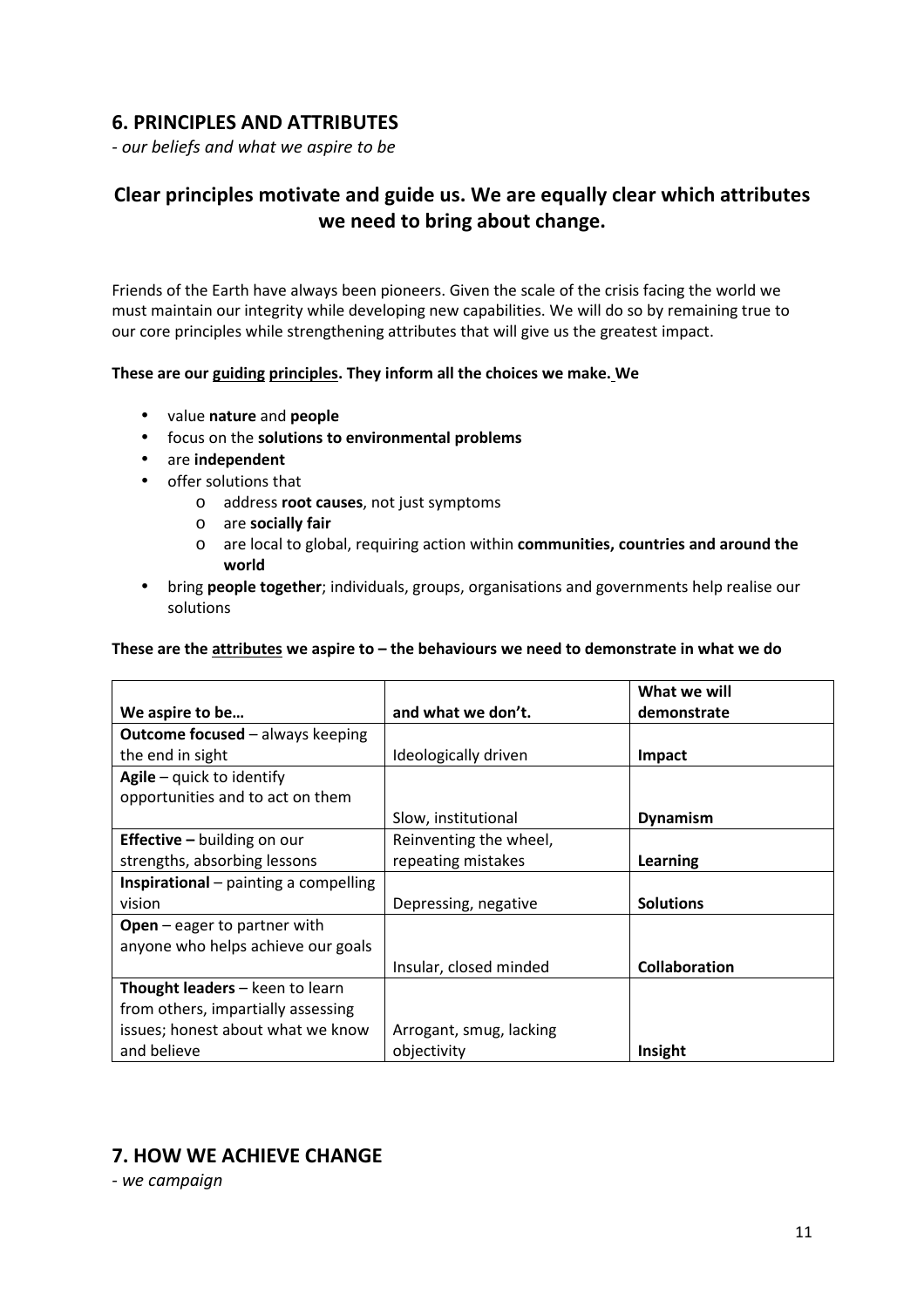# **We work with others to mobilise public support for fair solutions to environmental problems**

Our mission and principles inform the choices we make. Both about the change we seek in the world, and the strategy we implement to achieve it.

There are various different approaches to achieving change that are credible and can be effective. However the effectiveness of each approach is dependent on the prevailing political, social and cultural context, as well as on timescales, ambition and available resources.

**Friends of the Earth England, Wales and Northern Ireland is best placed to achieve impact through campaigning.** The severity and urgency of the issues we are addressing demand transformational solutions which can be delivered on an appropriate scale. A **key approach for this strategy, therefore, will be campaigning for political change.** Friends of the Earth is highly effective as a catalyst for legislative change, influencing political elites, legislature and government to deliver the greatest impact. However, political context changes constantly. We need to have our strategic purpose in mind at all times and be ready to use other routes to change where they could be faster and more effective. Above all, we need to use a range of tactics to increase public pressure and create the public and political openness for political change to take place. In particular, over the next decade we will:

- build on our expertise **mobilising grassroots** change, strengthening our own network of groups and encouraging outreach into local communities, identifying strategic battles and engaging with communities experiencing injustice
- work with **partners, established and new**, to support specific campaigns and create longlasting alliances
- work with **business**, both to challenge their practices directly, and to form alliances to achieve a common objective
- develop our understanding and analysis of **root causes** to underpin our programmes and campaigns – although addressing root causes will be a long-term job and we'll need to move faster on key environmental issues
- deepen our understanding of the **role of equity** as part of a fair transition and the potential trade-offs that may be necessary, ensuring our overall approach enhances fairness
- encourage **individual behaviour change** and **practical action at community level** both tactically - in order to win specific campaigns - and across the board by deepening individual and community awareness of the need to respect the environment in daily life.

We will vary the approach we take to achieve change. However we are clear that the dominant model for Friends of the Earth EWNI is to campaign for political change because such change can catalyse the most rapid scaling up solutions to environmental problems. This informed choice takes into account the challenges we face, our size, core strengths, principles and ambition. We believe it will maximise the impact of our work and enable us to achieve widespread and lasting change.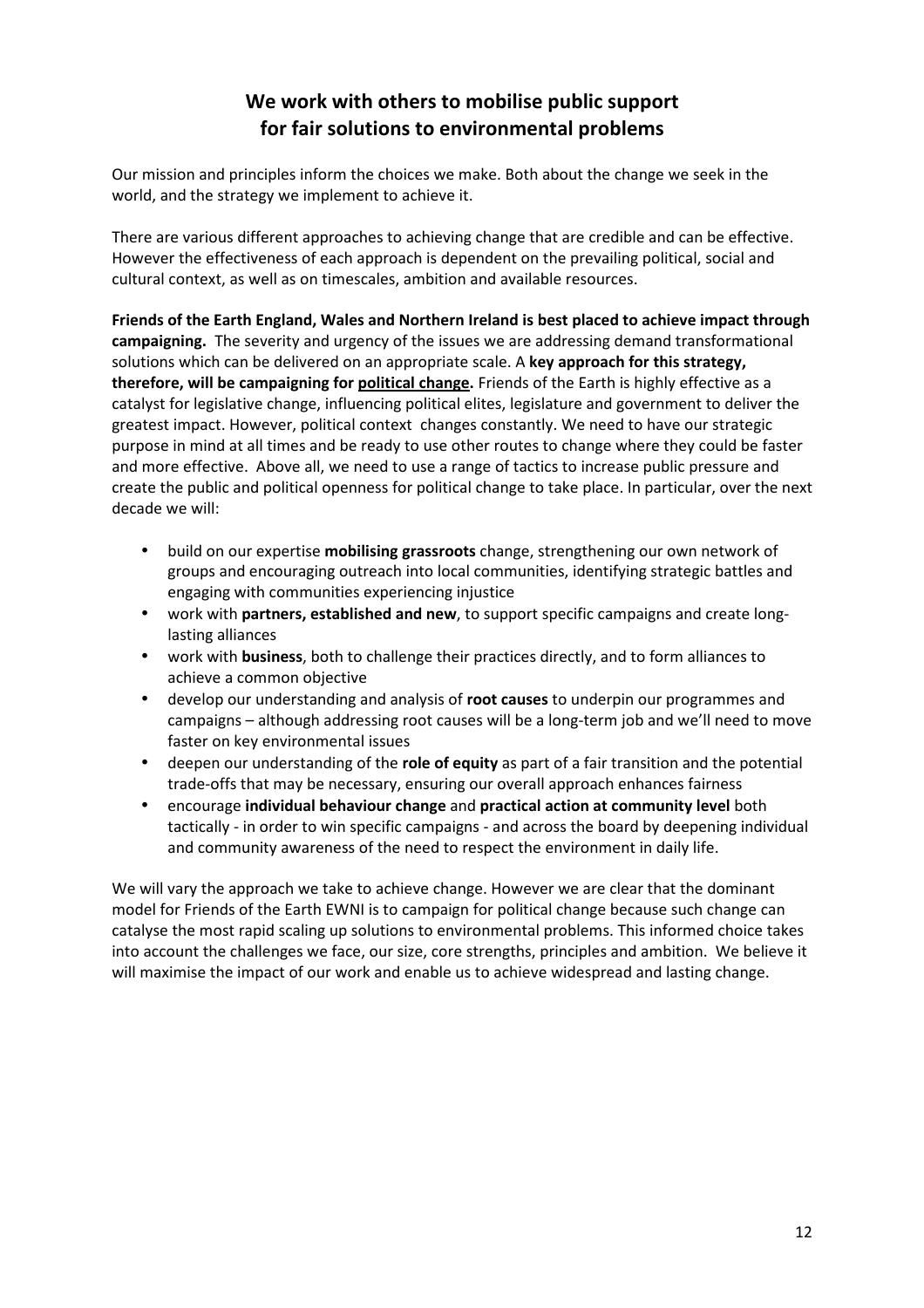# **8. PROGRAMMES**

*- an overview of our plans*

These are grouped into three areas:

- 1. **Policy and Campaigns Programmes** changing environmental trends and influences
- 2. **Engagement Programmes –** engaging more people, more deeply, in more ways
- 3. **Organisational Excellence Programme** creating the most effective organisation

The Programmes have been designed to collectively deliver our strategy, and bring about our core mission of protecting the environment and promoting sustainable development through campaigning. They are intentionally inter-dependent. In both their design and delivery, we will make sure that they work together so that they deliver maximum impact.

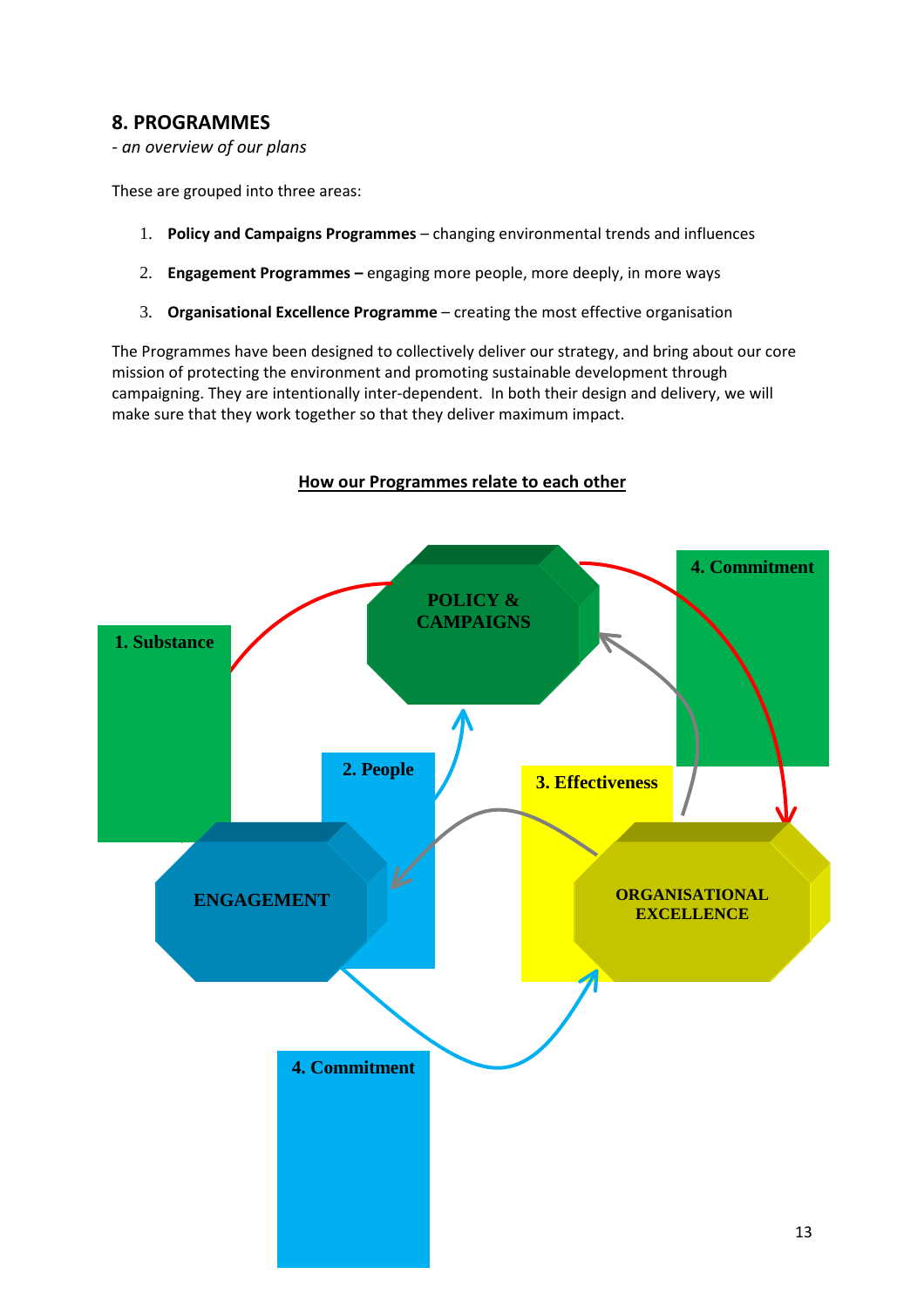#### **1. Substance**

To achieve the objectives of the Engagement Programme, it's essential that the Policy and Campaigns Programmes provide **substance**, delivering:

- Credible change engaging campaigns and activities that demonstrably achieve transformational change.
- Genuine involvement opportunities for people to contribute to the design and delivery of change activities.
- Visible 'clout' backing up our claim to be the leading environmental organisation with the influence and impact to measure up to the planetary emergency.

#### **2. People**

To achieve the objectives of the Policy and Campaigns Programmes, it's essential that the Engagement Programme provides **people** by delivering:

- Public acceptance helping the wider public to understand and accept our solutions (and a critical mass to also support or take action) so that change happens and sticks.
- Mobilisation a critical number of people, acting as individuals, within groups and organizations, to take action for the environment.
- Specialist audiences clout with decision makers, influencers, opinion formers and other intermediaries to deliver change.

#### **3. Effectiveness**

To achieve the objectives of both the Policy and Campaigns and the Engagement Programmes, it's essential that the Organisational Excellence Programme is **effective**, delivering:

- Unity with all parts of the organisation brought together around a shared strategy, respecting and inspiring other parts.
- Agility with structures, systems, processes, governance and leadership primarily focused on enhancing our impact in the outside world.
- Impact focusing learning, knowledge-sharing, relationships and leadership on maximising our effectiveness.

#### **4. Commitment**

To achieve the objectives of the Organisational Excellence Programme, it's essential that the both the Policy and Campaigns, and the Engagement Programmes deliver **commitment** in the form of:

- Alignment of projects and activities with the objectives of the OE Programme by, for example, developing approaches that help bring about internal change.
- Resourcing of OE projects and activities that require the time and effort of people from across the organisation.
- Receptivity to embrace new ways of working to enhance the effectiveness of the organisation.

# **9. CONCLUSION**

*- insanely ambitious? Not if we work with others.*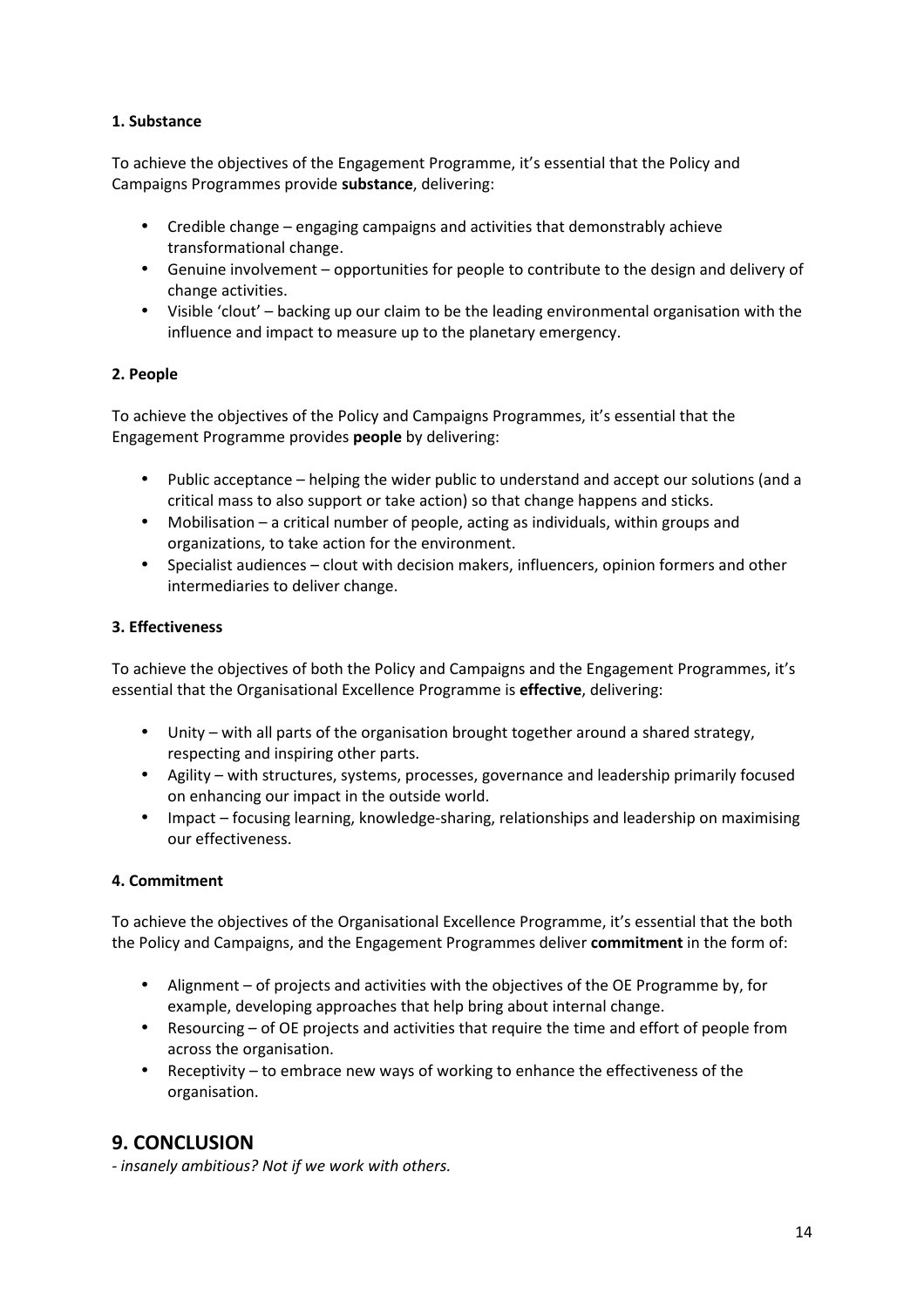The task ahead is a daunting one. Nothing short of transformational change can set the world on course for the new equilibrium we seek.

#### **Yet we have grounds for genuine hope, even optimism. Why so?**

Firstly, because humankind has proved itself capable of massive change, time and again. The concerted effort that brought about the eradication of smallpox, the change in attitudes that led to the abolition of slavery, and the rapid volte-face in the economies of the UK and US at each nation's entry into World War II, are evidence of how far and fast societies can change. Indeed in the last 20 years digital technology has so revolutionised the way work and communicate that many find it impossible to imagine how things were done before. So humankind **is** capable of the transformational change we need.

Secondly, we know that Friends of the Earth England, Wales and Northern Ireland is uniquely placed to help bring about this change. We will do what we do best; bringing together and engaging a huge variety of people - individuals, groups, media commentators, academics, politicians, nongovernmental organisations and business interests - to find fair solutions to the environmental crisis. This pivotal role is our unique strength.

We can't do it alone, but by collaborating we can change the way people live and think. Living with respect for the environment is the only way to go. A new positive relationship between people and the environment is not only entirely possible, it is the key to a richer quality of life for all.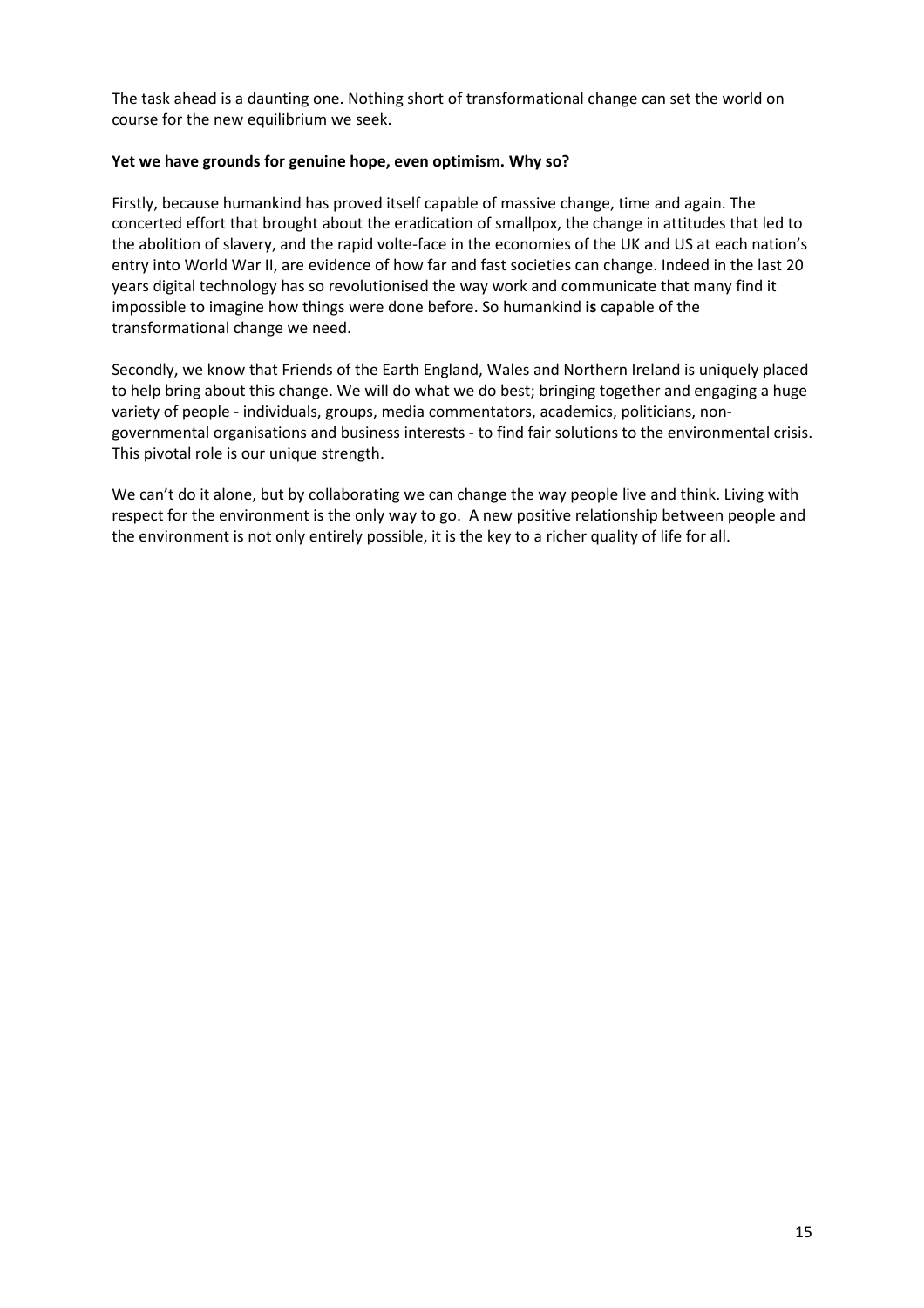### **Appendix:**

#### **Friends of the Earth's charitable objects, which establish our purpose under UK law, are:**

- (A) The advancement of education for the public benefit and, in particular, the advancement of education in ecology, natural history, resource conservation, sustainable development and environment studies;
- (B) The conservation, protection and sustainable use for the public benefit of the earth's natural environment, including bio-diversity, atmosphere, water, land and natural resources;
- (C) The promotion of sustainable development for the benefit of the public by:
	- (i) The preservation, conservation and the protection of the environment and the prudent use of natural resources;
	- (ii) Conducting or commissioning research and publishing the results of such research.

'Sustainable development' means improving the quality of life while living within the carrying capacity of supporting ecosystems and the natural environment.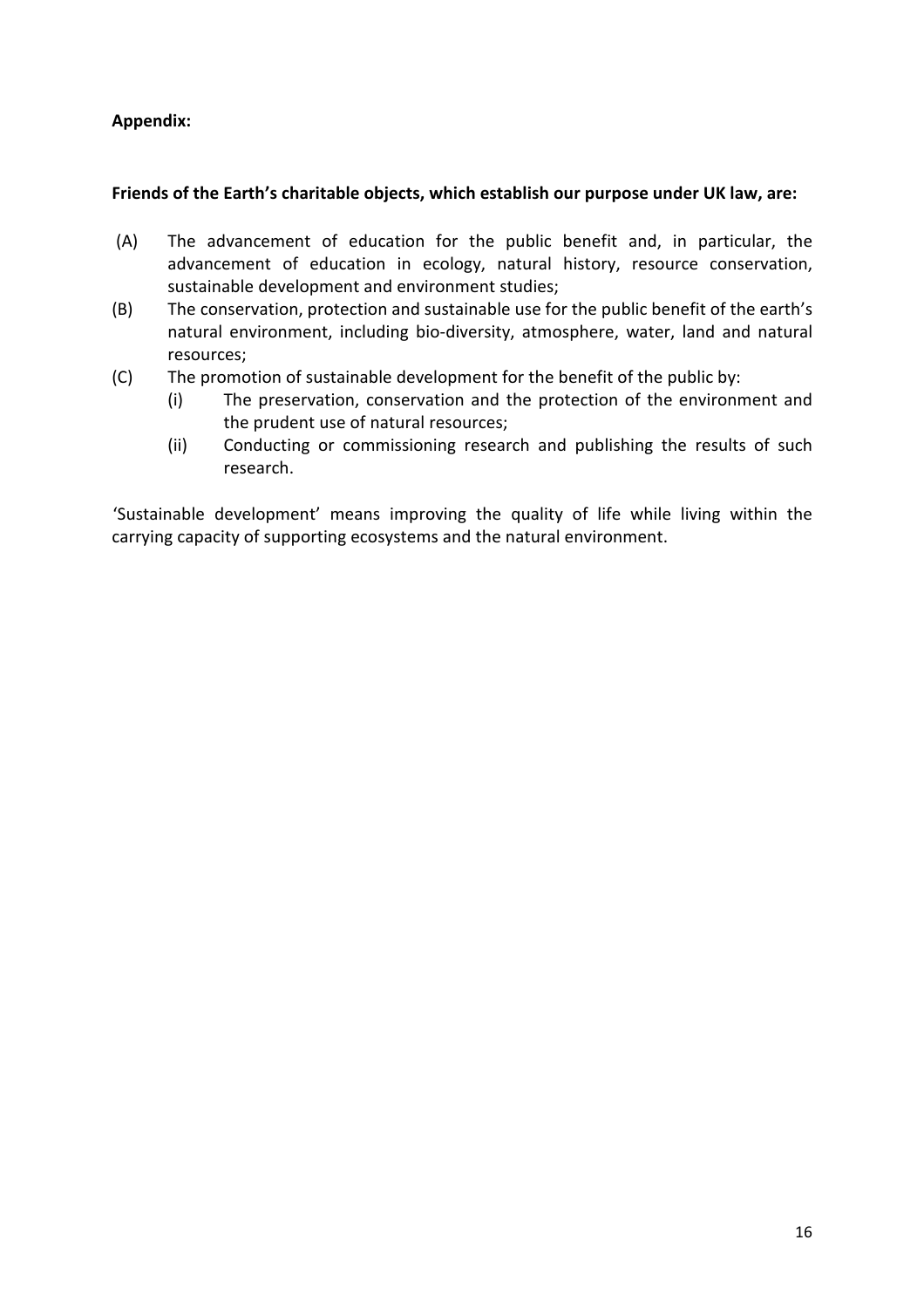# **FRIENDS OF THE EARTH PROGRAMMES**

These programmes accompany The Strategy

| <b>CONTENTS</b>              |  | <b>PAGE</b> |
|------------------------------|--|-------------|
| 1. Policy and Campaigns      |  | 2           |
| 2. Engagement                |  | 31          |
| 3. Organisational Excellence |  | 54          |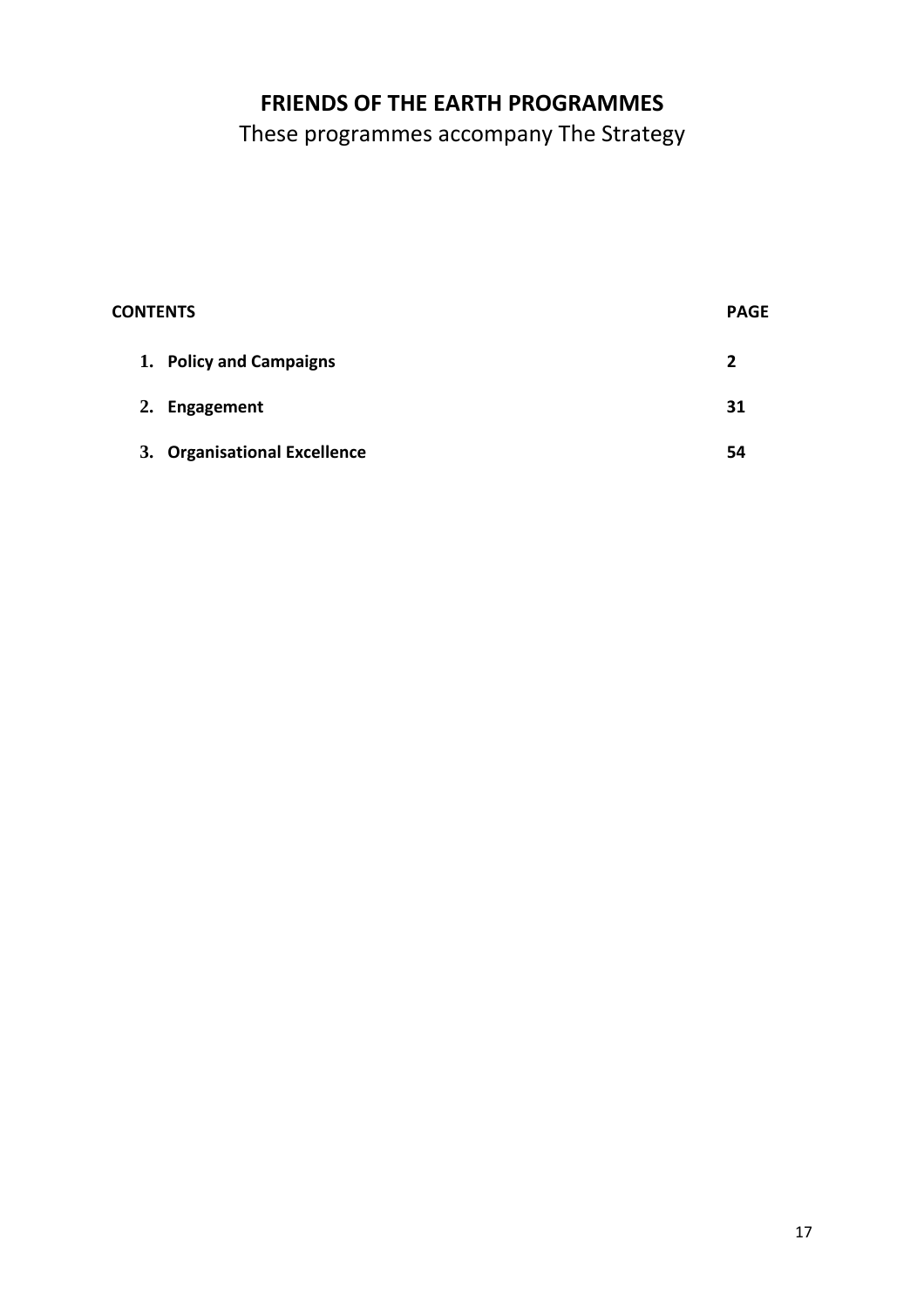# **Policy and Campaigns Programmes**

**Andy Atkins and Craig Bennett**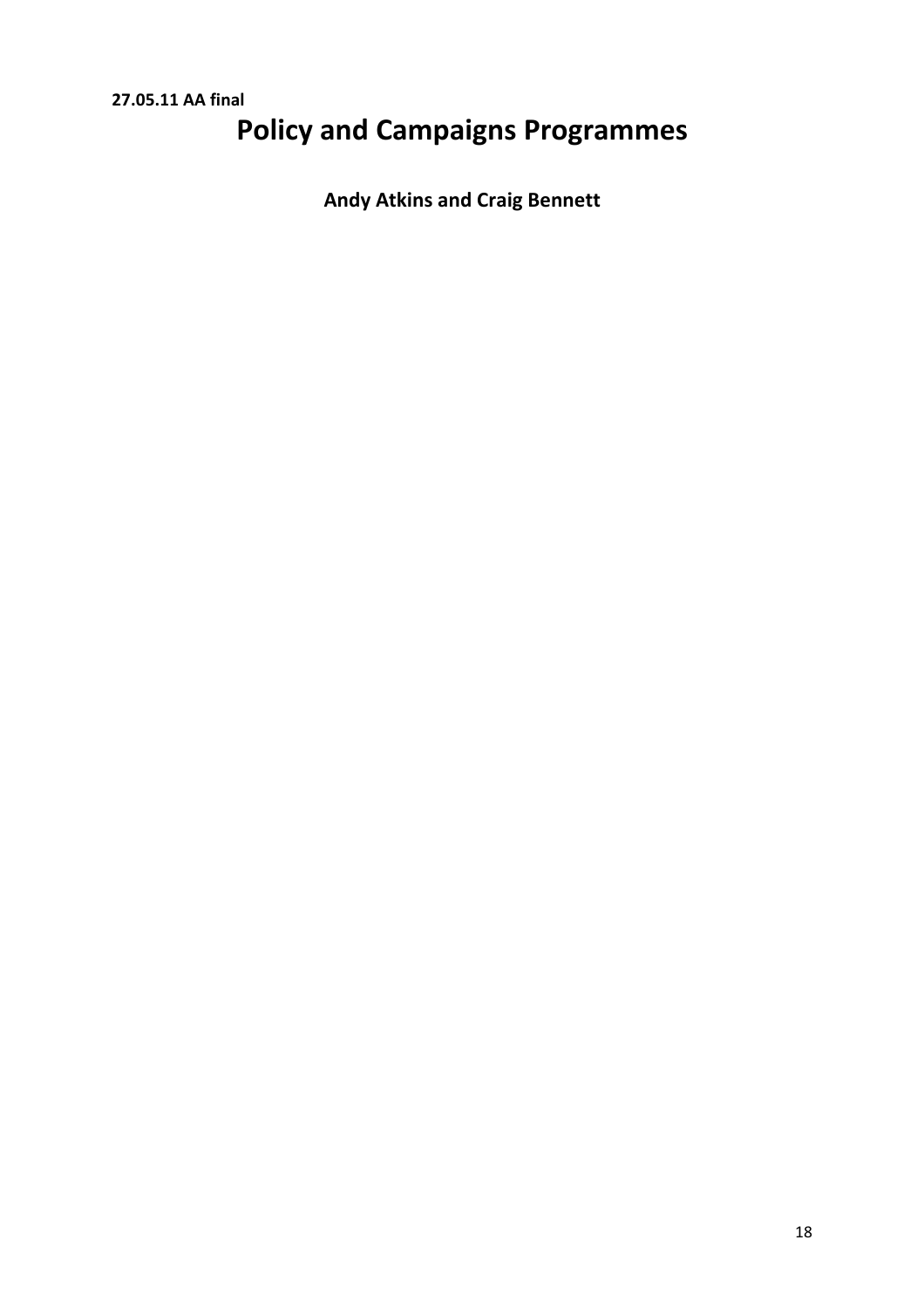# **Introduction to Policy and Campaigns Programmes**

The seriousness of environmental trends and the risk of breaching key environmental limits constitute an emerging planetary emergency. This means that we must redouble our efforts to speed up solutions to key environment problems, and scale up their deployment. This leads us to reshape the way we work in the Policy and Campaigns department. In line with our organisational approach of offering a 'big picture' narrative, a vision of the future, a route map to get there , and campaigns to advance us, we will introduce five carefully selected policy and campaign programmes covering a range of environmental limits and drivers of environmental destruction. We will run programmes on: Climate and Energy Security; Natural Wealth and Ecosystems Security; Land Use, Food and Water Security; Economics and Resource Use; Fair and Planned Transition.

Our policy programmes broadly define *what* external issues Friends of the Earth expects to be working on over the next ten years. They constitute ongoing work tracking and intervening in broad areas over that period, providing input for a much greater diversity of shorter, time-bound campaigns.

The programme approach will also shape *how* we work on issues. For example, not only will programmes provide the foundational research and analysis for our campaigns, but they will constitute fora which our volunteer network and others who share our vision can participate in. Making it easier and more worthwhile for them to share their diverse expertise is critical to achieving our collective intent to *extend* the breadth and depth of issues we cover. This itself is vital to support our collective intent of providing a more prominent and credible joined up narrative of economic, social and environmental issues to the public. Furthermore by growing to be mini-hubs within the much bigger sustainability hub of Friends of the Earth, programmes will contribute to our goal of engaging more people in promoting sustainability. Lastly, programmes will also have an important mandate to be a radar for the organisation, tracking emerging issues, identifying opportunities and threats to our ends. This will make an important contribution to our increased agility in response to the outside world, which calls for much greater tactical agility in pursuit of our strategic focus.

The programmes have been selected because they represent key areas of environmental limits, or drivers, where we believe we can make a valuable contribution over the next ten years – and which we believe we must at least track in order to be credible, to retain and build our influence. They all ultimately contribute to preventing the breach of environmental limits and accelerating the transition to low carbon, low environmental impact economy and society. Nevertheless the programmes differ somewhat in nature and may differ in resource allocations. For example:

- **Limits programmes:** The programmes on Climate and Energy Security, Land Use, Food and Water Security and Nature and Ecosystem Security are essentially about environmental limits. The primary focus of this strategy is to prevent the wholesale breach of critical environmental limits. The public is likely to be most aware of our work round these areas
- **Driver programmes:** The programmes on Economics and Resource Use, and Fair and Planned Transition are essentially about the key drivers of environmental destruction (eg destructive economic models and poor governance) which we need to address to move towards sustainability in the longer term. It is critical that we understand these drivers even if work in these areas is likely to have a lesser public profile.
- **Some programmes support other programmes.** It is also critical that all campaigns do not inadvertently promote unsustainable economics, poor environmental governance or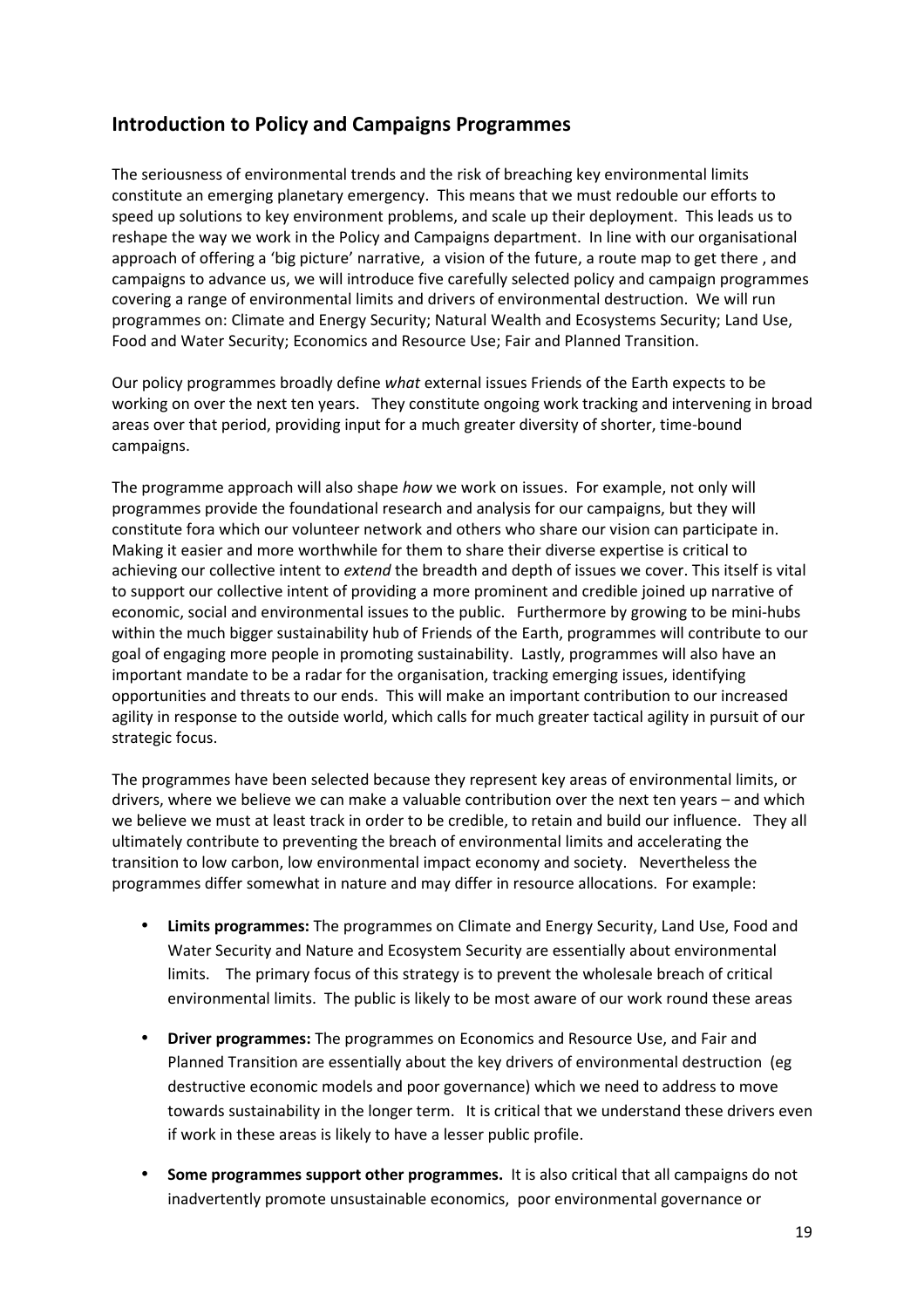greater injustice. So the driver programmes have an essential role in ensuring robust economic and pro-fairness underpinnings of the other programmes and all campaigns.

- **Programme breadth:** a key rationale of the programmes is to encourage more ef**fective monitoring of a broader range of** issues. But achieving the breadth we aspire between and within each programme will depend on much improved knowledge sharing practices. This will include much more effective harnessing of the expertise of our network and others who share our vision.
- **Programme capacity:** As a rule of thumb programmes will have a small core capacity e.g. one leader and one other. We expect to allocate more than the core, however, to some programmes (such as Climate and Energy Security, and Economics and Resource Use). Others might have less than the core, at least initially.
- **Phasing and establishment of programmes:** We do not start in an equal state of readiness or expertise in all programme areas. This means that while they may all be introduced from the start, it will take some more time to become fully established (see separate section on Phasing)
- **Programme vision, objectives and indicators:** Each programme has a narrative 50 year vision, 10 and 3 year objectives, with indicators, consistent with our route map to sustainability. This will allow the effective governance of the programmes. The nature of the objectives differs in level and complexity between programmes according to our assessment of the possibilities for policy and practice change. But we are clear that Friends of the Earth, and therefore these programmes, are ultimately about delivering change on the ground - not solely policy change. Our main approach is though campaigning for policy change that then delivers and scales up practice change. But programmes will identify practical solutions in each area, use these to ensure practiced based policy proposals, and seek to disseminate these to speed up and scale up sustainability in the UK and abroad. With this in mind we intend the practical work done by many Friends of the Earth local groups to make an important contribution to our programme areas.
- **Programme focus and activities:** For each programme we list the 'programme focus' which we expect to be the main areas of thematic coverage over the long term. We also list activities under each objective, which represent the key tasks that we can see now are likely to be necessary to deliver the specific objectives.
- **The priority of the UK/EU and our international work:** We are acutely conscious both of the fact that the most severe environmental issues cannot be finally resolved without international action, but also of the fact that EWNI has the most purchase in the UK. We are fortunate that we are members of a larger international network – but it is also relatively weak in international lobbying capacity compared to others, though punches above its weight. We need to have a twin track policy that aims to achieve the greatest impact possible in the short term, in the UK (and often the EU) but continues to build up the capacity of the international network over time. For this reason all programmes have both UK/EU and International objectives.
- **Partnerships:** In all programmes we will be seeking the most effective alliances including long term formal funding or delivery partnerships for some objectives.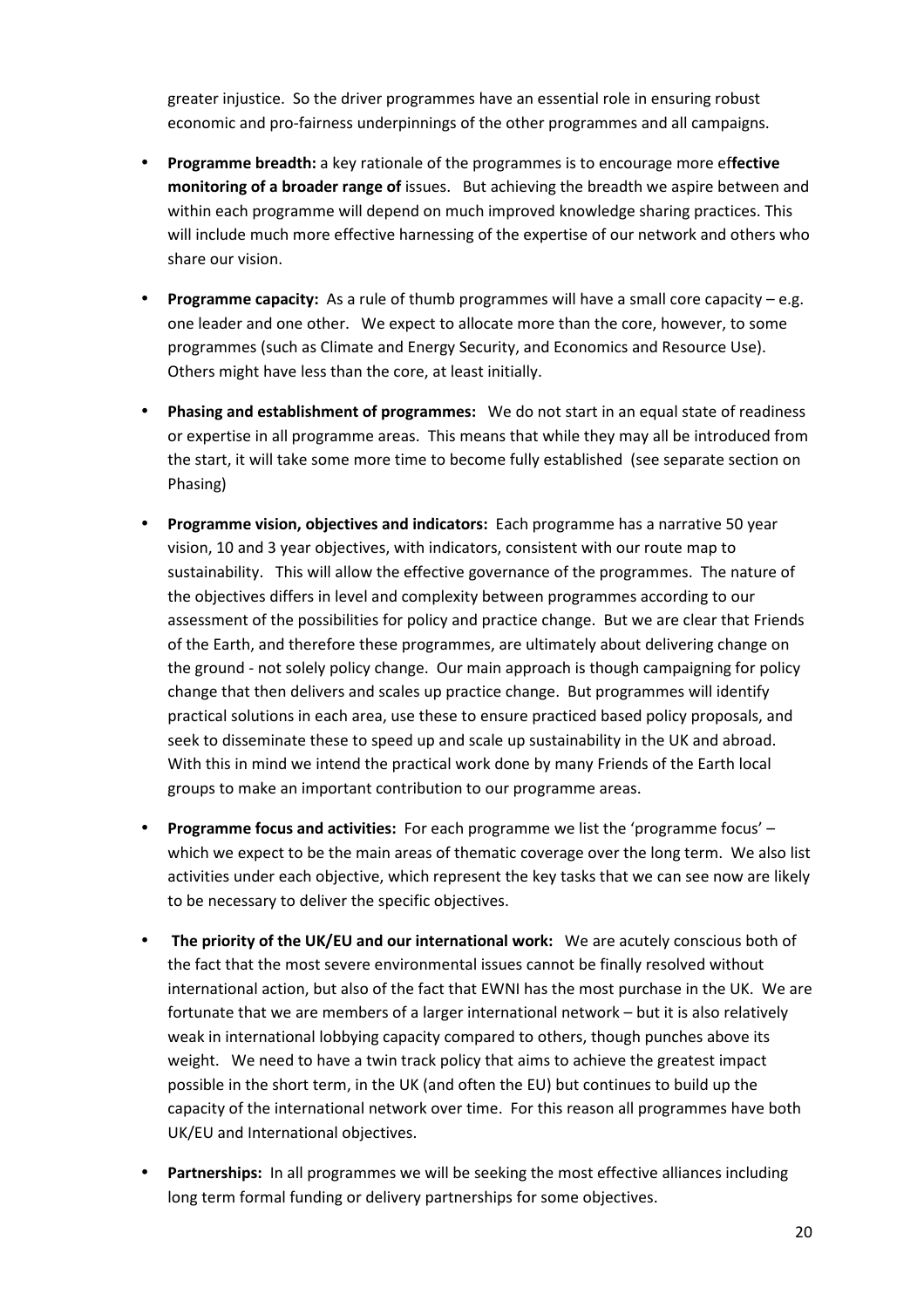# **Relationship between Programmes and Campaigns**

Friends of the Earth's historic strength has been to run publicly resonant totemic campaigns that shift the 'zeitgeist' or 'public framing' relating to key aspects of the sustainability agenda. To ensure we are able to do this in the most effective way to advance sustainable development in a time of planetary emergency, we will separate out the job of 'public campaigning' from the background work need to support build our broader 'big picture narrative' and the development of new campaigns.

The programmes represent an expression of the issues around which Friends of the Earth should develop and maintain long term expertise. They represent the issues within the broader world of sustainability that Friends of the Earth might reasonably be able to have a credible impact on, and which we should use to set the strategic direction of our work. They are derived from (and will relate back to) our Route Map to 2050.

They represent a change in approach from the traditional Friends of the Earth campaign teams, and 'Campaigns' (i.e. campaigns that draw on organisational support to deliver them) would not be located within the programmes. The programmes are not what public audiences are likely to talk about if / when they discuss the work of Friends of the Earth (although they will have a certain profile within the more expert policy community).

Programme leads would be expected to spot opportunities for public campaigns to advance key parts of the sustainability agenda (and deliver on the programme objectives). These public campaigns will then be managed *outside* of the new Programmes, to ensure that they work for public (not just policy) audiences. They would be expected to draw heavily on Programmes for issue expertise and policy guidance, however.

Under this model, it will be far easier to develop campaigns (or other projects) that cut across (and join up) our broader agenda.

Public campaigning must be consistent with, and contribute to the fulfilment of, related Programmes. The strategy, objectives and progress of the package of major campaigns will be governed by the Campaigns Committee through the Campaigns Package process, which must be strongly linked to the Programmes process.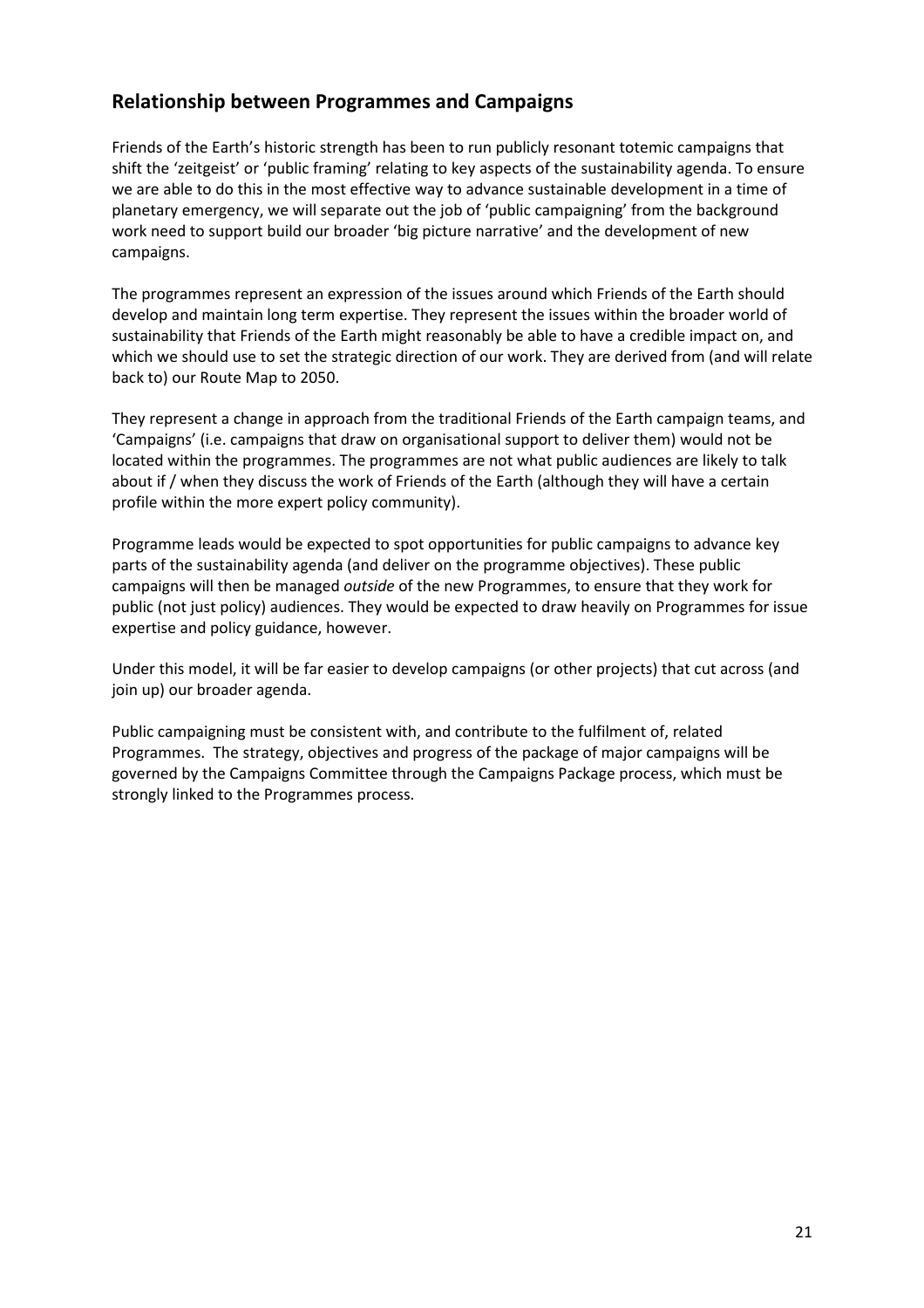# **Phasing and establishment of programmes**

We recognise that the proposed programmes differ in a number of ways - in terms of their relative newness to Friends of the Earth (compared with work we have been doing under SP2); in terms of our current in house expertise; and in terms of the level of development of related campaigns to deliver on the programme objectives. At the same time the scale of opportunity for change through campaigning in the short term varies. For example, the UK is undertaking a major Energy Market Reform *now*, which is critical for reaching our objectives on climate and energy. For these reasons the programmes will reach full maturity at a different pace, and we may prioritise resources differently over the first 18 months. We should be regard two programmes as being 'under development' for the 18 months or so, while we more thoroughly explore the issues and extend our in-house understanding. Below we indicate our expectations on the pace of establishing a fully operating programme and the priority of resourcing in the next 18 months. We will begin work on each Programme by scoping out our intended approach to its implementation

- **Climate and Energy Security:** early establishment, top priority
- **Nature and Ecosystem Security:** early start and top priority for development; under development for year to 18 months
- **Land Use, Food and Water Security:** early start on broadening scope; under development for year to 18 months
- **Economics and Resource Use:** early establishment, medium priority
- **Fair and Planned Transition:** early establishment, medium priority, some parts under development for a year.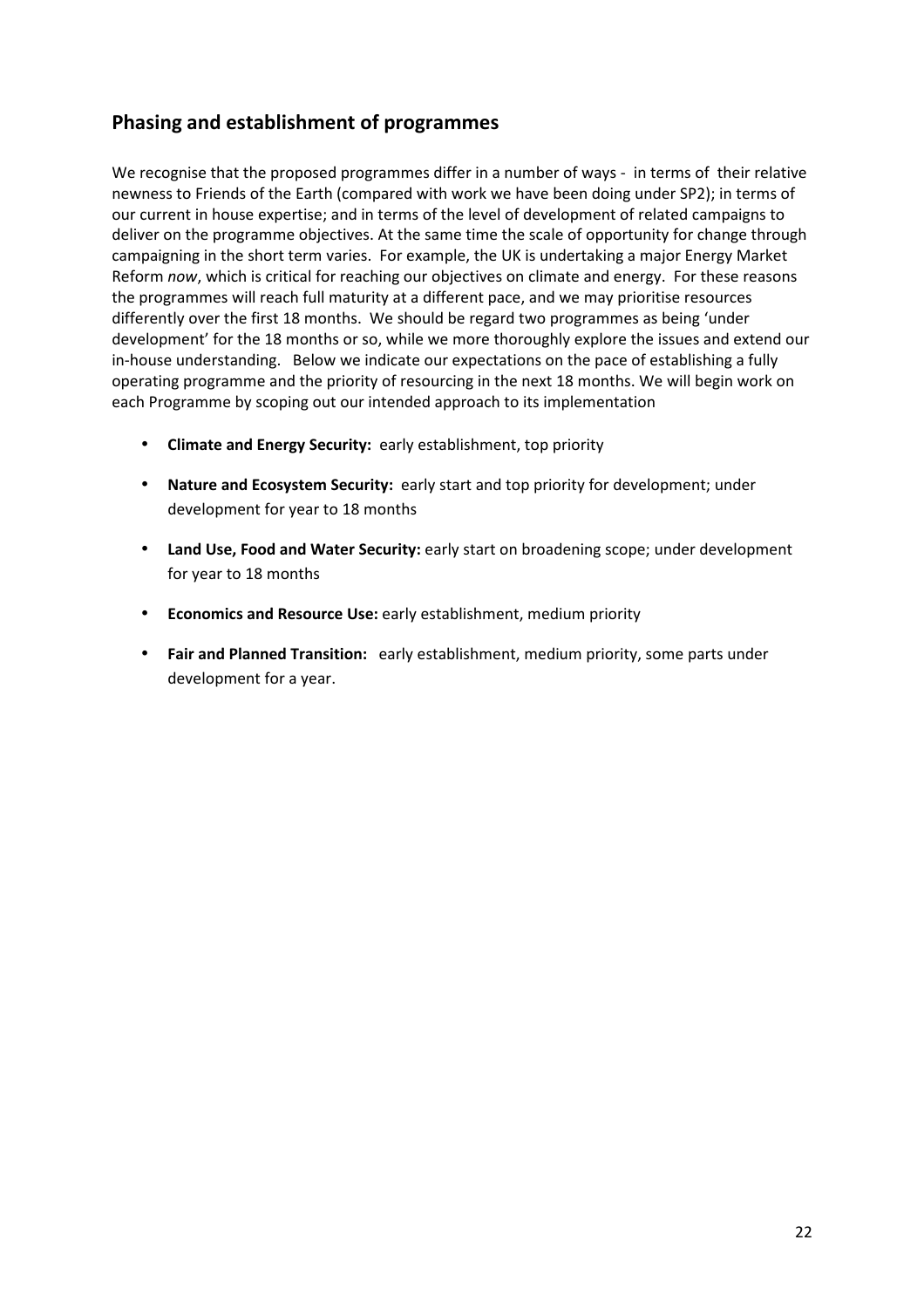# **Contribution of Policy and Campaigns Programmes to Friends of the Earth's Vision for 2050**

Although Friends of the Earth has a holistic, 'big picture' vision for the world in 2050, Friends of the Earth cannot effectively cover every aspect of environmental limits or drivers in depth. We have selected areas where we think we can make a significant difference. These policy and campaigns programmes represent a long term commitment to drive forward, in a very proactive way, five key elements of our vision.

In other words, we will commit our resources to make sure these aspects of our vision are realised:

#### **Elements of 2050 Vision prioritised by programmes**

- 1. Global average temperature rise will have been limited to 1.5 to 2°C above pre-industrial levels and adaptation measures will have helped reduce some of the worst impacts of climate change on society, including the most vulnerable countries and communities.
- 2. The land, food and water needs of 9 billion people are being met within environmental limits and without causing deterioration of ecosystem services.
- 3. The loss of biodiversity and ecosystems services has been halted, and recovery of ecosystem services is widespread
- 4. The global economy is operating within environmental limits
- 5. The world is on a fair transition to sustainable development, meeting basic needs and restoring the environment, through implementing solutions, improved governance and people's empowerment.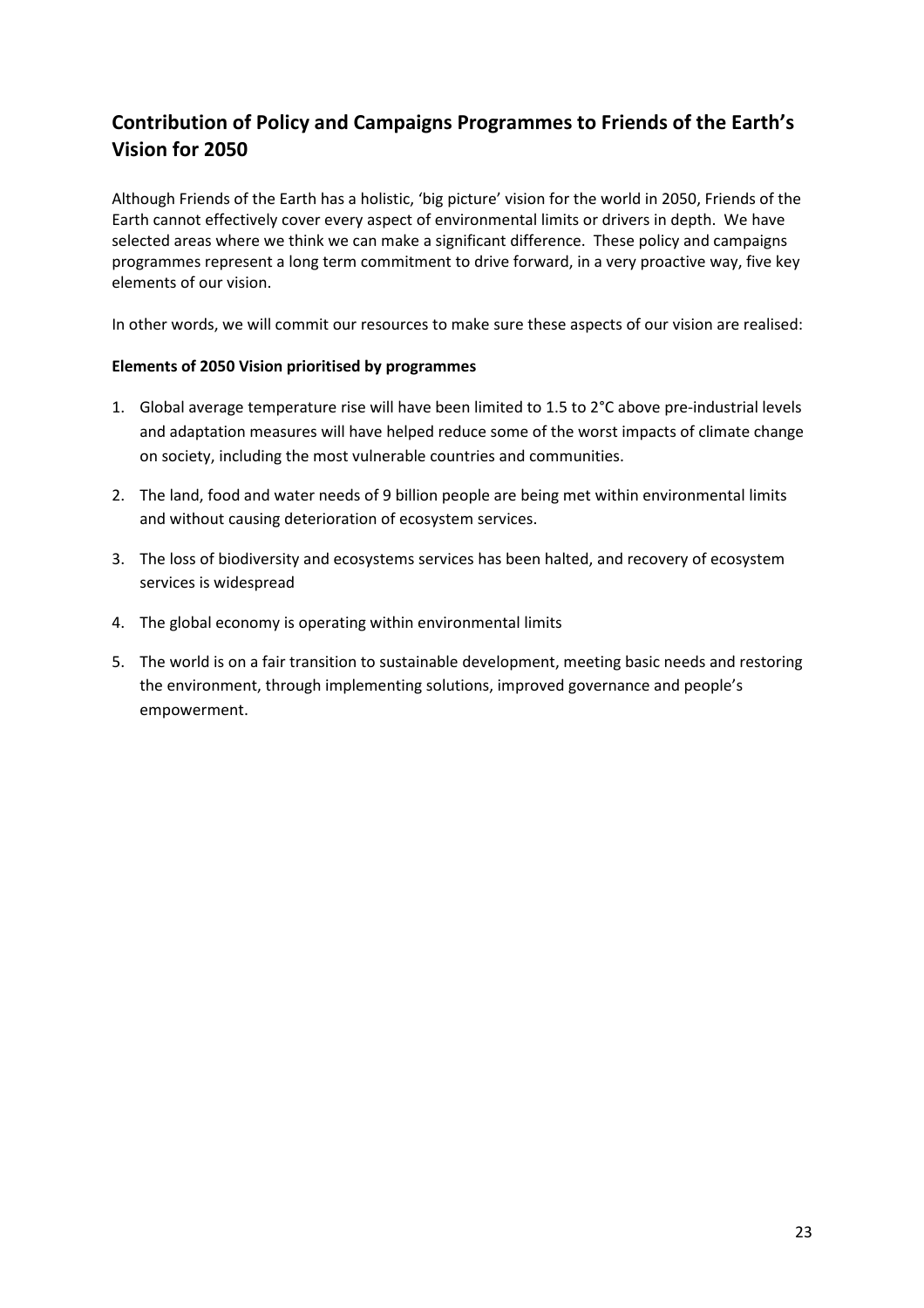#### **Matrix of 10 year objectives:**

From these five aspects of our Vision for 2050, we have derived a number of ten years objectives. These represent the changes in the world that need to have happened by 2021 on the five prioritised elements of our 2050 vision, if we are to remain on our 'route map' to 2050.

We have arranged these in a matrix of programmes focussed on 'limits' against those focussed on 'drivers', to ensure the totality of work being undertaken to address a specific environment limit is understood.

Friends of the Earth's work to address climate change is thus primarily summarised (and can be presented) by Objectives 10.1, 10.7, 10.8, 10.2, 10.9 and 10.10.

|                                                                             | <b>Climate and Energy Security</b>                                                                                                                                                                                                                                                                                                                                                                                                                                                                                                                                                                                                       | Land Use, Food and Water                                                                                                                                                                                                                                                                                   | <b>Nature and Ecosystems</b>                                                                                                                                                                                                                                                               |
|-----------------------------------------------------------------------------|------------------------------------------------------------------------------------------------------------------------------------------------------------------------------------------------------------------------------------------------------------------------------------------------------------------------------------------------------------------------------------------------------------------------------------------------------------------------------------------------------------------------------------------------------------------------------------------------------------------------------------------|------------------------------------------------------------------------------------------------------------------------------------------------------------------------------------------------------------------------------------------------------------------------------------------------------------|--------------------------------------------------------------------------------------------------------------------------------------------------------------------------------------------------------------------------------------------------------------------------------------------|
|                                                                             |                                                                                                                                                                                                                                                                                                                                                                                                                                                                                                                                                                                                                                          | <b>Security</b>                                                                                                                                                                                                                                                                                            | Security                                                                                                                                                                                                                                                                                   |
| <b>Economics and Resource Use</b><br>(but embedded in limits<br>programme)  | Obj 10.1:<br>By 2021, we will have played a<br>major role in ensuring the UK is<br>firmly on the path to living<br>within its share of a global<br>carbon budget targeted at<br>giving a high chance of avoiding<br>a 2 degree global temperature<br>increases and a slim chance of<br>avoiding 1.5 degrees.                                                                                                                                                                                                                                                                                                                             | Obj 10.3:<br>By 2021, we will have played an<br>important role in ensuring the<br>UK/EU have measured their<br>impact on global environmental<br>limits, and are reducing the<br>global carbon, water and land<br>footprint (and biodiversity<br>impacts) of its agricultural and<br>marine production and | Obj 10.5:<br>By 2021, we will have<br>spearheaded a paradigm shift in<br>UK/EU policy analysis around<br>integrating and restoring<br>ecosystem services into the<br>fabric of our society, our<br>economic infrastructure and<br>our agricultural systems, and<br>rebuilding biodiversity |
| <b>Economics and Resource Use</b><br>(cross cutting)                        | consumption.<br>abundance.<br>Obj. 10.7<br>By end of 2021, the UK and EU will have made significant progress in decoupling their resource use<br>from economic growth and will be seeking to achieve sustainable consumption in terms of domestic<br>and international environmental impact                                                                                                                                                                                                                                                                                                                                              |                                                                                                                                                                                                                                                                                                            |                                                                                                                                                                                                                                                                                            |
|                                                                             | Obj. 10.8<br>By 2021 the Treasury's economic strategy will be explicitly focussed on meeting UK economic needs<br>within global environmental limits, and no department will be promoting economic development or<br>policies which breach environmental limits.                                                                                                                                                                                                                                                                                                                                                                         |                                                                                                                                                                                                                                                                                                            |                                                                                                                                                                                                                                                                                            |
| <b>Fair and Planned Transition</b><br>(but embedded in limits<br>programme) | Obj: 10.2:<br>By 2021, we will have<br>successfully promoted one or<br>more climate solutions<br>delivered in the UK to key<br>countries overseas with a focus<br>on solutions that can deliver<br>renewable energy to a majority<br>of people.                                                                                                                                                                                                                                                                                                                                                                                          | OBJ. 10.4<br>[To be determined in 2012 as a<br>result of further Programme<br>scoping and development]                                                                                                                                                                                                     | Obj 10.6:<br>[To be determined in 2012 as a<br>result of further Programme<br>scoping and development, and<br>consideration of Biodiversity<br>Review]                                                                                                                                     |
| <b>Fair and Planned Transition</b><br>(cross cutting)                       | Obj 10.9<br>By 2021, we will have played major role in stimulating a paradigm shift in the UK (and where possible<br>the EU) about the need to transition to a low carbon and low resource use economy and society with<br>enhanced fairness, improved governance and greater empowerment of people to engage with<br>environmental decisions, in order to deliver sustainable development in a time of planetary<br>emergency.<br>Obj 10.10<br>By 2021, we will have contributed to more effective international environmental governance in relation<br>to two key environmental limits or generic environmental governance processes. |                                                                                                                                                                                                                                                                                                            |                                                                                                                                                                                                                                                                                            |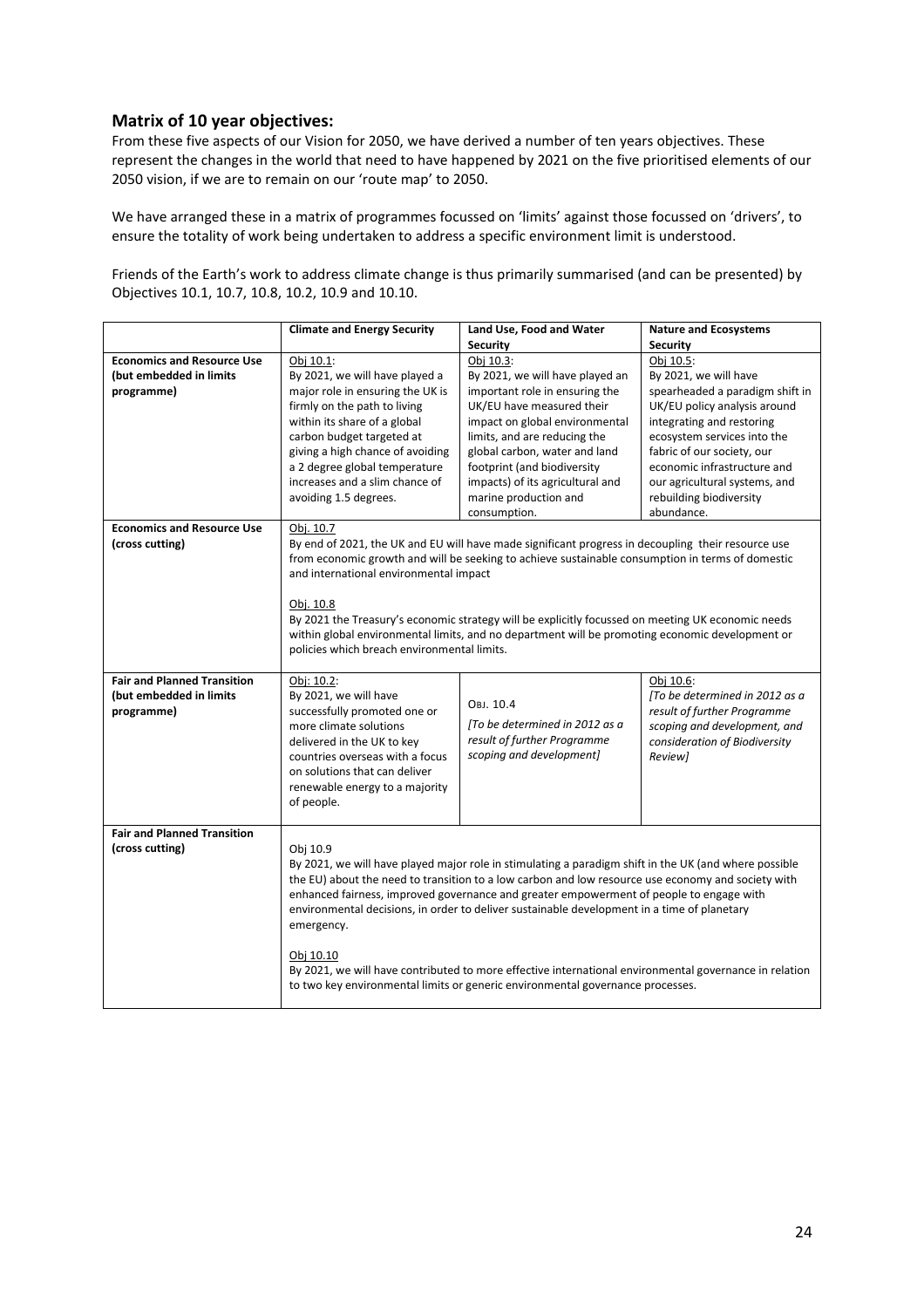#### **Matrix of 3 year objectives**

From these 10 years objectives, we have derived a number of three year objectives. These represent the changes in the world that need to have happened by end of 2014, if we are to remain on track to meet our 10 year objectives:

|                                                                         | <b>Climate and Energy Security</b>                                                                                                                                                                                                                                                                                                                                                                                                                                                                                                                                                                                                                                          | Land, Food and Water Security                                                                                                                                                                                                                                                                                                            | <b>Nature and Ecosystems</b><br><b>Security</b>                                                                                                                                                 |
|-------------------------------------------------------------------------|-----------------------------------------------------------------------------------------------------------------------------------------------------------------------------------------------------------------------------------------------------------------------------------------------------------------------------------------------------------------------------------------------------------------------------------------------------------------------------------------------------------------------------------------------------------------------------------------------------------------------------------------------------------------------------|------------------------------------------------------------------------------------------------------------------------------------------------------------------------------------------------------------------------------------------------------------------------------------------------------------------------------------------|-------------------------------------------------------------------------------------------------------------------------------------------------------------------------------------------------|
| <b>Economics and Resource Use</b><br>(embedded in limits<br>programme)  | Objective 1:<br>By the end of the 2014 the UK<br>Government will have adopted<br>and be effectively implementing<br>a comprehensive package of<br>policy measures to deliver a<br>decarbonised electricity sector<br>by 2030 through renewable<br>power, and to deliver significant<br>energy demand reductions in<br>domestic & commercial<br>buildings.                                                                                                                                                                                                                                                                                                                   | Objective 3:<br>By end 2014 to have<br>contributed to a significant<br>increase in the proportion of<br>UK and EU policy makers who<br>understand and accepts that<br>without a change in our<br>consumption and production of<br>renewable resources like food<br>and water we will increasingly<br>breach key environmental<br>limits. | Objective 5:<br>By end 2014, we will have<br>secured measures to restore<br>the abundance of a key UK<br>species (as a way of<br>demonstrating the importance<br>of wider ecosystem functions). |
| <b>Economics and Resource Use</b><br>(cross cutting)                    | Objective 7:<br>By end of 2014, we will have worked with a number of leading UK based companies to create a<br>compelling political narrative that UK's best route to long term economic stability and resilience is<br>through investment in a green economy and in rejecting environmentally damaging growth, thus<br>increasing business pressure for politicians to advance environmentally sustainable long term<br>economic plans.<br>Objective 8:<br>By end 2014, EU resource use is being comprehensively measured, is starting to be decoupled from<br>economic growth, and there is a stated commitment to bring it in line with environmental limits by<br>2030. |                                                                                                                                                                                                                                                                                                                                          |                                                                                                                                                                                                 |
| <b>Fair and Planned Transition</b><br>(embedded in limits<br>programme) | Objective 2:<br>By end of 2014 to have gained<br>support from several key<br>players in the international<br>community for a proposal to<br>transform the financing of<br>renewable energy in developing<br>countries, to ensure that they<br>can produce most of the energy<br>they need through renewable<br>energy and are thereby better<br>placed to constrain their<br>emissions in line with a<br>sustainable global carbon<br>budget.                                                                                                                                                                                                                               | Objective 4:<br>[To be determined in 2012]                                                                                                                                                                                                                                                                                               | Objective 6:<br>[To be determined in 2012 as a<br>result of further Programme<br>scoping and consideration of<br>Biodiversity Review]                                                           |
| <b>Fair and Planned Transition</b><br>(cross cutting)                   | Obj. 9<br>By 2014, working with partner organisation(s) we will have significantly increased the<br>number of local groups, communities and organisations in the UK equipped to use changed<br>governance rules to advance a fair and planned transition towards sustainable<br>development<br>Obj:10<br>By the end of 2014, we will have contributed to at least one significant improvement in<br>international environmental governance, in relation to one key environmental limit or one<br>generic environmental governance mechanism.                                                                                                                                |                                                                                                                                                                                                                                                                                                                                          |                                                                                                                                                                                                 |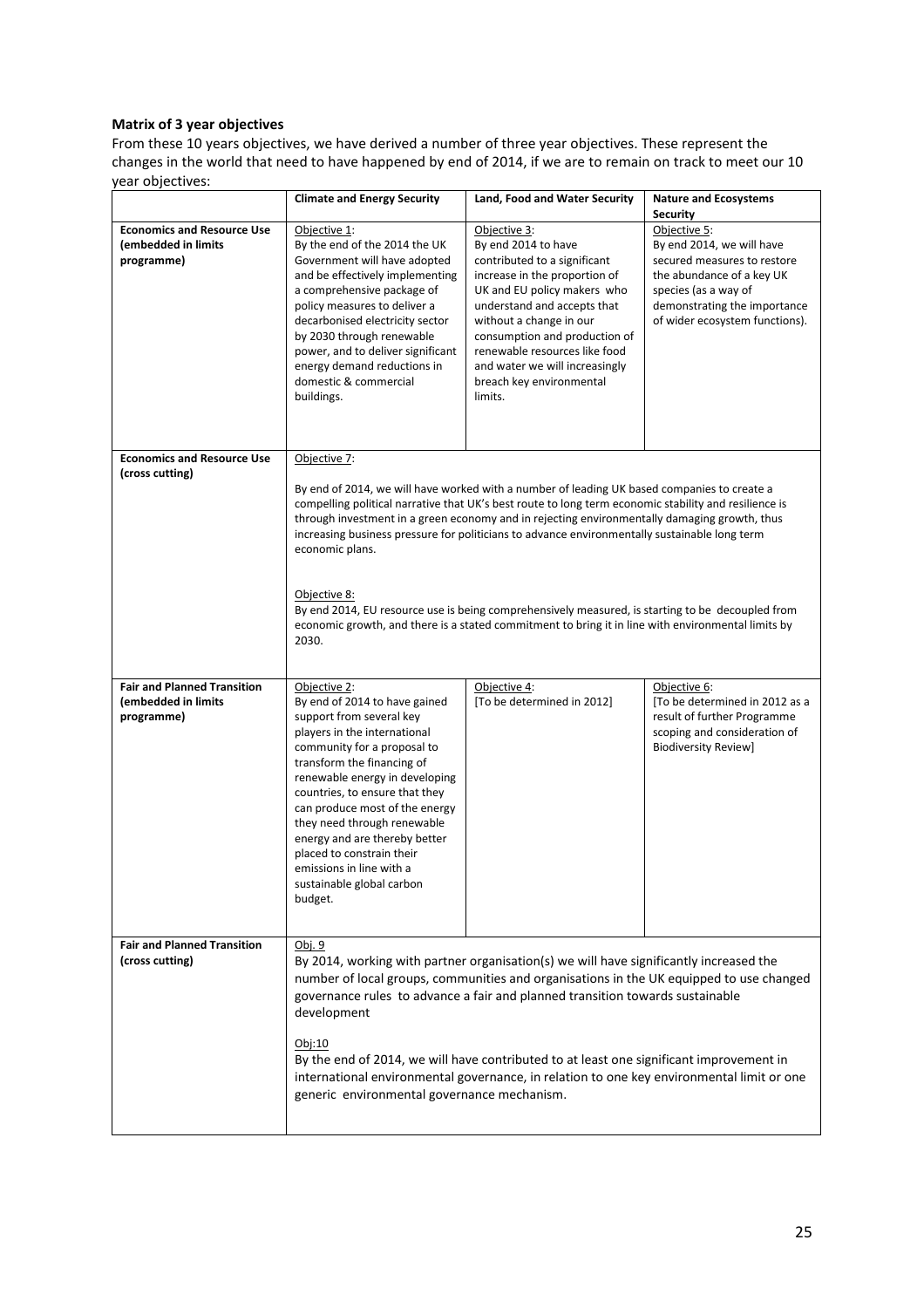# **Programme 1: Climate and Energy Security**

#### **2050 Vision:**

Global average temperature rise will have been limited to 1.5 to 2°C above pre-industrial levels and adaptation measures will have helped reduce some of the worst impacts of climate change on society, including the most vulnerable countries and communities.

#### **Background:**

Our climate and its stability is a planetary 'boundary' or environmental limit which conditions nearly everything else – and it has already been breached. Climate change therefore constitutes a systemic crisis that presents very serious global social, environmental and economic risks and demands action at all levels (local to global). It affects people everywhere, but especially people in the global South who are particularly vulnerable to the effects of climate change, while being the least responsible for the problem.

The next few decades will be increasingly dominated by the growing reality of climate change. 'Natural' disasters are likely to increase in both frequency and severity, killing or displacing millions of people. Changes in weather patterns will disrupt food production, ecosystems and economies, contributing to rising food and energy prices and social unrest. The next generation will face impacts of a much higher order of magnitude if numerous 'tipping points' within the Earth's climatic system are passed (for example, the irreversible melting of the Greenland ice sheet, or large releases of methane from permafrost).

Yet despite the warning signs, politicians have failed to act as required. The failure of governments to cut global greenhouse emissions over the last 20 years means that the job of stabilising the climate is now much more difficult. Even in those countries that claim emissions reductions, such as the UK, these reductions have so far been more than offset by emissions growth in other countries to provide the products we buy. If global emission reductions had started in 1995, then a gentle decline in emissions of 1.5 per cent per year would have been needed. But scientists now advise that the best chance of avoiding climatic 'tipping points' is for global greenhouse gas emissions to peak and to start to decline very rapidly within the next 5-10 years. If mitigation action alone is to be used, developed countries will need to cut their emissions by around 8-15 per cent per year starting immediately; China and some other developing countries will need to peak their emissions almost immediately and then reduce their emissions. It is likely that these cuts are not technically or politically possible which means that negative emissions and potentially other forms of geoengineering will need to be deployed, not without potential risk.

The international political failure to react to climate change in a timely manner also means that the world will now have to *adapt* to some level of climate change to which we are now already committed (given the time delay in GHGs affecting temperature), how-ever fast we now cut emissions. Developing countries are already being hard hit by climate change, undermining development efforts. Poorer countries in particular will have to adapt rapidly to climate change to avoid major disruption and suffering - but lack the finance to do so. For this reason financial and other support for adaptation are an important element of international climate negotiations. Rich countries too, will need to adapt to climate change – particularly to greater extremes of weather, the impact on food production, and rising sea level. While adaptation presents big challenges, it also presents opportunities for the environment, ecosystem recovery and social development. For example, one response to sea level rise in low-lying coastal areas may be to deliberately create more coastal wetland and replant mangroves, recovering lost ecosystems in the process of enhancing coastal protection. Increased emphasis on disaster prevention and mitigation in developing countries, can enhance community resilience and livelihoods now – for example, by building improved food storage on higher (less flood prone) ground, rainwater harvesting, or adopting low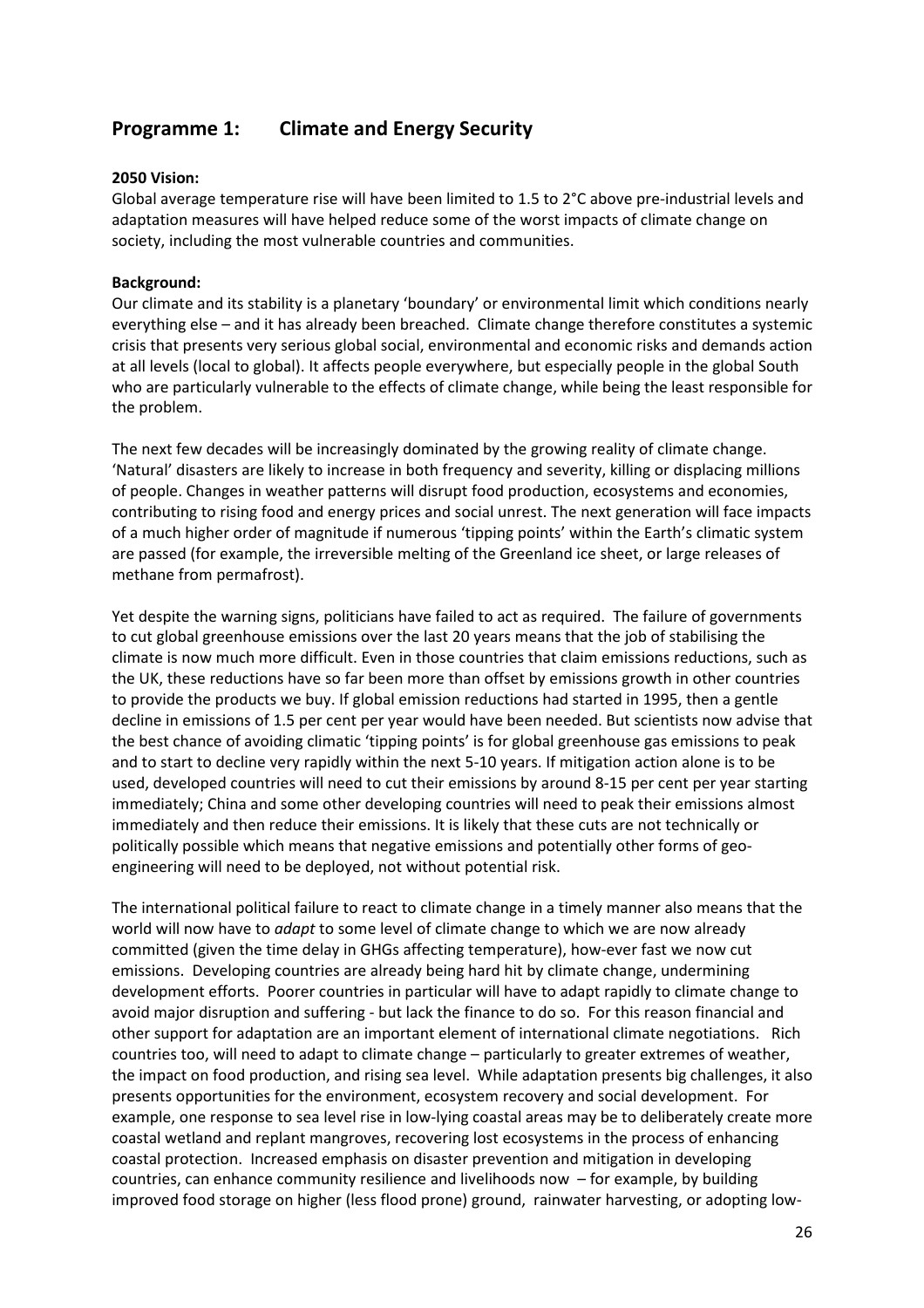tillage agricultural methods that provide more natural protection for soil against increasingly intense rainfall. In cities, one response to more extreme temperatures will be to maximise green space, reflective roofing, localised rainwater harvesting and self heating/cooling buildings, to reduce the urban heat island effect. This programme will seek to understand these opportunities better as well as the trade offs that will be necessary in adapting to climate change.

However, a priority must remain the mitigation of climate change, and the reduction of greenhouse gas emissions. There is a dramatic urgency to speed up the development and scale up the deployment of renewable energy and energy efficiency solutions, and to explore other options. This itself requires tackling the impediments to progress such as the perceived financial risk of investing in renewables and the influence of fossil fuel and major 'dirty' manufacturing sectors. It also requires, in democracies, increasing public awareness of the solutions and winning their backing or acquiescence to far-sighted policies. Finally, particularly while public understanding remains weak, climate and energy policies will need to be perceived to be reasonably fair overall if they are to endure.

Friends of the Earth's work on climate change has long recognised the premise of justice (climate justice, ecological justice, economic justice and historical justice) and has sought to advance this through the UN climate negotiations. Justice will continue to provide an impetus for our climate work at a national and international level. But in an era of great disruption, one of the greatest contributions we can make to the climate justice agenda is to help speed and shape specific aspects of the transformational change that is necessary in the UK, and the EU, to reduce emissions rapidly and adapt to future changes in the climate. The faster the progress we can make on climate solutions the greater our leverage to drive change internationally.

Given the current UK landscape of slow economic growth, spiralling energy prices and deep economic uncertainty, we will need to use arguments around energy security and independence, peak oil, economic stability, and saving money, not just climate justice. An early priority for the programme will be to work with others, such as progressive businesses, to win the economic arguments critical to scaling and speeding up the transformation to a low climate risk economy.

The programme recognises the UK's potential for influencing others. We will continue to deliver climate solutions within the UK and promote these solutions internationally, as we have with the Climate Change Act in our work (including capacity building) with Friends of the Earth groups and the Foreign and Commonwealth Office. We will focus our efforts on key countries within the EU and where appropriate other developed countries outside of the EU but when appropriate or necessary also promote these solutions in international fora. But we will also look to import solutions that are working well in other countries, if our analysis suggests they will be appropriate in the UK.

The changes we advocate should lead to a higher quality of life, especially for poorer sections of society globally. But many people will not see change this way, especially those responsible for the bulk of the emissions but also those who fear nanny-states telling them what they must do. We must not pretend that the transformational changes we seek are easy and popular for all but we should be clear that the changes are necessary and socially progressive within countries and globally. The sooner that people start to feel the benefits of the new economy, the sooner they will become its strongest advocates.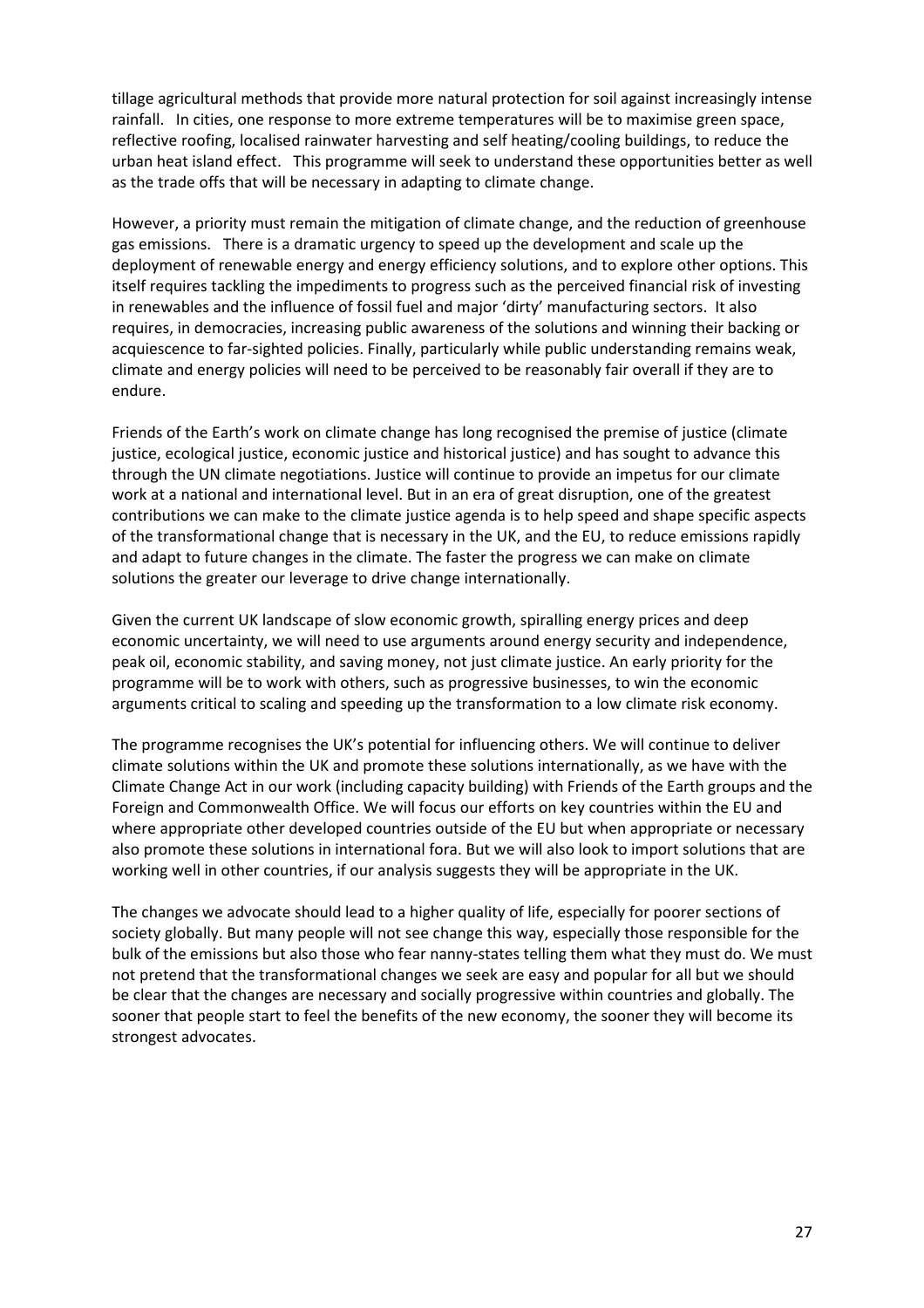#### **Programme focus**:

#### As a priority this programme will:

- **concentrate its efforts on energy solutions**: with a determined effort to identify and promote the policies, finance and other measures needed to deliver dramatic and rapid step change in the uptake of renewable energy and energy saving especially in the UK, but also the EU and globally. To do this, it must interact with other relevant debates (such as that on nuclear) and work with other programmes to ensure Friends of the Earth has coherent and coordinated positions on issues such as diet, deforestation, energy from biomass and biofuels.
- **challenge the UK to end its addiction to oil and other fossil fuels,** such as reducing the need to travel and seeking modal shifts, alongside greener travel (such as low or zero emission vehicles)
- **build recognition amongst decision makers and others that climate change is happening now**  (not just in the future), that the impacts are stark and that a higher priority needs to be given to adaption and the funding needed to support this.
- **engage with intergovernmental processes** though at a lower level than previously, in recognition that the momentum for change is more likely to build outside of these fora.
- **Explore the potential role of greening cities**, and the potential for campaigns, to hasten reduction in greenhouse gas emissions

#### The programme will also:

- explore the practical steps that Friends of the Earth (primarily through its Local Groups) could take to speed up the journey to a low carbon UK, including playing a leading role in promoting community energy schemes, and accelerating tangible transformational change in major cities, so changing millions of mindsets not just meters
- consider whether more rapid action could be taken to reduce emissions of the most potent greenhouse gases (often overlooked through the focus on carbon)
- track other significant issues relating to atmospheric pollution (e.g. ozone depletion) and explore whether there might be opportunities for short campaigns to improve enforcement of existing policies
- explore the opportunities and trade-offs presented by the need in rich and poor countries to adapt to climate change

#### **Objectives:**

#### **10 year objectives:**

- Objective 10.1: By 2021, we will have played a major role in ensuring the UK is firmly on the path to living within its share of a global carbon budget targeted at giving a high chance of avoiding a 2 degree global temperature increases and a slim chance of avoiding 1.5 degrees.
- Objective 10.2: By 2021, we will have successfully promoted one or more climate solutions delivered in the UK to key countries overseas with a focus on solutions that can deliver renewable energy to a majority of people.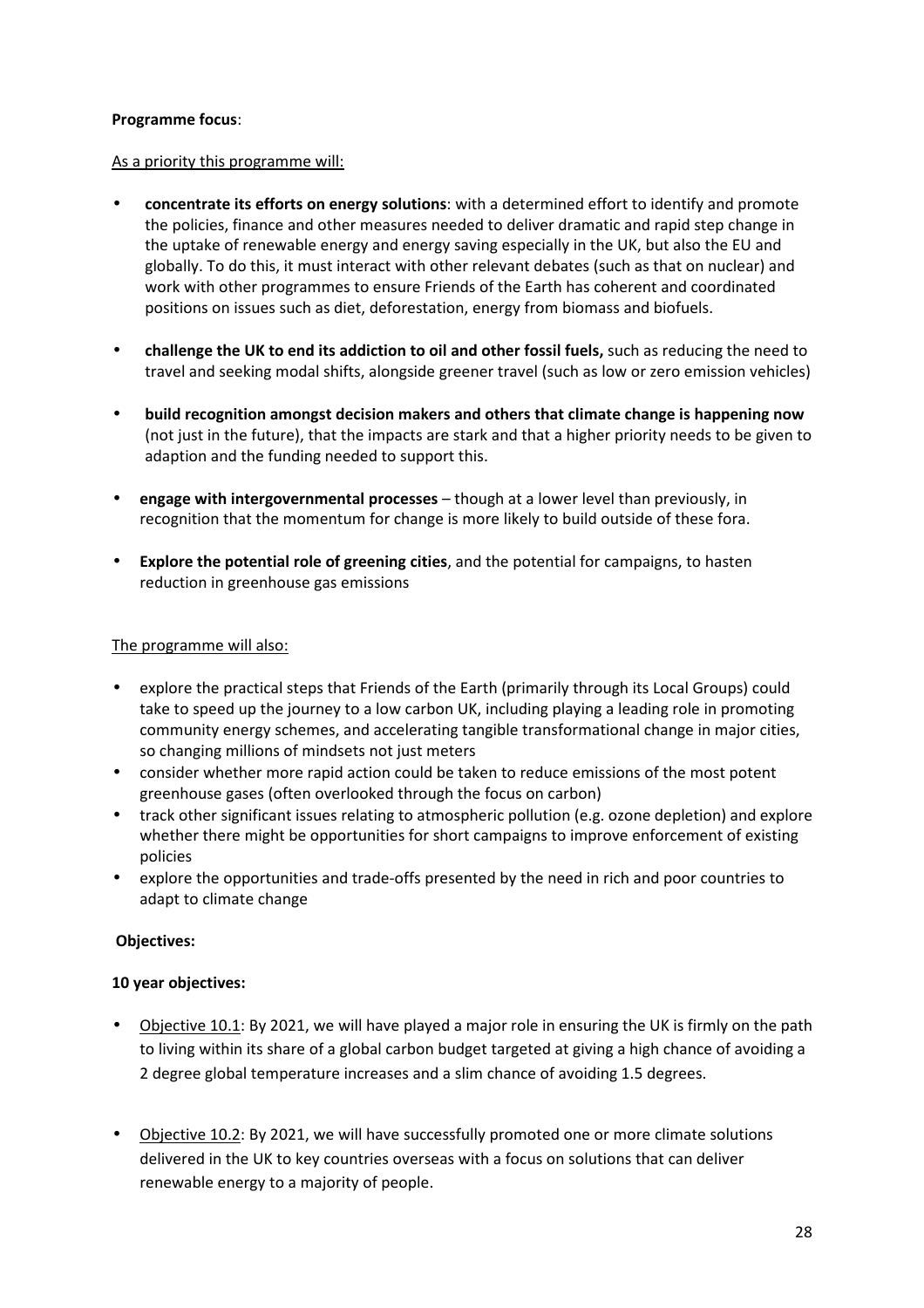#### **3 year objectives**

• Objective 1: By the end of the 2014 the UK Government will have adopted and be effectively implementing a comprehensive package of policy measures to deliver a decarbonised electricity sector by 2030 through renewable power, and to deliver significant energy demand reductions in domestic & commercial buildings.

Activities will include:

- o Establishing an informal 'reference group' of external experts
- o A package of work on Energy Market Reform
- o A package of work on energy efficiency and energy saving (emphasising how efficiency gains can be made through technological improvement and lifestyle choices)
- o Scoping the opportunities for work specifically focusing on rapid carbon reductions from transport, housing and energy in major UK cities and city regions.

#### Indicators:

- a) OUTPUT INDICATOR: We will run an organisational campaign to shape Energy Market Reform in 2012
- b) OUTCOME INDICATOR:

The UK Government's proposals for Energy Market Reform will support step change in renewable energy

• Objective 2: By end of 2014 to have gained support from several key players in the international community for a proposal to transform the financing of renewable energy in developing countries, to ensure that they can produce most of the energy they need through renewable energy and are thereby better placed to constrain their emissions in line with a sustainable global carbon budget.

#### Activities will include:

o A package of work to develop and advocate a robust proposal for a global feed in tariff

#### Indicators:

- o OUTPUT INDICATOR: We will devise and run a campaign, with international partners, for a global feed-in tariff
- o OUTCOME INDICATOR:Number of countries that have publicly announced their support our proposals.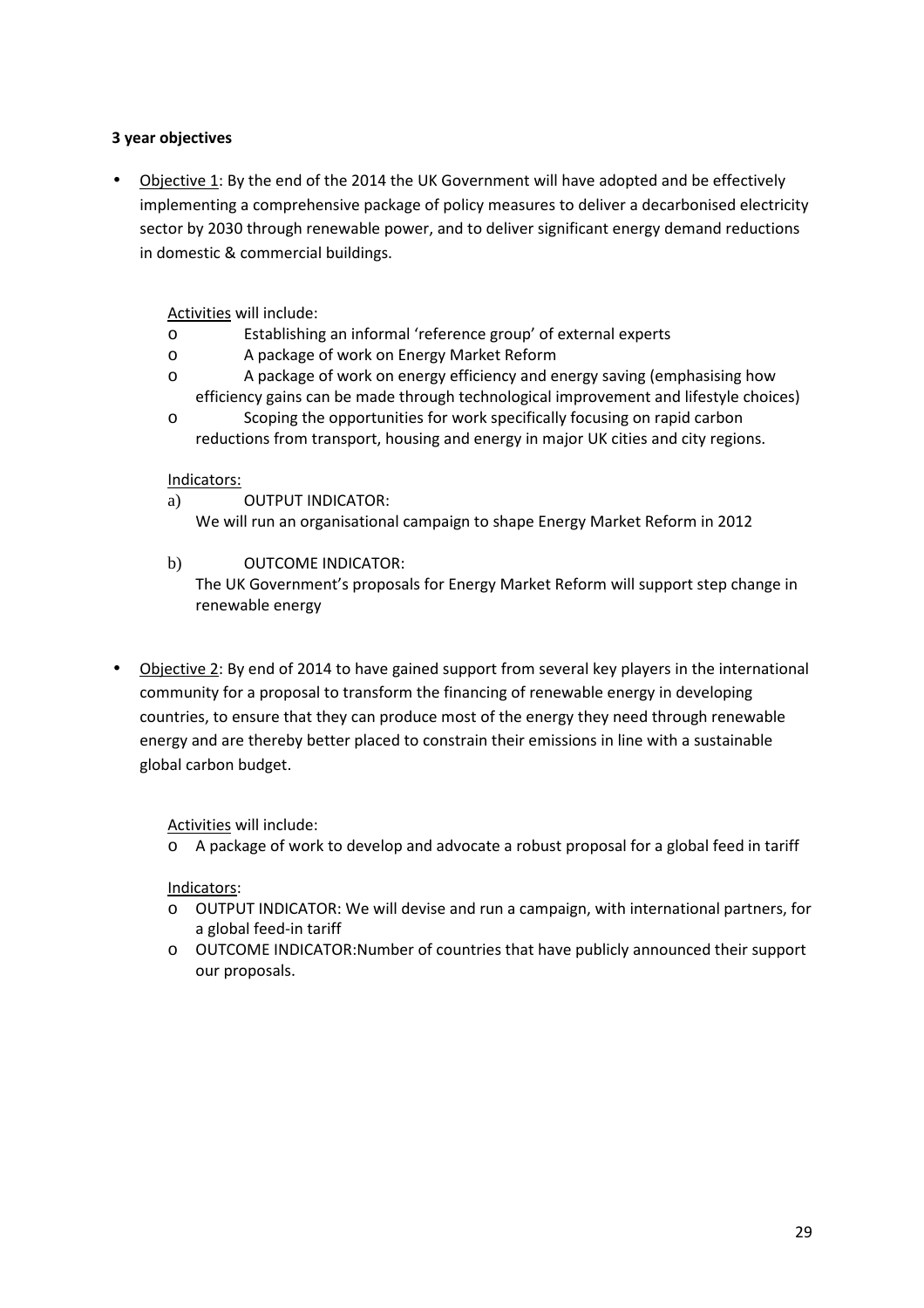# **Programme 2: Land Use, Food and Water Security**

#### **2050 Vision:**

Land and the oceans are being managed sustainably to deliver security of supply of water, food and other biological resources for all within environmental limits.

#### **Background:**

"Buy land, they're not making it anymore". So said the American author Mark Twain over a century ago, in a comment that succinctly communicates how land is a finite resource. And yet it is in this century that his words look set to become most poignant, as the demands that humanity places on land becomes greater than ever before.

Land is finite but also renewable resource. It is representative of other features of our environment in that though limited, it is able to renew its quality (fertility, biodiversity) and life-supporting functions (ability to support food crops, absorb water, harbour essential microorganisms etc) if treated appropriately. But if overused or mismanaged, this 'renewability' is lost. Land will be degraded in one form or another - made infertile, contaminated or eroded by wind or water. This then undermines is ability to produce food or provide other ecosystem services. The same applies to other 'renewable' resources on which humans rely: freshwater, global fish stocks, forests.

Environmental trends and the rise of global population suggest that humans faces a growing and self-inflicted catastrophy because mismanagement and overuse of these 'renewable' resources is rapidly eroding their ability to renew themselves. This is contributing to the Planetary Emergency by damaging our ability to, for example, produce food and supply sufficient freshwater to a growing population.

This programme is about how we can enhance the management of our renewable resources to ensure they *remain* renewable and are not lost to us. Put another way, the programme is about ensuring we have long term *security* of these essentials. Its primary focus will be on land, food (from agriculture and sea) and fresh water – the most basic and obvious of these renewable resources.

The challenge to manage land sustainably is one that demands a complex interplay of demographic trends, changing consumption patterns, breaches of environmental limits, and growing demands for other biological resources.

Food and water, for example, are the most basic human needs. As global population increases and environmental limits are breached, food and water security are increasingly undermined. At the same time, food production and water abstraction have a major impact on the environment. And demand for land for food will compete with demand for land for timber and other fibre which societies rely on for many uses.

In their paper "Planetary Boundaries: Exploring the Safe Operating Space for Humanity" Rockström et. al. (2009) identified ten anthropogenic pressures on the Earth system. Of these, global food production represents one of the greatest (and in some cases the greatest) driver of at least seven:

- phosphorous and nitrogen overload (through application of fertilisers)
- global freshwater use
- changes in land use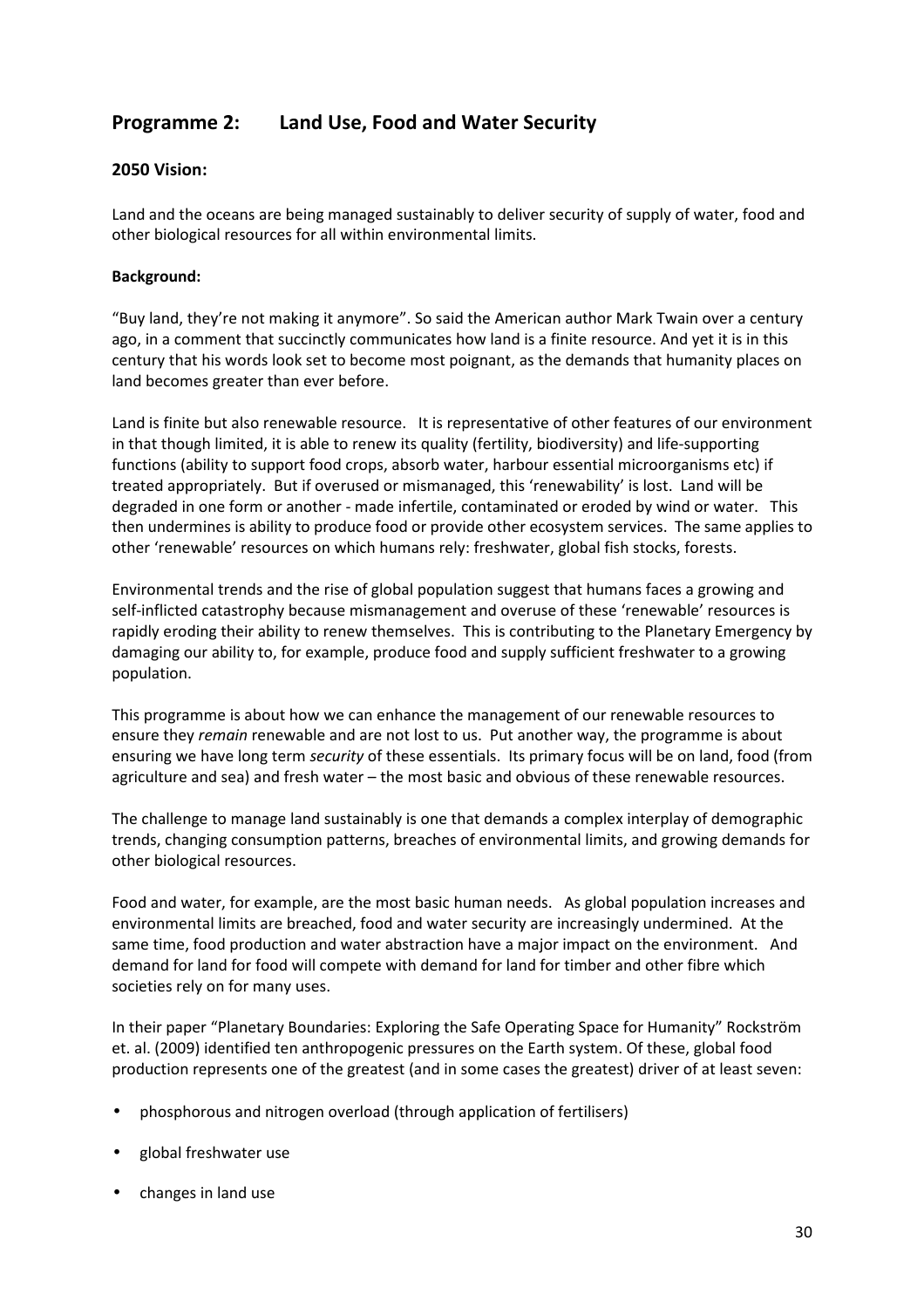- biodiversity loss
- chemical pollution (including use of pesticides), and
- climate change

Of these the authors identify that two 'boundaries' or environmental limits (nitrogen and biodiversity loss) have already been transgressed and climate change is close to the boundary. As global population and consumption patterns change the pressure that the food system places on these 'planetary boundaries' will increase, with very severe consequences for people and the environment, and our ability to get the most out of land resources.

The UK Government's Chief Scientific Advisor, Professor John Beddington, has used the phrase "The Perfect Storm" to describe way in which food, energy, water, climate and numerous other trends are likely to interact over the next 20 years to deliver shocks to the global system.

Global population is predicted to increase to around 9 billion by 2050 and then plateau before slowly decreasing; however there are uncertainties about these forecasts and it is possible that an upper limit could be higher still. Exacerbating the impact of this is changing dietary habits. Economic advances in the developing world mean hundreds of millions of people eating more meat and dairy products, increasing demand for agricultural commodities and water to feed and rear livestock, and consumption of fish. The Food and Agriculture Organisation (FAO) has predicted that total crop and livestock demand and production will increase by around 40% between 2008 and 2030 (an annual increase of around 1.5%) (FAO 2006) but the increase in demand for meat will be even higher. The World Bank predicts a 50% rise in demand for cereals compared to an 85% increase in demand for meat (World Bank 2008) with some predicting a doubling in demand by 2050. This is problematic, because meat is a very inefficient form of food production environmentally. As noted by Beddington (2011);

*"Major increases in the consumption of meat, particularly grain fed meat, would have serious implications for competition for land, water and other inputs, and will also affect the sustainability of food production"* 

It is hard to see how these predicted changes in both the size *and* nature of per capita demand can be met without further breaches to environmental limits, in a world where constraints on land, water and energy will be greater than ever before. Increasing demand for land to grow agricultural non-food products (such as biofuels, biomass for energy, and bio-plastics) is likely to add additional pressures.

A key looming issue, and component of the 'perfect storm' is water insecurity. Water is the most basic 'renewable' resource, literally falling from the sky. Yet in many parts of the world humans are using and spoiling freshwater so fast that it is running out. The Aral Sea is an infamous case of where local cotton production in the Soviet era has led a vast inland sea to virtually dry up. Aquifers that supply Deli, are running dry, because abstraction is happening much faster than replenishment. Several of the world's major rivers such as the Yangtze in China and the Murray in Australia, have in recent years run dry and failed to reach the sea, because of over abstraction for agriculture and industry. Even parts of Britain are now much more regularly experiencing relative drought.

Climate change will exacerbate water shortages in many areas, as will the growing global population. Many predict that water shortages are likely to spark armed conflict, such as the war in Darfur, Sudan, which has been substantially driven by conflict over land as water resources of neighbouring ethnic groups have become depleted. A massive challenge facing the world, then, is to ensure sufficient water for human needs, and to do so in a way that does not further breach other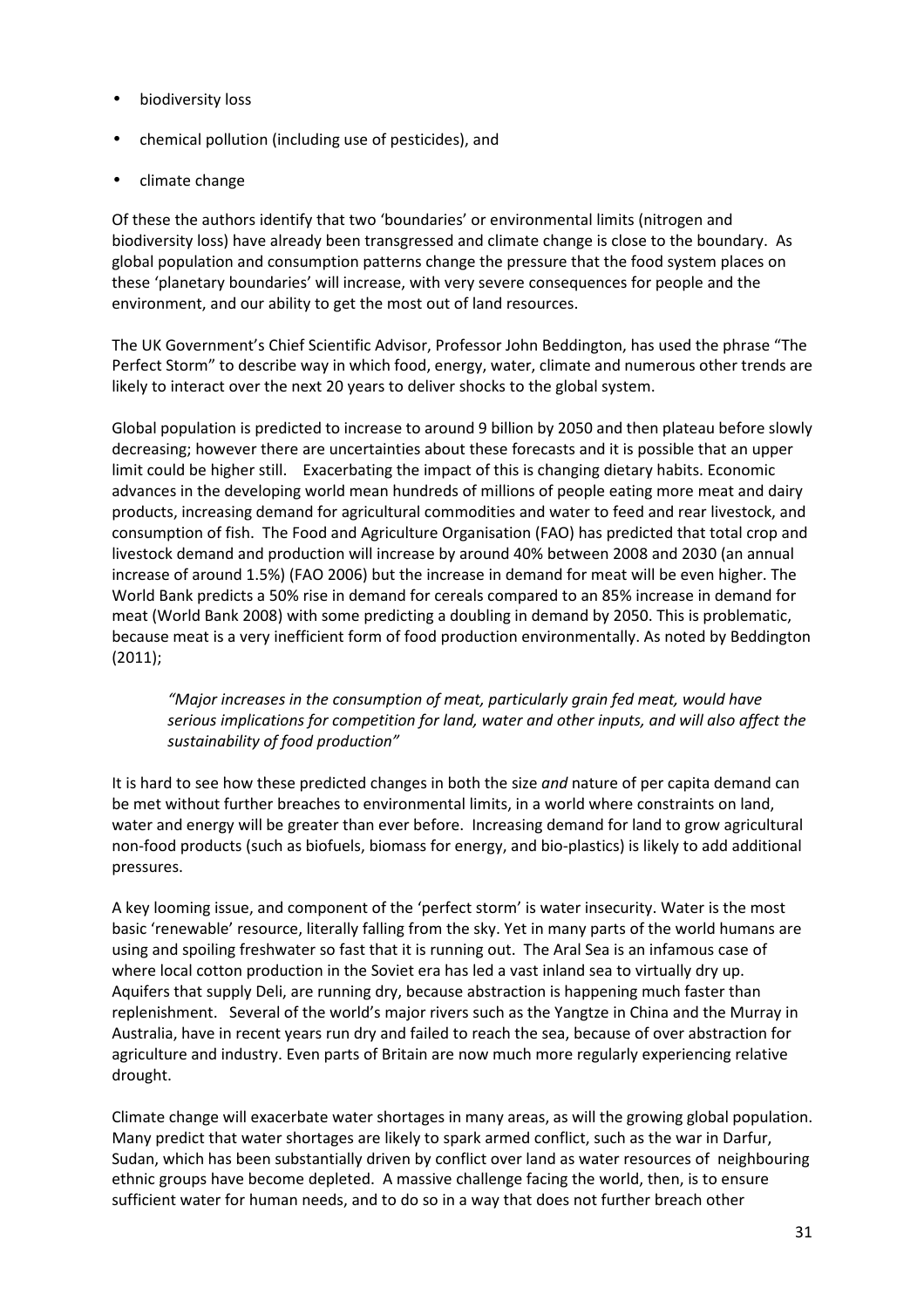environmental limits such as ecosystems. This will inevitably bring in other questions such as fairness in the use of water, and the embedded water in the products we consume and trade.

It is not surprising then that debates over land use, and management of the oceans, water and food security are rapidly moving up the political agenda, as food prices rise, water resources become stressed, and the environmental impacts of different types of food production become clearer. As noted by Professor Bob Watson, "Business as usual is not an option" for the global food system if it is to feed the most poor and hungry in the future, and while operating within environmental limits.

There will be many organisations working on the issue, not least development agencies, who are increasingly recognising that poverty, resource constraints and climate change are intrinsically linked. But Friends of the Earth's contribution to this debate will be to bring a sharp focus on environmental limits and ecosystem services, and the drivers of food and water insecurity. Our job will be to show not just how to feed 9 billion people in 2050, but how to do this in a way that uses less land, allows fish stocks to recover, results in less pollution, and supports rather than competes with biodiversity and the maintenance of ecosystem services. We will do this because we believe only this will protect global environmental limits and provide real "Food Security" in the longer term.

Working on this issue will also provide an important "way in" to the sustainability debate, for many audiences that Friends of the Earth might otherwise not reach. For while it is common for environmental organisations to talk about environmental problems in the way that makes sense to environmentalists (eg 'climate change', 'biodiversity' and so on), most people are more interested in an issue like food and where it comes from. And there are few issues, if any, that have such a direct and significant impact on, or *connects*, as many environmental issues as does food.

Friends of the Earth is well placed to be part of and shape this debate. But to do so, we will need to demonstrate that we have a credible, reasoned and independently supported analysis of how to feed and water 9 billion people sustainably within environmental limits. We will seek to do this in a way that brings together a diverse range of stakeholders in the debate, rather than polarise them. We will therefore keep an open mind about the solutions but we will be clear that any solution we advocate must reduce our land, marine and water footprints, reduce greenhouse gas emissions and pollution, protect biodiversity and ecosystem services, and respect people's right to access land, food and water. We will avoid false solutions which may deliver some benefits in one area (such as reducing greenhouse gas emissions) but make other outcomes worse (such as biodiversity loss).

Our current analysis based on existing evidence is that the favoured approach to meeting future food needs should be one that recognises the multifunctional nature of agriculture (social, environmental and economic functions) and applies ecological principles to agricultural systems. This approach would combine a proven increase in crop yields with methods that reduce dependence on damaging inputs such as oil, pesticides and fertilizer. Such an approach would also promote diversity which is essential to food security in a changing climate. Getting the best use out of land, to deliver food, water, climate and ecosystem security will also require more effective systems of governance at national and international levels.

#### **Programme focus:**

Friends of the Earth has a long history of working on food issues, including GM, pesticides and soya production and this has normally been to expose the problems associated with particular practices.

The focus of the new Land Use, Food and Water Security Programme, however, will be on identifying and advocating the sustainable solutions that are needed to feed and provide fresh water to 9 billion people within environmental limits (covering issues of land and land use change, marine fish stock, water, energy, biomaterials, fibre and ecosystem services), in the context of a world facing climate and other stresses. In the course of focusing on land use, food and water, we will raise the public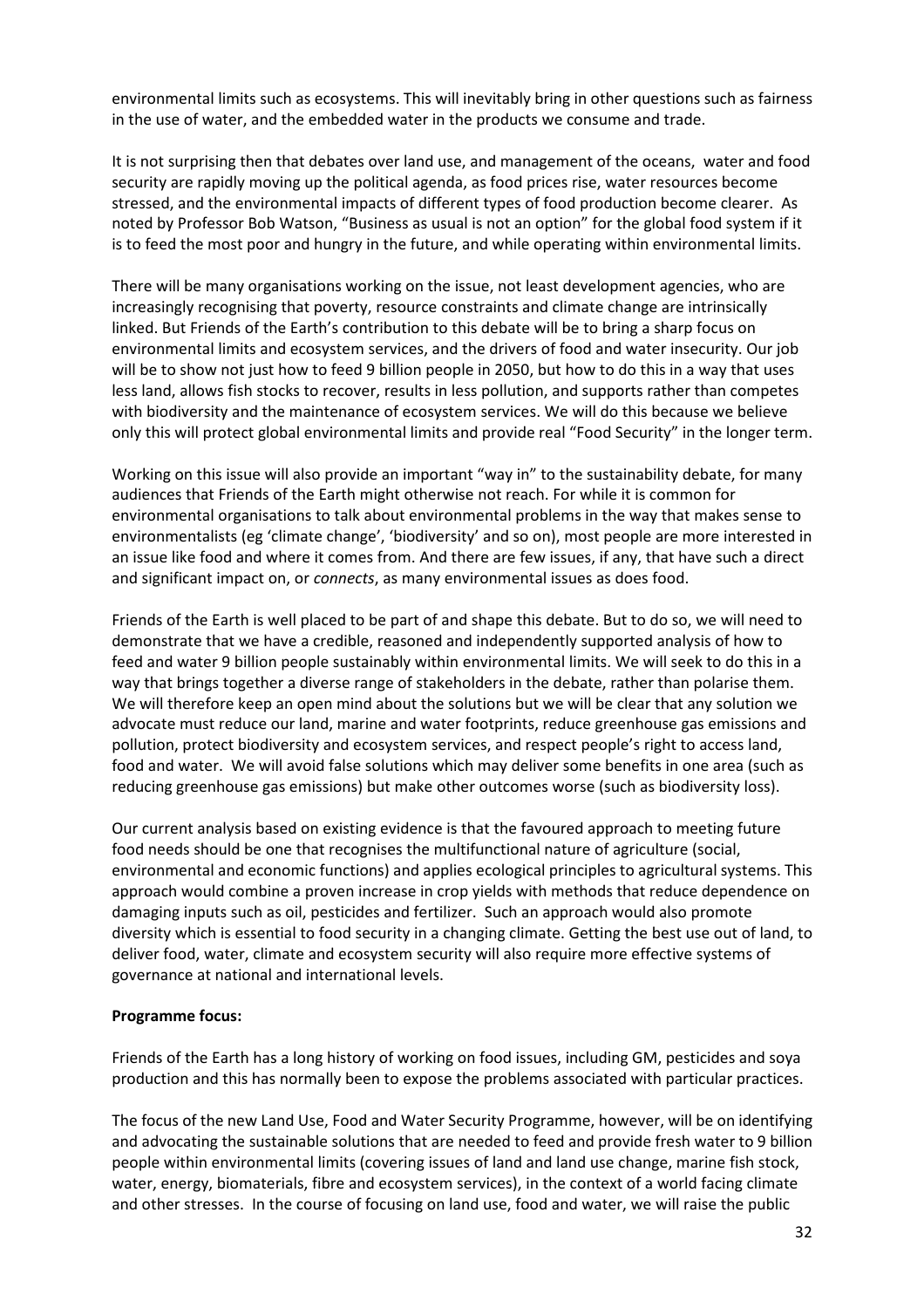awareness of the threat to humans unless we learn to manage key 'renewable' resources in a genuinely sustainable way.

This will require a thorough review and continual tracking of the evidence available from all sources, and an assessment of how different approaches may have different merits in different circumstances, with an emphasis on driving change quickly and at scale.

#### As a priority this programme will:

- **Develop and maintain a comprehensive organisational analysis** of the extent to which agricultural systems are driving breaches to environmental limits
- **Research and advocate policies and practices that will provide food sustainably for a growing global population** such as livestock production systems that reduce inputs (oil, fertiliser, imported feeds) and benefit biodiversity and carbon storage, while also mindful of the land 'footprint' of different production methods
- **Take opportunities to influence the EU Common Agricultural Policy (CAP)** through reforms due in 2013 (working closely with FOE Europe)
- **Explore the potential role of cities in enhancing food and water security,** for example through rainwater harvesting, better water management, city-region food production etc

#### This programme will also:

- Track marine food issues, in collaboration with the FOE Marinet network, to ensure we have rounded picture of options for feeding an increased population, and of the implications for environmental limits such as fish stock sustainability and the sustainability of marine ecosystems
- ensure Friends of the Earth's has a clear position on 'population' which is maintained and communicated
- explore the practical steps that Friends of the Earth (primarily thought its Local Groups) might be able to take to support more sustainable food system in the UK, recognising the role of both small and large scale producers (and other actors)
- Tackle unsustainable commodity chains, as part of a larger Friends of the Earth International programme on land system change, including the use of agriculture land for growing biofuels and other non-food crops, and seek to quantify the role that EU consumption of these commodities plays within the global commodity system
- build internal expertise on water management issues, and explore what opportunities there might be for Friends of the Earth to tackle nitrogen and phosphorous overload.
- work with others (in Economics programme) to review what issues of food and water security may mean for Friends of the Earth's view on future trade policy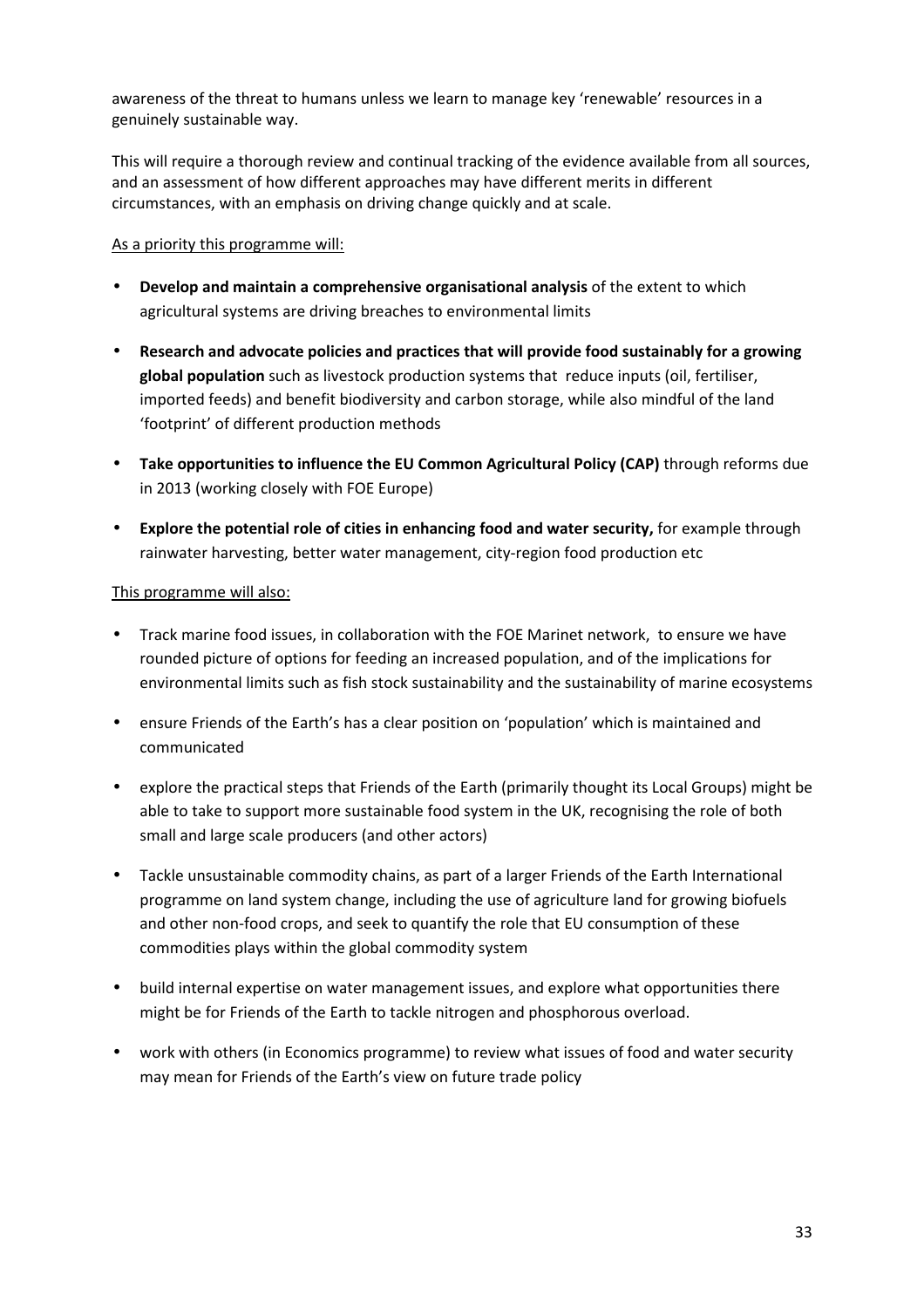#### **Objectives:**

#### **10 year objective:**

- Objective 10.3: By 2021, we will have played an important role in ensuring the UK/EU have measured their impact on global environmental limits, and are reducing the global carbon, water and land footprint (and biodiversity impacts) of its agricultural and marine production and consumption.
- Objective 10.4: [To be determined in 2012 as a result of further programme scoping]

#### **3 year objectives:**

• Objective 3: By end 2014 to have contributed to a significant increase in the proportion of UK and EU policy makers who understand and accept that without a change in our consumption and production of renewable resources like food and water we will increasingly breach key environmental limits.

#### Activities will include:

- With support and challenge from external experts, we will undertake a thorough analysis of the sustainable solutions needed to feed and provide fresh water to 9 billion people within environmental limits (with emphasis on land, water and ecosystems), in the context of a world facing climate and other stresses. In particular, we will seek to reconcile the differences between The UK Government's 2011 Foresight report on *The Future of Food and Farming,* and the *International Assessment of Agricultural Knowledge, Science and Technology for Development* report, published in 2008.
- We will undertake an analysis of how best to manage UK land use to deliver food and water security, climate and ecosystem security, drawing on previous work by others
- Work with partners (include Friends of the Earth Europe) to develop a lobbying strategy to influence the forthcoming reform of the Common Agriculture Policy and scope potential for more public campaigning

#### Indicators:

- o OUTPUT INDICATOR: Policy reports published in support of new strategic direction of programme
- o OUTCOME INDICATOR: Government acknowledgements of need to tackle global footprint of UK/EU agricultural production and consumption (as detailed in Ministerial speeches, policy documents, etc)
- Objective 4: [To be determined in 2012 as a result of further programme scoping]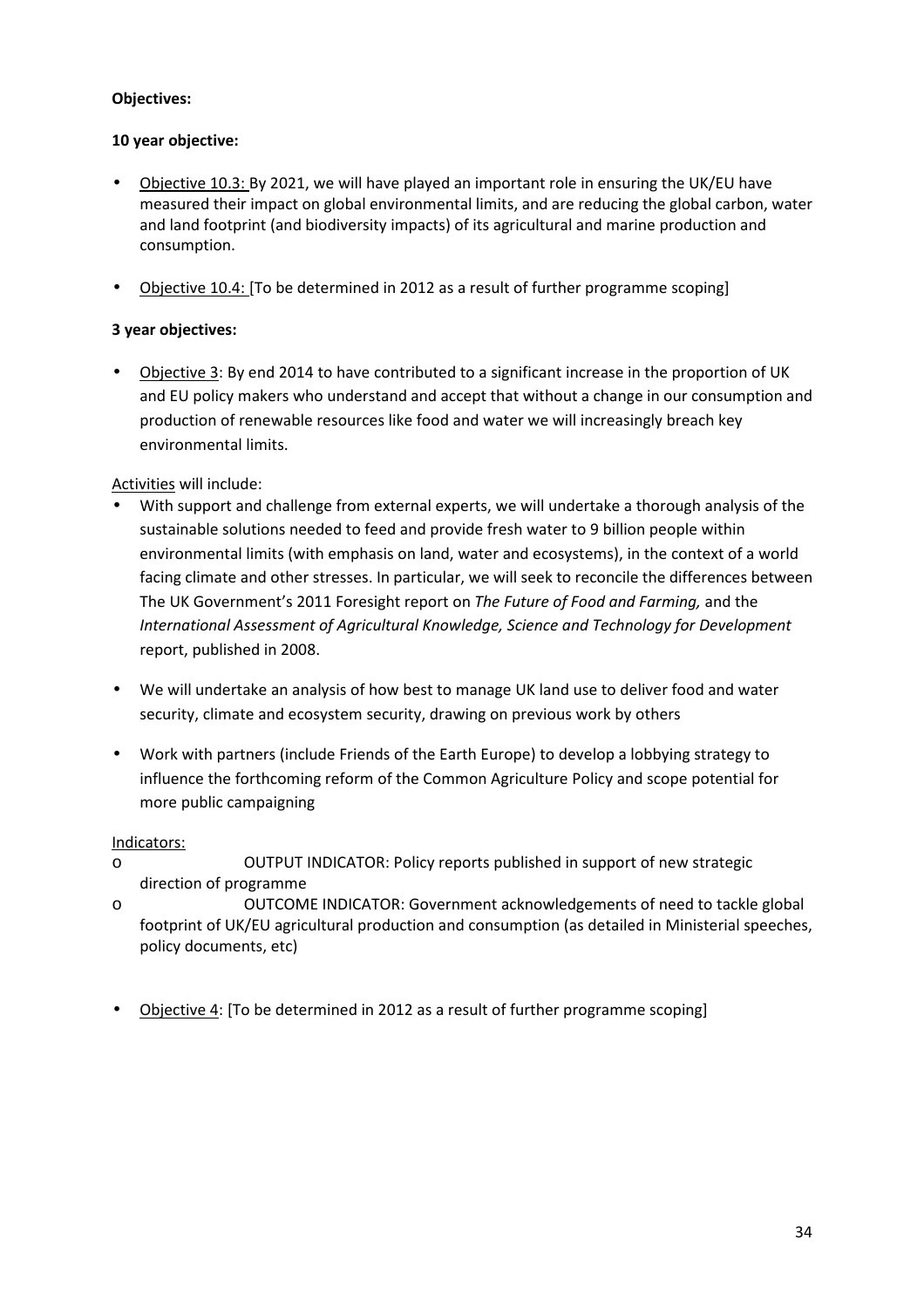# **Programme 3: Nature and Ecosystem Security**

#### **2050 Vision:**

The loss of biodiversity and ecosystems services has been halted globally, and recovery of ecosystem services is widespread.

#### **Background:**

Friends of the Earth's long term vision is for a world where everyone is living fairly within environmental limits. But our desire is for this equilibrium to be reached not just through a technoscientific approach (much as it will be impossible without this), but also through a greater appreciation by humanity of the intrinsic value of and our place within the natural environment. It is critical, therefore, that Friends of the Earth has a focus around the limit on which all life on earth depends; biodiversity and ecosystems.

Although some talk about the 'three pillars' of sustainable development, perhaps it is more accurate to describe a pyramid where the economy is built on our society, and our society is built on the environment. In other words; the environment is ultimately the foundation to everything else. For well over a century, the focus of conservationists was firmly on species rather than ecosystems, let alone 'ecosystem services'. Although this had some merits because it sought to celebrate the intrinsic value of nature, it failed to communicate the role that biodiversity and ecosystems play in supporting lives, livelihoods and life. As a result, western societies, political and corporate decision makers have long treated ecosystems as a 'nice to have' rather than 'dangerous to lose'. This has to change as a matter of urgency if we are to retain any hope of one day living equitably within environmental limits.

Individual species have an intrinsic value that should not be ignored. But it is the functions that they perform, either individually or collectively through the ecosystems that they are part of, that are really critical for the future of humanity. The Millennium Ecosystem Assessment noted that ecosystems like forests, grasslands, mangroves and urban areas provide different 'services' to society including:

- *Provisioning* services (such as food, water and wood)
- *Regulating* services (such as climate, flood and disease regulation)
- *Cultural* services (such as aesthetic, recreational, and educational) and
- *Supporting* services (needed to maintain other services, such as nutrient cycling and soil formation)

Some of these ecosystem services are more obvious (food and water) than others (disease regulation). Some are local (provision of pollinators), others are regional (flood control or water purification) while others are global (such as climate regulation). All of them are critical for humanity.

While many members of the British public hold a love and close 'connection' with nature (as demonstrated by the popularity of natural history programmes and the membership of some conservation organisations), far fewer understand the importance of ecosystem services or the need for policy measures to protect them.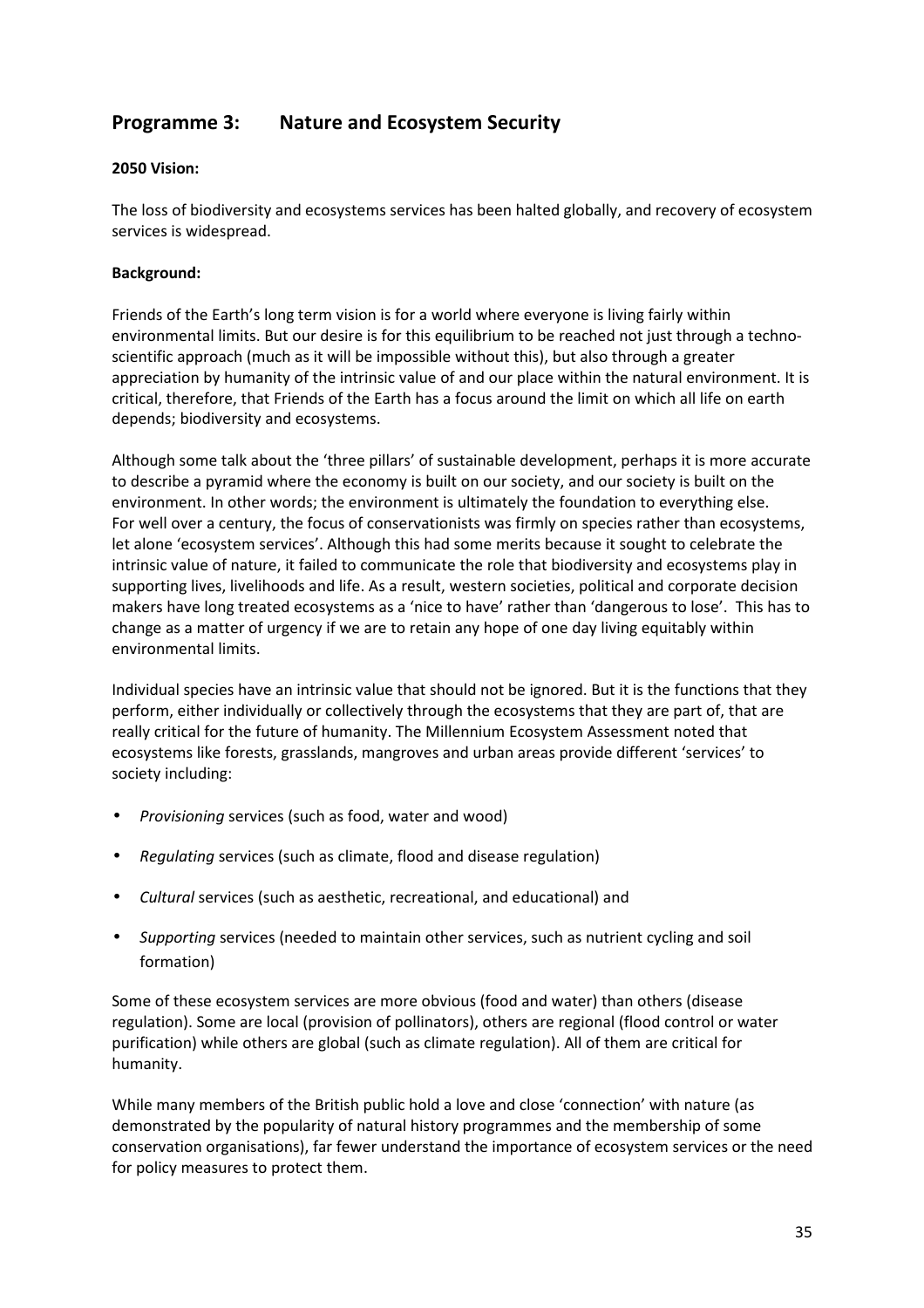Friends of the Earth's founders were motivated primarily by a love of nature, and campaigning on biodiversity both here and abroad was an integral part of our campaign package in the UK until the early 2000s. The time is now right for us to find our ecosystem campaign niche once again and, this time, use it to build an understanding why biodiversity and ecosystem services are critical for the broader sustainability agenda, to drive a paradigm shift in how people in industrialised countries perceive of their relationship with the natural environment, and to turn this into political pressure to drive change.

This programme will develop and promote a very different agenda to that offered by the mainstream conservation movement, however. Our approach will be nothing short of seeking to transform the manner in which humanity interacts with the biosphere.

Our vision is not just that biodiversity loss should be halted, but more that the provisioning, regulating, cultural and supporting services of ecosystems are valued and properly integrated into our economies, our society and well being – implying the restoration of biodiversity and ecosystem services in the medium to long term. To do this, we will need to champion measures that restore the abundance of key species in the wider environment, not just in protected areas. And we will need to do this, not by seeking to influence conservation activities per se, but by integrating ecosystem restoration measures into mainstream economic activities. We will, for example, highlight how a very significant expansion of marine renewables provides an opportunity to restore fisheries, as large off shore wind farms represent de-facto no-take zones.

We will need to work as quickly as possible to develop Friends of the Earth's organisational expertise and confidence on this issue, and it is critical that we do so. For while climate change provides Friends of the Earth with a simple but technical and scientific framing for communicating limits, biodiversity and ecosystem services provide – for many – a more engaging, emotional and motivational way for building an understanding of our planet's operating boundaries, and humanity's place within rather than apart from nature.

#### **Programme focus**

As a priority this programme will focus on:

- **Reinforcing the UK conservation movement** with a bold vision of how the UK (as an old, rich, populous industrialised country) should be looking to restore and integrate biodiversity and ecosystem services into the fabric of our society, our economic infrastructure and our agricultural systems, in the terrestrial and marine, urban and rural environments
- **Rebuilding the biological foundation upon which our society depends, including abundance of species and healthy ecosytems** and, in so doing, the relationship between people, the economy and ecosystems. We need to take the public beyond the traditional British appreciation of landscape to a deeper understanding of the importance of thriving ecosystems.
- **Providing an example to the rest of the world of how an old, rich,** industrialised country can restore and integrate ecosystem services into modern **life, rather than treat them as separate, dis**tant and foreign (for example, using marine renewables to restore marine biodiversity).
- **Explore the potential role of cities** in reducing our impact on ecosystems and ecosystem services.

#### **This programme will also:**

• **Support o**ther programmes in understanding the impact of the UK's consumption on biodiversity and ecosystem services overseas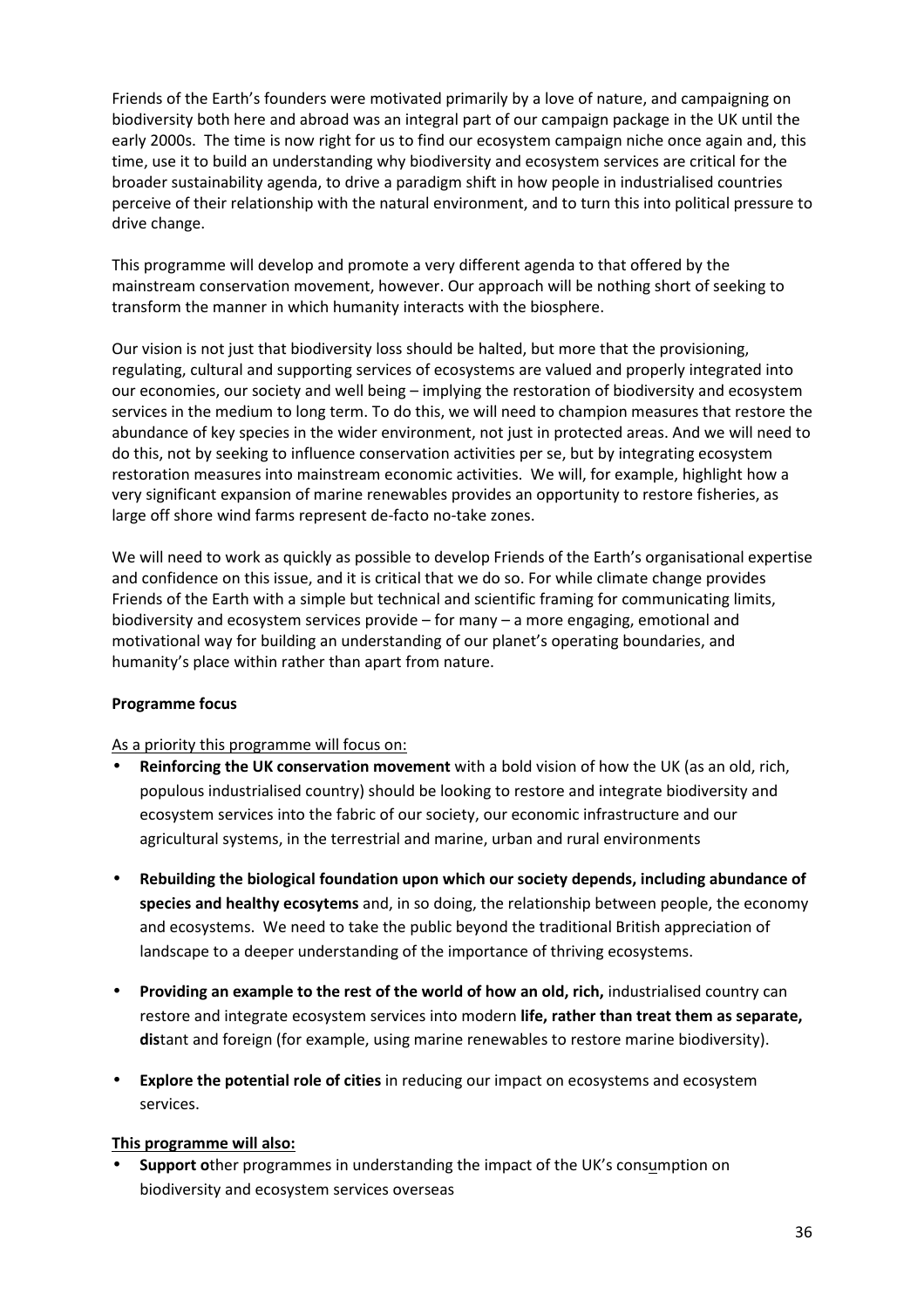- Work with Marinet (the Friends of the Earth Local Groups Marine Network) to explore opportunities that may exist for public campaigns concerning issues in the marine environment
- Explore the practical steps that Friends of the Earth (primarily through its Local Groups) might be able to take to champion the restoration of biodiversity and ecosystem services in the UK, including developing a strategy for re-wildling within some parts of the UK, as a way of bringing biodiversity closer to people, rather than framing it as something that is distant and 'foreign'.

#### **Objectives:**

#### **10 year objective:**

- Objective 10.5: By 2021, we will have spearheaded a paradigm shift in UK/EU policy analysis around integrating and restoring ecosystem services into the fabric of our society, our economic infrastructure and our agricultural systems, and rebuilding biodiversity abundance.
- Objective 10.6: [To be determined in 2012 as a result of further Programme scoping and consideration of Biodiversity Review]

#### **3 year objectives:**

• Objective 5: By end 2014, we will have secured measures to restore the abundance of a key UK species (as a way of demonstrating the importance of ecosystem function and ecosystem services).

#### Activities will include:

- o Establishing an informal 'reference group' of external experts
- o Re-establishing organisational expertise, analysis, profile, clout and credibility on biodiversity and ecosystem services issues to the wider sustainability agenda
- o Successfully deliver at least one public 'Campaign'
- o Supporting other Programmes to ensure biodiversity objectives are built into policy recommendations of other issues and campaigns
- o Ensuring that by the end of 2014 the majority of our targeted public (ABC1s) understand that biodiversity and ecosystem services are critical for human well-being.
- o Scoping the potential role of town and cities in enhancing ecosystems.

#### Indicators:

- o OUTPUT INDICATOR: We will devise and run an organisational campaign to restore abundance of one key UK species
- o OUTCOME INDICATOR: Percentage of ABC1s that understand ecosystem services are critical for human well being
- Objective 6: [To be determined in 2012 as a result of further Programme scoping and consideration of Biodiversity Review]

#### Activities will include:

- o SMT and PCD decisions on recommendations of Biodiversity Review by October 2011
- o Discussions with FOE E/FOE I on joint objectives, and decision by December 2011
- o Subsequent activities to be developed accordingly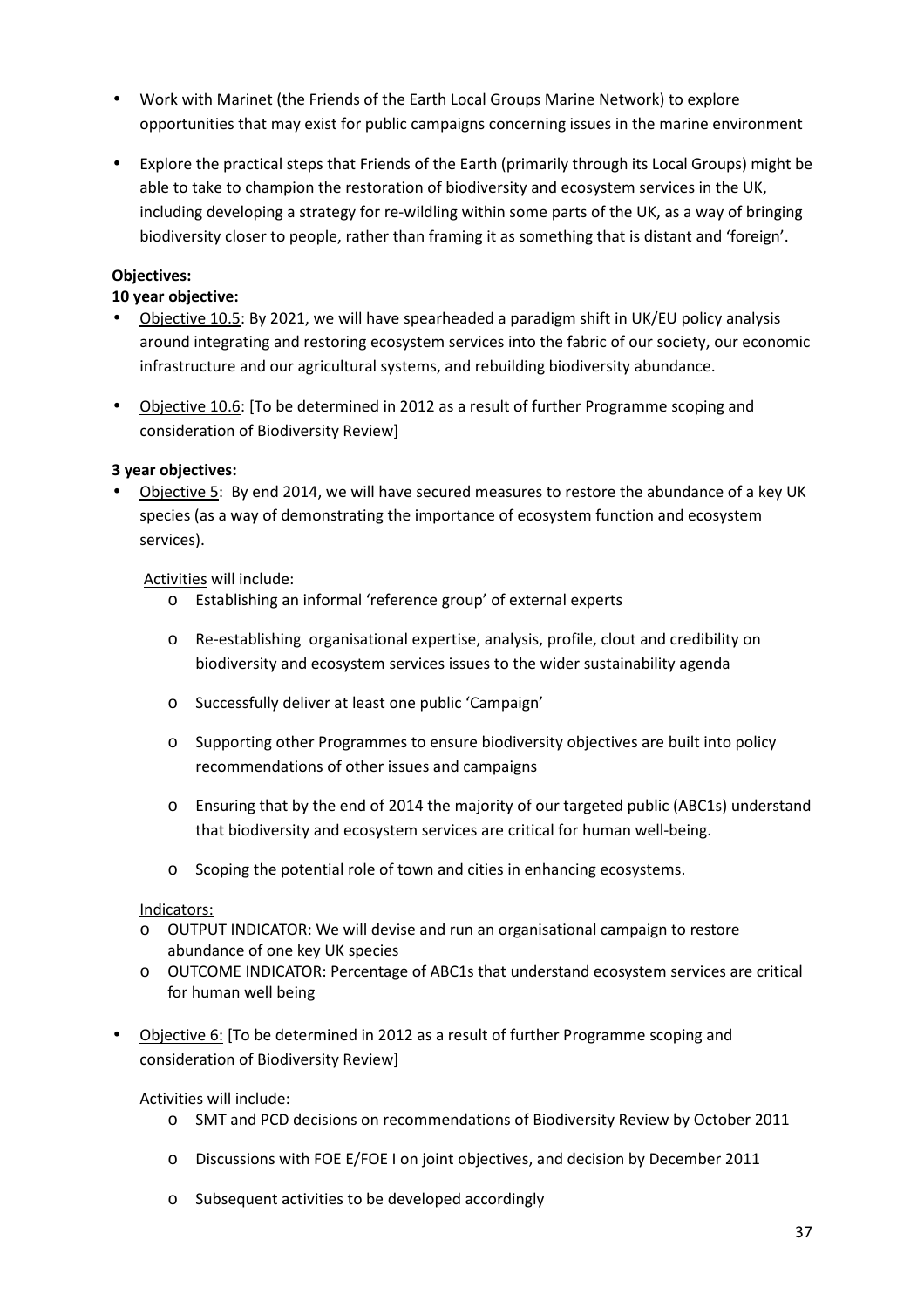# **Programme 4: Economics and Resource Use**

#### **2050 Vision:**

The global economy is operating within environmental limits

#### **Background:**

We cannot address environmental limits effectively unless we deal with the key driver of economic growth and the unsustainable consumption of resources. Although some talk about the 'three pillars' of sustainable development, perhaps it is more accurate to describe a pyramid where the economy is built on our society, and our society is built on the environment. In other words; the environment is ultimately the foundation to everything else.

Economies around the world are structured, however, around generating products (computers, food, energy, fighter planes) through the use of resources (e.g. metals, minerals, fossil fuels, land) to sell to the market (governments, corporations, individuals).

Economic growth combined with an intensity of resource use throughout a product's lifecycle, has resulted in unsustainable consumption that is destroying the very foundations on which the economy is based, resulting in shrinking fresh water reserves, depleted fish stocks, dwindling forests, increasing greenhouse gases, destruction of agricultural land and growing resource conflict. A critical feature of current economic model is that prices for goods and services rarely factor in the external environmental cost of products. The drivers of environmental damage are set to get worse as billions of people are lifted out of poverty in the emerging economies, and as global demand for energy, land, resources and water increases. They often occur in circumstances of 'market failure', where environmental goods and services are inadequately priced or exploited for free.

It is the richer countries with their larger economies that have mainly been responsible to date, where people consume up to ten times the per capita resources of people in the poorest countries. But as consumption levels increase in the emerging economies, so it becomes ever more important to understand the material limits to growth, and to develop mechanisms that will allow resource use to be measured and then managed within environmental limits.

For many years, achieving any form of substantive progress on this agenda seemed impossible. But as the resource crunch starts to bite, so some surprising mainstream decision makers have started to advocate some sort of change. Over the last couple of years, for example, the political leaders such as French President Nicholas Sarkozy and Prime Minister David Cameron have highlighted the shortcomings of GDP as a measure of wellbeing, started to raise some questions about mainstream economics, and propose alternative indicators while Janez Potočnik, The European Commissioner for Environment has proposed an EU "resource efficiency" agenda.

It is now time to challenge the primacy of economic growth. In 2009, The UK Sustainable Development Commission published *Prosperity without Growth?* by Professor Tim Jackson, setting out the case for economic reform. Business leaders have engaged in numerous initiatives (run by the World Economic Forum, The World Business Council on Sustainable Development, and those led by The Prince of Wales) which have gone far further in their proposals for change than anyone would have dared to think would be possible. Lord Adair Turner (the Chair of the Committee on Climate Change and the former Chair of the Financial Services Authority) has argued that *"Growth has to be*  dethroned if the planet is to survive surging population and climate change". This would all suggest that there may be opportunities to take some significant steps towards a greener economy over the coming decade.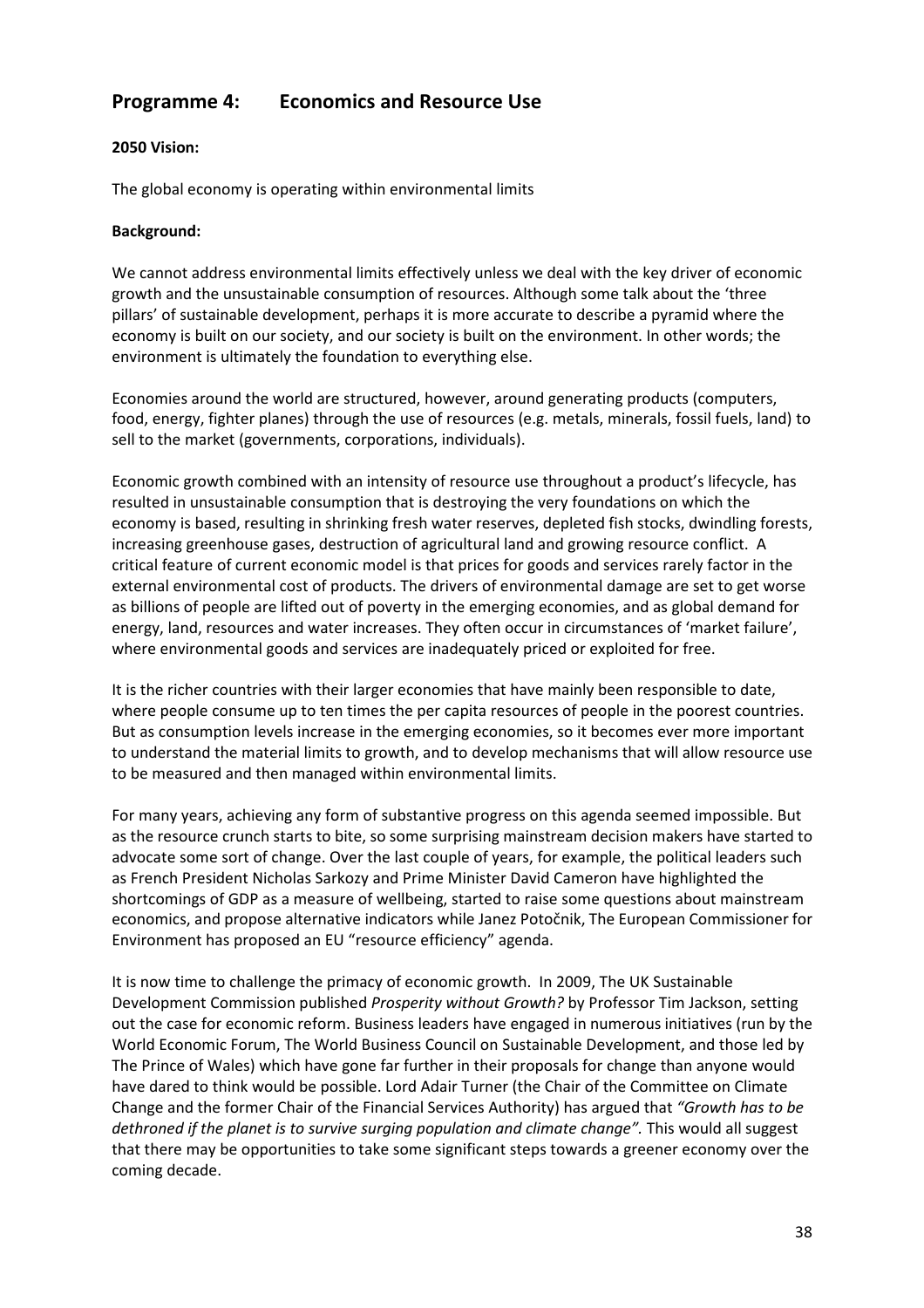In recent years, Friends of the Earth's work on economics has largely focused on greening the existing economic system. This work will continue because in the short to medium term there is an urgent need to build a sustainable, low-carbon, resource efficient and socially just recovery from the economic crisis. There is the potential for tens, if not hundreds of thousands of new jobs in green industries and a shift in how financial incentives work could move the burden of taxation away from 'goods' like labour and onto 'bads' like pollution. Friends of the Earth should continue to be at the forefront of pushing the Government to make the right choices on taxation, spending and investment, because the decisions it takes right now will set the agenda and the investment landscape for the decades to come.

But given the changing context, the time has now come for go further and engage confidently in the wider debate about green economics. International tensions over land, energy, food, resources (e.g. rare earth metals) and fresh water are already rising, in many cases resulting in considerable price rises. Green economics has the potential to challenge those geopolitical or protectionist reactions that would harm the poorest, ensuring instead an equitable and just distribution of and access to resources.

The current insecurity in Western economies, with growing unemployment, inflation, inequality and oil dependence may also provoke questions about current economic models and quality of life. In the UK the debate around measuring well-being has taken a significant step since David Cameron officially asked the UK Office of National Statistics (ONS) to begin collecting data on well-being. The survey that the ONS will be using is the Integrated Household Survey – the largest social survey in the UK, covering over 400,000 households a year. It's been seen as a welcome step, but one that to be effective must become a barometer of successful Government policy.

Our programme will develop and advocate an ambitious but transformational economic and resource efficiency agenda for the UK and EU, as a first step to driving change internationally. It will do this by challenging the inefficient and wasteful use of resources, by addressing concepts central to our current economic model, such as growth and the promotion of consumption, pricing mechanisms and the routine externalising of environmental costs, as well as deepening our understanding of wellbeing and how to enhance it through sustainable living. We will proceed by linking our understanding to issues that matter more to ordinary people.

#### **Programme focus**

As a priority this programme will focus on:

- developing the expertise and alliances to provide an analysis of the economic and resource use driver that will underpin and support all the other programme areas, and enable Friends of the Earth to act confidently on the green economic agenda
- undertaking an assessment of the growing debate about the inherent unsustainability of economic growth, the need to internalise environmental costs in pricing, and what this means for Friends of the Earth's agenda
- continuing to track UK and EU policy on waste and recycling
- identifying and advocating the policy and other mechanisms required to measure and then manage resource use, driving a step change in resource efficiency
- developing a vision of a UK economy which prioritises sustainability in the UK and overseas, and the key changes and policy measures needed to get there
- exploring the potential role of cities in driving more sustainable economic models and reducing resource use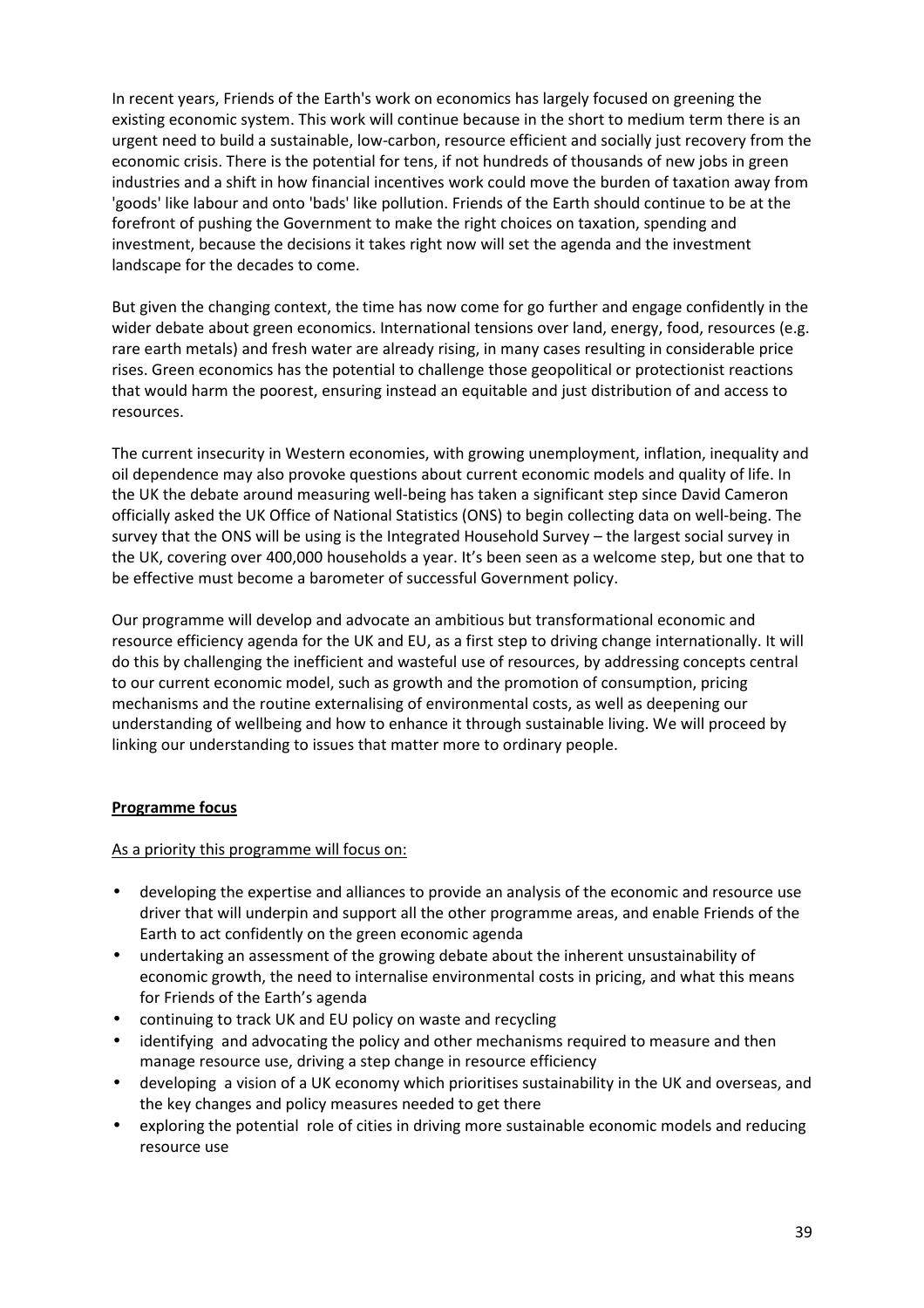#### This programme will also:

- explore the practical steps that Friends of the Earth (primarily through its Local Groups and associated (e.g. UKWIN) activists lists) might be able to take to support more greater resource efficiency in the UK
- build strategic alliances with those progressive business groupings advocating measures to internalise externalities (and so seeking to address market failure)
- look for opportunities to engage in the current political debate about "wellbeing" as a way in to a much more progressive and ambitious economic agenda
- consider what Friends of the Earth's 'Planetary Emergency' analysis should mean for key global economic policy areas, such as trade.

#### **10 year programme objective**

- Objective 10.7: By end of 2021, the UK and EU will have made significant progress in decoupling their resource use from economic growth and will be seeking to achieve sustainable consumption in terms of domestic and international environmental impact
- Objective 10.8: By 2021 the Treasury's economic strategy is explicitly focussed on meeting UK economic needs within global environmental limits, and no department will be promoting economic development or policies which breach environmental limits

#### **3 Year Programme objectives**

• Objective 7: By end of 2014, we will have worked with a number of leading UK based companies to create a compelling political narrative that UK's best route to long term economic stability and resilience is through investment in a green economy and in rejecting environmentally damaging growth, thus increasing business pressure for politicians to advance environmentally sustainable long term economic plans.

#### Activities will include:

- o We will develop our analysis around green economic, fairness and well being and adopt coherent and credible position on growth, a fair transition and wellbeing.
- o We will develop, in partnership with key allies, a vision of a UK economy which prioritises sustainability and wellbeing in the UK and overseas, and the key changes and policy measures that are needed to get there (and will have used this to inform the political debate about the UK's best route out of economic recession)
- o We will work with local groups and FOE international to collect evidence for more sustainable economic models at local, regional and national level from which we can learn
- o We will work with business partners (particularly in the Aldersgate Group) to encourage business to advocate environmentally sustainable long term economic policies

#### Indicators:

- o OUTPUT INDICATOR: Number of meetings / roundtables / symposiums with business community on green economy
- o OUTCOME INDICATOR: Public statements by business organisations rejecting environmentally damaging growth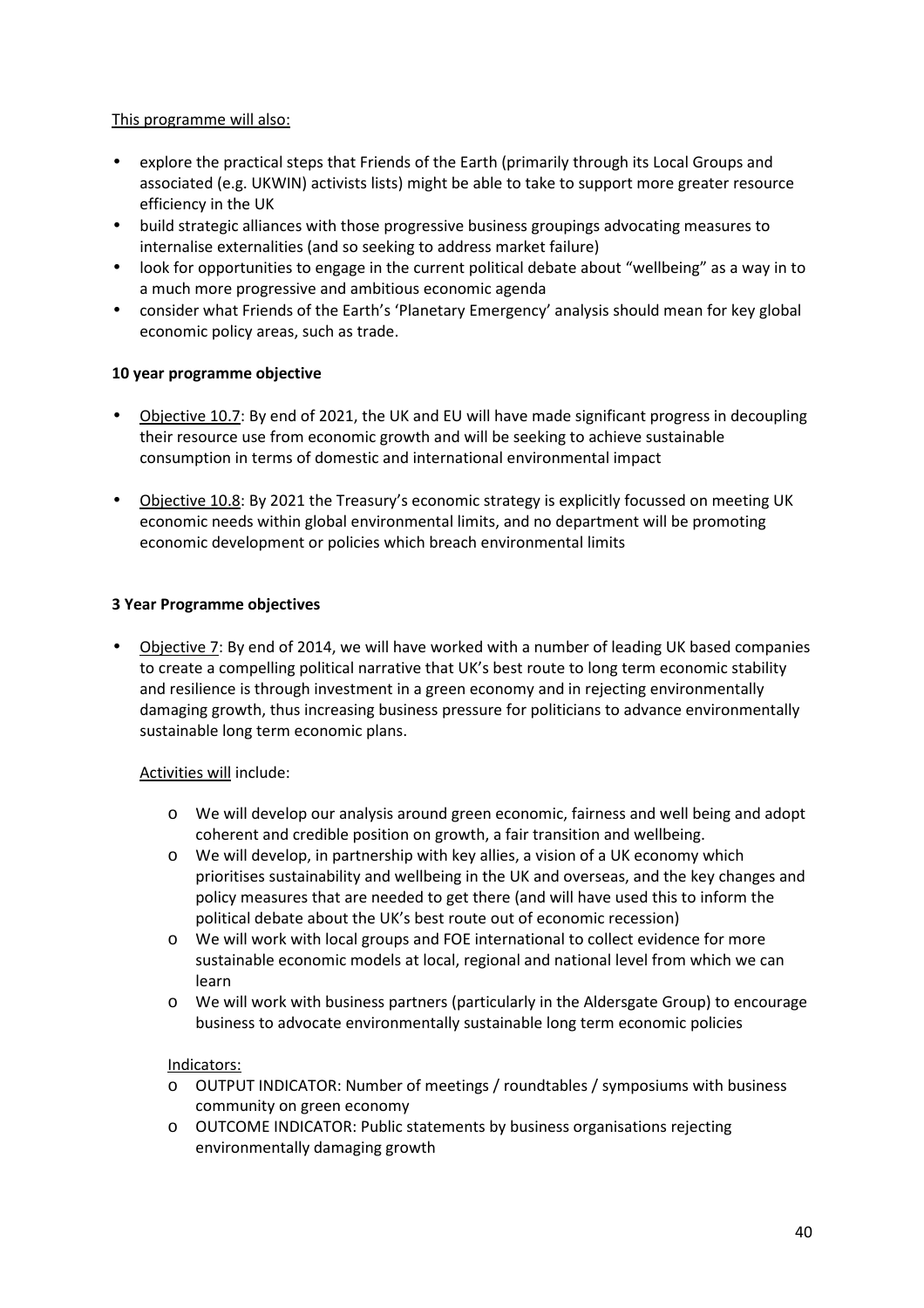• Objective 8: By end 2014, EU resource use is being comprehensively measured, is starting to be at least decoupled from economic growth, and there is a stated commitment to bring it in line with environmental limits by 2030.

Activities include:

- o Working with FOE E partners to influence EU policy processes
- o Working with FOE E partners to develop robust analysis around consumption and the route map to reducing it
- o Working with FOE I partners to demonstrate the adverse impact of European consumption and good practices examples of reducing consumption and its impact abroad.
- o Working with FOE Local Groups to support their long term interest and local campaigning on the waste agenda, in a way that helps them use this to champion the bigger picture agenda on resource efficiency.

Indicators:

- o OUTPUT INDICATOR: (similar to typical reporting to funders for EU level work, so overlap with REdUSE reporting & FOEE DG Environment reporting requirements):
	- **Meetings and discussions with decision makers**
	- **Briefings and reports**
	- **Press releases and media coverage**
- o OUTCOME INDICATOR: Incorporation of our indicators of resource use, and mechanisms to manage and reduce this resource use, in policy documents, including Commission communications, legislative proposals, final legislation and in the positions of Member States, Parliament and key stakeholders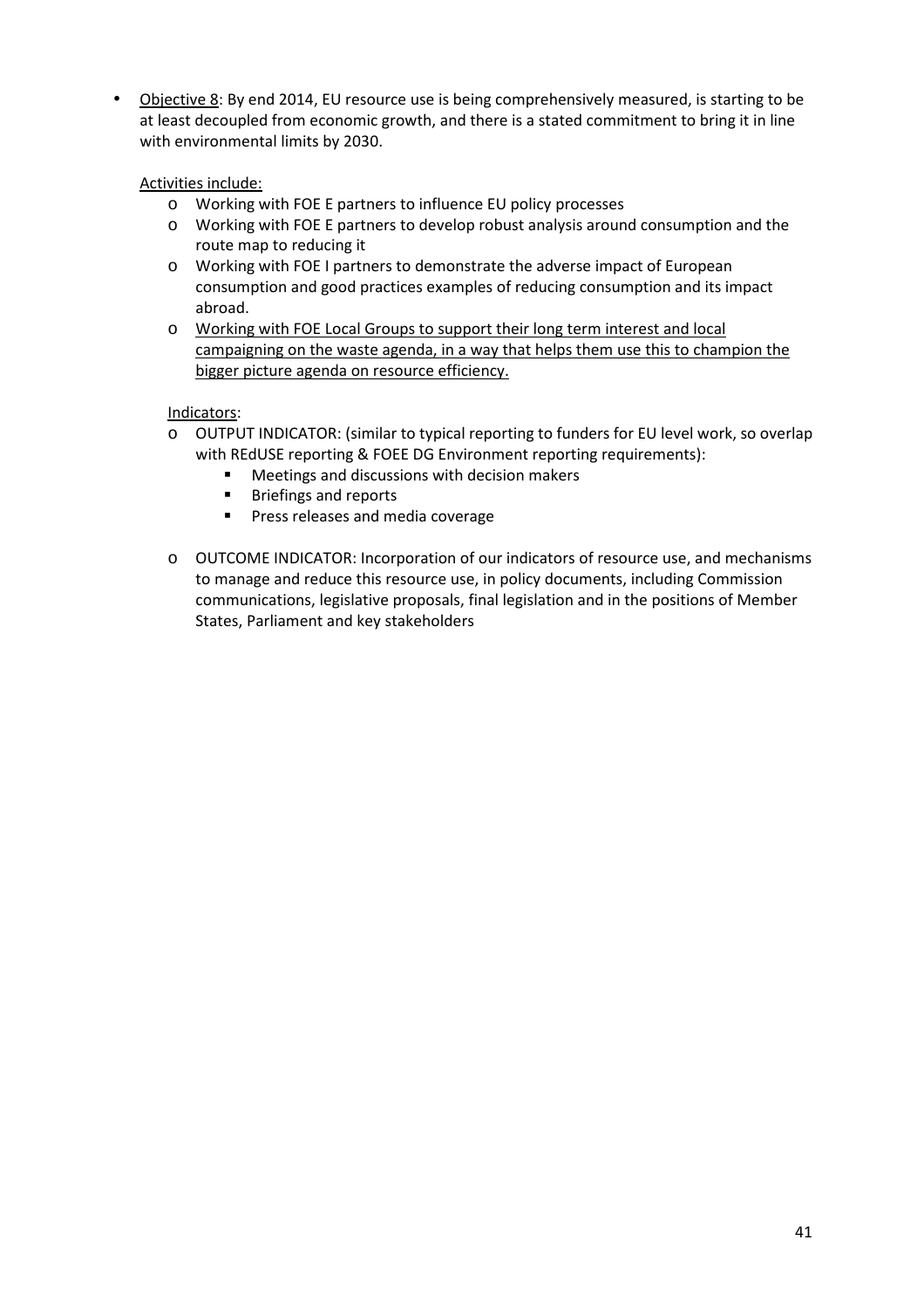# **Programme 5: Fair and Planned Transition**

#### **2050 Vision:**

The world is on a fair transition to sustainable development, meeting basic needs and restoring the environment, through improved governance, people's empowerment and determined implementation of solutions.

#### **Background**

This is a foundational programme that underpins much of our other work. The concept of transition is at the heart of our strategy: to avoid the worst impacts of a planetary emergency and achieve a high degree of sustainability within 40 years requires an extraordinarily rapid transition to radically different global economy and society. The scale of change needed within this timescale is unprecedented: from a total transformation of our energy systems, through the design of our buildings, towns and cities, how we manage our land, freshwater and seas, what and how we produce and consume, to how we manage markets and economic growth.

Not only is the scale of transformation required enormous but to be sustainable, the end point will need to include a much fairer distribution to access to resources. This means that the transition itself must be fair in a global sense, progressively introducing greater fairness into the system, and not exacerbating current inequalities. This is why there needs to be a fair and planned transition, one that engages more and more people so publics increasingly accelerate change rather than impede it. This is the biggest challenge ever to face human kind, yet we believe it is possible – with modern science, communication and public engagement. It will require clarity from an increasing number of actors about what the destination is and how we can get there. We intend to be one of those actors, getting clarity and communicating it, setting out achievable next steps, and working with others to achieve them, and thus driving transformation. A good example at the UK level has been the conception and then winning of a UK Climate Change Act, that is now driving world-leading emissions cut targets and ambitious policies in the UK, and is being watched abroad. We will now develop a roadmap to sustainable development within the context of planetary emergency – a route to a fair and planned transition.

**Transition:** A transition will involve many features including the development of low carbon and low resource use technologies and practices (such as decarbonising our energy production through renewable energy, carbon capture and storage and energy efficiency, improved land management, restoration of ecosystems to improve their services, electrifying our transport, maximising the environmental benefits from towns and cities where more than half the world's population now live) scaling up of the deployment of these solutions; a drive towards greater equality as a means of ensuring the global population lives within environmental limits; the progressive transformation of economies to build the true environmental costs into the price of goods and services and to drive the solutions.

The challenge is clear, but it is also complicated. It will involve difficult trade-offs. One area of trade off will be between different environmental limits for example: the tension between the need for land use for increased food production, and land for biodiversity. Landscapes are likely to change radically as we adapt to climate change and a growing population. Another trade off is likely to be with and within justice. There is increasing research that suggests that in general terms greater equity will be necessary to live within environmental limits. Nevertheless, we will have to balance fairness within countries, fairness between countries, and fairness between generations. There are probably very few (if any) individual 'solutions' that can be equally fair to all – however measured. At the same time history suggests that in times of resources scarcity, inequalities are often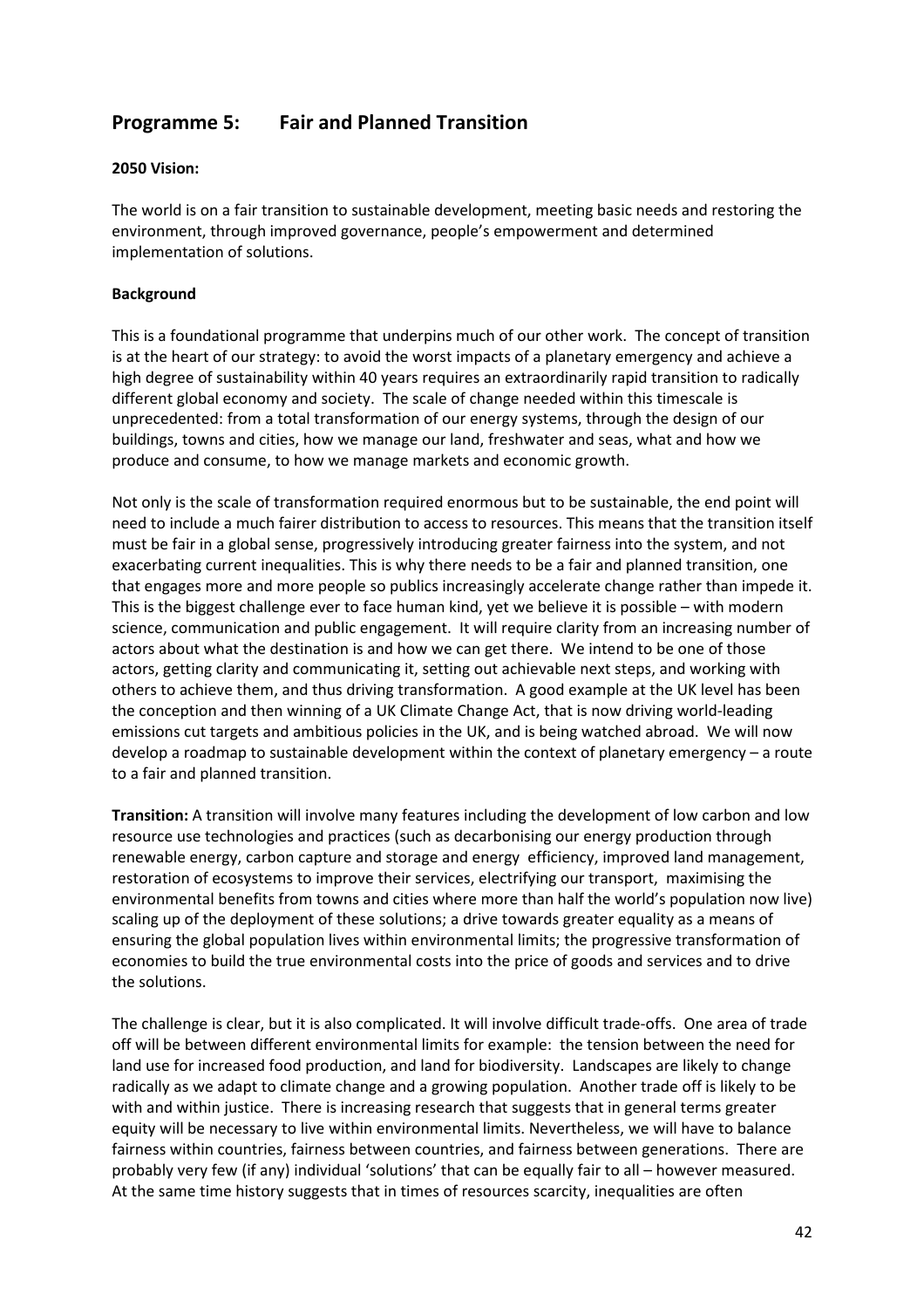exacerbated and there is a tendency towards greater autocracy within the chaos – the very reverse of a fair and planned transition. We have to understand the complexities, recognise the dilemmas and trade-offs, and advance the optimum transition.

Many in society may find the transition we need to go through unpalatable so it will be crucially important to identify and communicate the opportunities that this transition has for delivering societal benefits such as reducing inequalities and providing green jobs, as well as delivering environmental benefits. We will need to debunk the idea that once basic needs are met, increased wellbeing is linked primarily to ever-growing earnings and possessions, and challenge the vested interests which block the route to a sustainable future.

Achieving a transition to much greater sustainability within the next few decades will require a number of factors. These include: the availability of solutions (science and evidence-based); a multiplicity of actors willing to develop, promote and adopt these solutions (from academic institutions, big business, governments, communities, householders and individuals), through to powerful and shaping regulatory frameworks and the political willingness of government at different levels to adopt such frameworks. We must also bear in mind that there will be many factors and actors impeding a transition, from the inertia of the economic and political system, to some businesses that feel their interests threatened, to sectors of the public concerned about the cost or simply about change.

**Fair transition:** None of the above, however, guarantee that the transition is particularly fair or that the trade-offs that will need to be made are determined in the fairest possible way. For this to happen, the transition will also require improved governance of economic and environmental decisions, and an improved ability of ordinary people to engage with and shape those governance mechanisms and their decisions. Without this, transitional steps are likely to be rejected by many people, or veer towards autocracy, increasing public resistance to change. For that reason, while we have to understand the many characteristics of, and conditions for, a transition. we will particularly focus on enhancing governance and empowerment, to achieve the greatest fairness and overcome public resistance.

**Governance**: In seeking improved governance for sustainability, we have to contend with both the urgency of improving governance, and the fact that we cannot wait for improved formal governance to defend the environment in many instances. The current political and societal trends against government regulation mean that we will need to assess carefully where we can best make progress through formal direct government governance and where we need to look at other options, whilst understanding that powerful economic interests are particularly able to capture formal and informal governance structures.

The link between sustainable development and good governance is recognised in the UK and EU sustainable development strategies and in the UN Commission on Sustainable Development ('Earth Summit') processes, and yet it remains inadequate. In developing countries, poor governance is often endemic.

**Empowerment**: Good governance at home and overseas will be driven by an active and empowered population that understands the nature of the environmental crisis we face and the tools that exist to take action, such as using environmental and land rights and spatial planning. Communities need to be able to engage with the governance mechanisms that exist to achieve sustainable development as well as being empowered to challenge poor governance and participate in finding better solutions. Alongside rights of engagement however, a feature of the transition will increasingly be an embedding of people's responsibilities to the environment in governance mechanisms and social norms.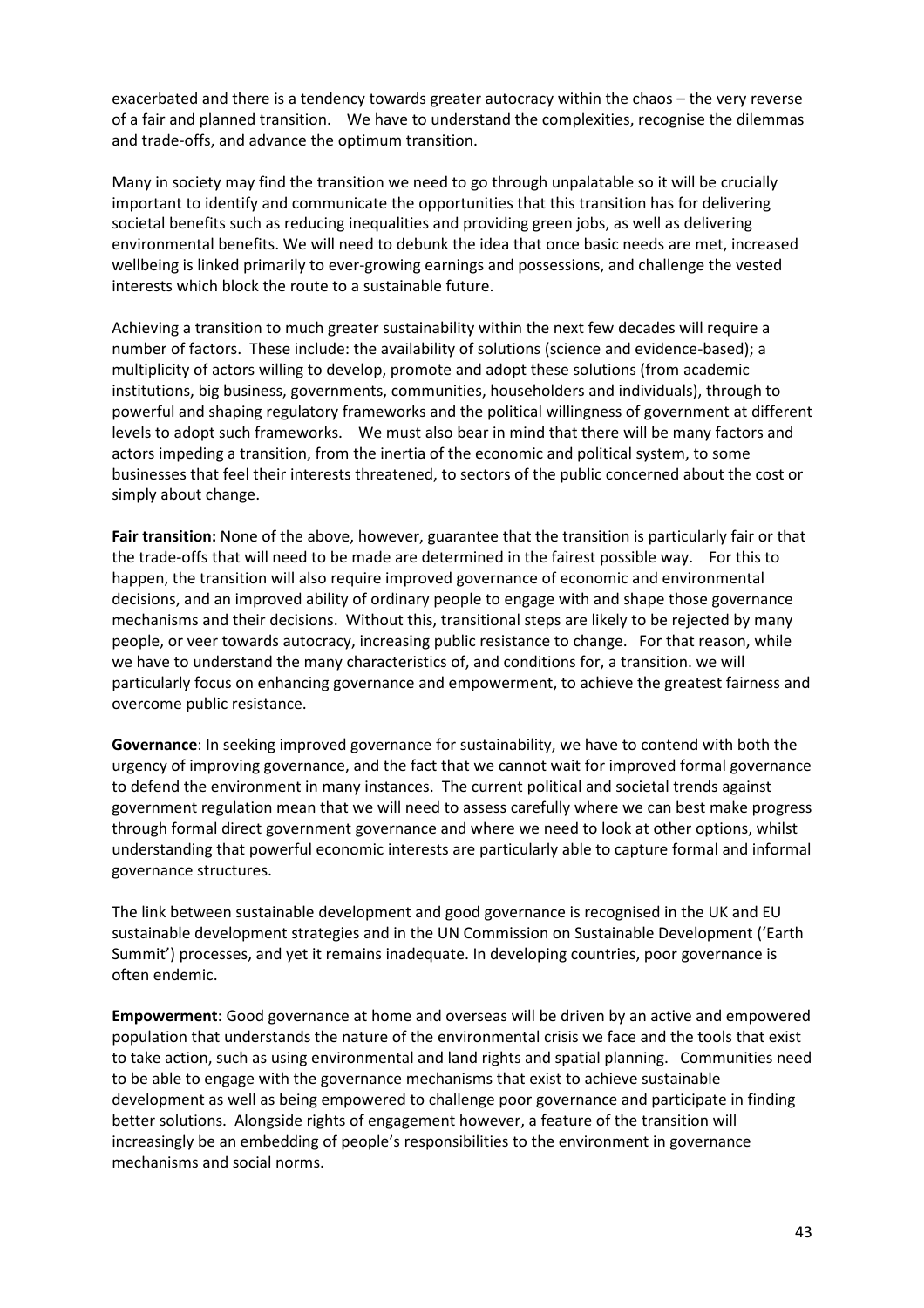In the UK we are currently facing a rapid change in the governance mechanisms that have existed nationally, regionally and locally. This includes changes to land use planning, to the authorisation of major infrastructure projects; the abolition of national environmental scrutiny bodies (such as the Sustainable Development Commission) and of regional planning bodies; and reduction of regulation and responsibility of local authorities to meet environmental and sustainability targets; and an increase in the formal role of businesses and communities in determining some local decisions (with no matching increase in resources or expertise to do so, and little clarity on how these decisions will advance sustainability). This means we have a particular challenge in the UK during the next few years to ensure that past practical gains for the environment are not lost, that new governance arrangements are maximised to promote sustainable development and that we actively challenge poor governance and hold the current government to account for its ambition to be the greenest government ever. This requires that we work with and learn from others, to increase the body of people able to use their rights to promote sustainable development and defend against unsustainable development.

Internationally, there is an urgent need to create fairer and more sustainable economies generally. There is also an urgent need to ensure more effective governance of 'environmental' issues through the many ongoing UN negotiations on different subjects such as the UNFCCC process on climate change. Here we have already been working to improve the robustness and fairness of international action and the ability of civil society to contribute to the process and have its voice heard. Improving governance requires, among other things, more high capacity 'sustainability organisations' and more empowered citizens. Our membership of Friends of the Earth international gives us the potential to contribute to this. But it is long term work, requiring real focus and strategic choices about where to invest, if we are to have significant impact.

Opportunities exist at two levels:

- International environmental governance structures are notoriously weak compared with governance at national and European levels, or on issues such as finance and trade. And yet many of the environmental problems we face cannot be resolved without a concerted and coherent international response. We have opportunities to intervene to improve governance through UN processes such such as the international climate negotiations, the international negotiations on biodiversity, and the forthcoming Rio +20 'Earth Summit' which is likely to review sustainability governance and focus on the green economy. We also have important EU level opportunities such as the review of the Common Fisheries Policy. We will select from these and other opportunities that arise, to advocate more effective governance systems.
- We will identify strategic and long term opportunities to work with colleagues in key developing countries to help them campaign for improved legislation at local and national levels. In doing so, we will select those opportunities that relate most closely to other aspects of our work, and offer the best leverage to multiply the effects of this work internationally.

All of our programmes of work will have to grapple with issues of promoting fairness and good governance within their particular area – be it to address climate change or biodiversity loss. We will ensure that the work we do in all areas is aligned with our understanding of the fastest and most effective route to a fair transition, and of the governance systems needed to get there. This programme will play a central role in achieving that.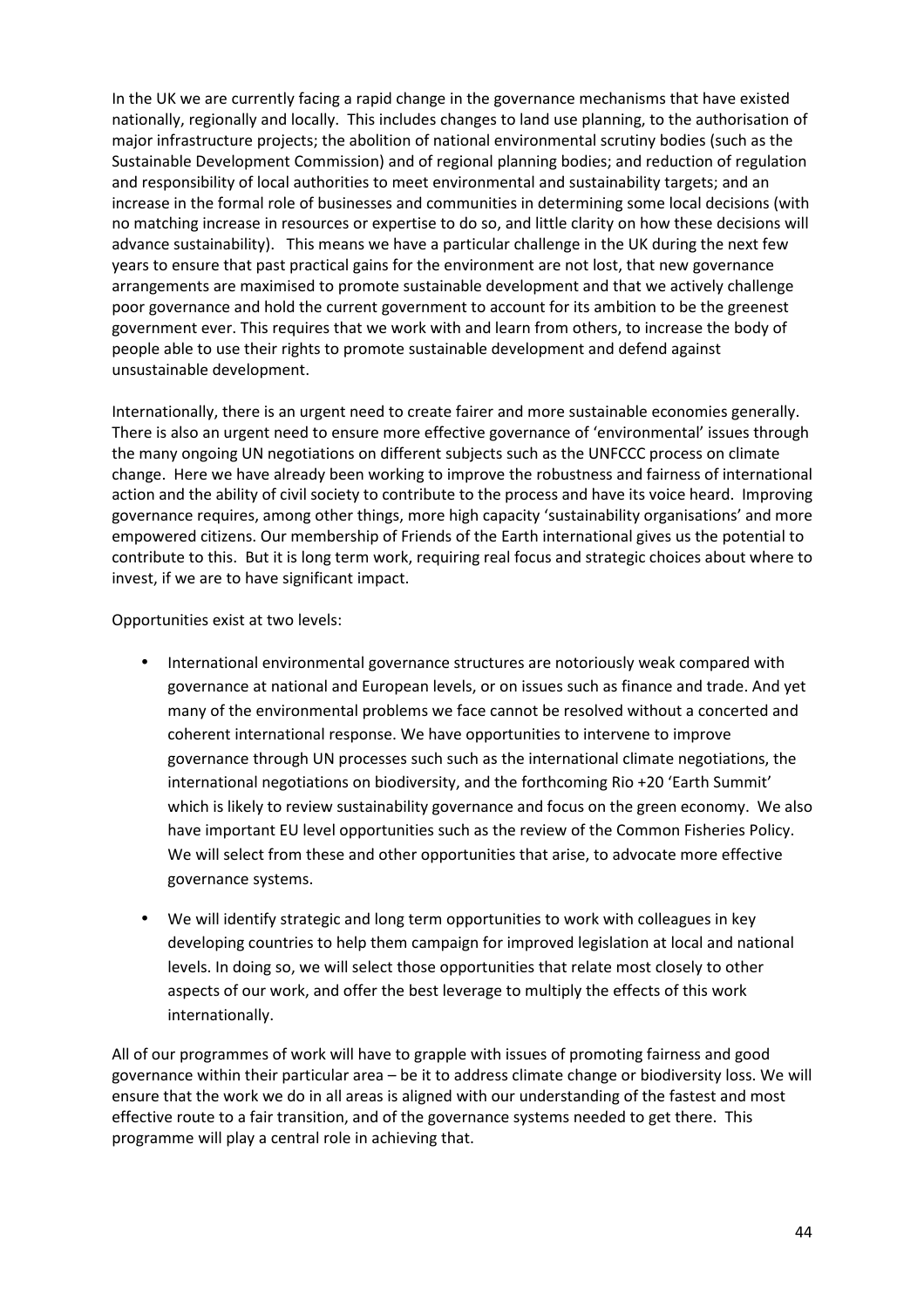#### **Programme focus:**

- Develop and hold our understanding of fairness, particularly the tensions and synergies between simultaneously seeking domestic, international and intergenerational justice, identifying main principles to guide our work in promoting fairness.
- Develop and hold our understanding of the main features of a fair *transition*, obstacles to it, and principles around delivering it ; then build the evidence base and argument in support of a fair transition and communicate this to our identified (campaign) audiences, ensuring that Friends of the Earth's suite of policies are working toward this vision.
- Develop and hold our understanding of the main principles of good governance required to achieve a fair transition to sustainable development (locally, nationally and internationally) ; work with campaign teams to build evidence base and argument and engage with opportunities to improve governance in the areas in which we work.
- Working with others in partnerships, significantly scale up the informing and empowerment of local groups and communities in the UK to promote a transition to sustainable development within significantly changed governance arrangements brought about by the Coalition Government
- Working with selected partners in developing countries (both FoEI and other organisations), support communities and national organisations to promote better environmental governance and empower their citizens to use it to promote sustainable development, ensuring that this complements our wider programme objectives.
- Explore the potential role of cities in facilitating a fair and planned transition

#### **10 year objectives**

- Objective 10.9: By 2021, we will have played major role in stimulating a paradigm shift in the UK (and where possible the EU) about the need to transition to a low carbon and low resource use economy and society with enhanced fairness, improved governance and greater empowerment of people to engage with environmental decisions, in order to deliver sustainable development in a time of planetary emergency.
- Objective 10.10: By 2021, we will have contributed to more effective international environmental governance in relation to two key environmental limits or generic environmental governance processes.

#### **3 year objectives**

• Objective 9: By 2014, working with partner organisations we will have significantly increased the number of local groups, communities and organisations in the UK equipped to use recently changed governance rules to advance a fair and planned transition towards sustainable development

#### Activities include:

• With others, develop a compelling political narrative in support of the concept of a fair and planned transition, and which is generating momentum amongst UK policymakers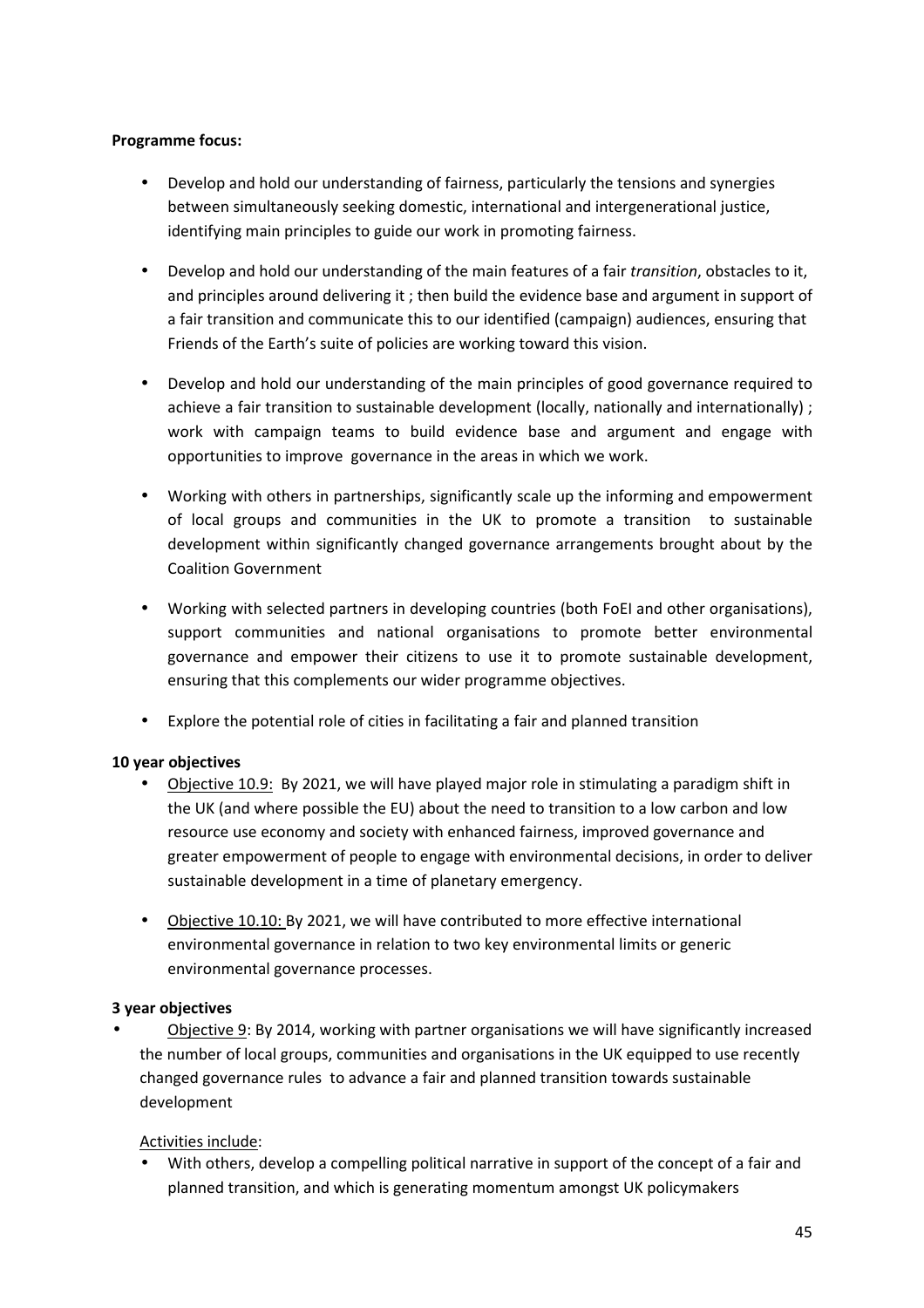- Identify campaign opportunities to influence UK policy processes in favour of improved fairness in our transition to a more sustainable economy, and in favour of improved governance, and use this to begin promoting our narrative
- Identify partners, and design and roll out programme, to inform communities and organisations of their rights and opportunities under changed UK environmental governance, and support them to promote sustainable development.
- Continue to assist selected communities and individuals to challenge bad environmental governance and decisions/projects with particular strategic significance, and apply the lessons nationally to scale up the impact

#### Indicators: [to be developed]

• Objective 10: By the end of 2014, we will have contributed to at least one significant improvement in international environmental governance, in relation to one key environmental limit or one generic environmental governance mechanism.

#### Activities include:

- Influence selected international policy processes (eg UNFCCC) in favour of improved fairness and governance
- Work with target organisations in developing countries to empower citizens to improve governance on key issues relevant to mutual goals, and to share learning within the FoEI network and beyond, to increase the impact of our work.

Indicators: [to be developed]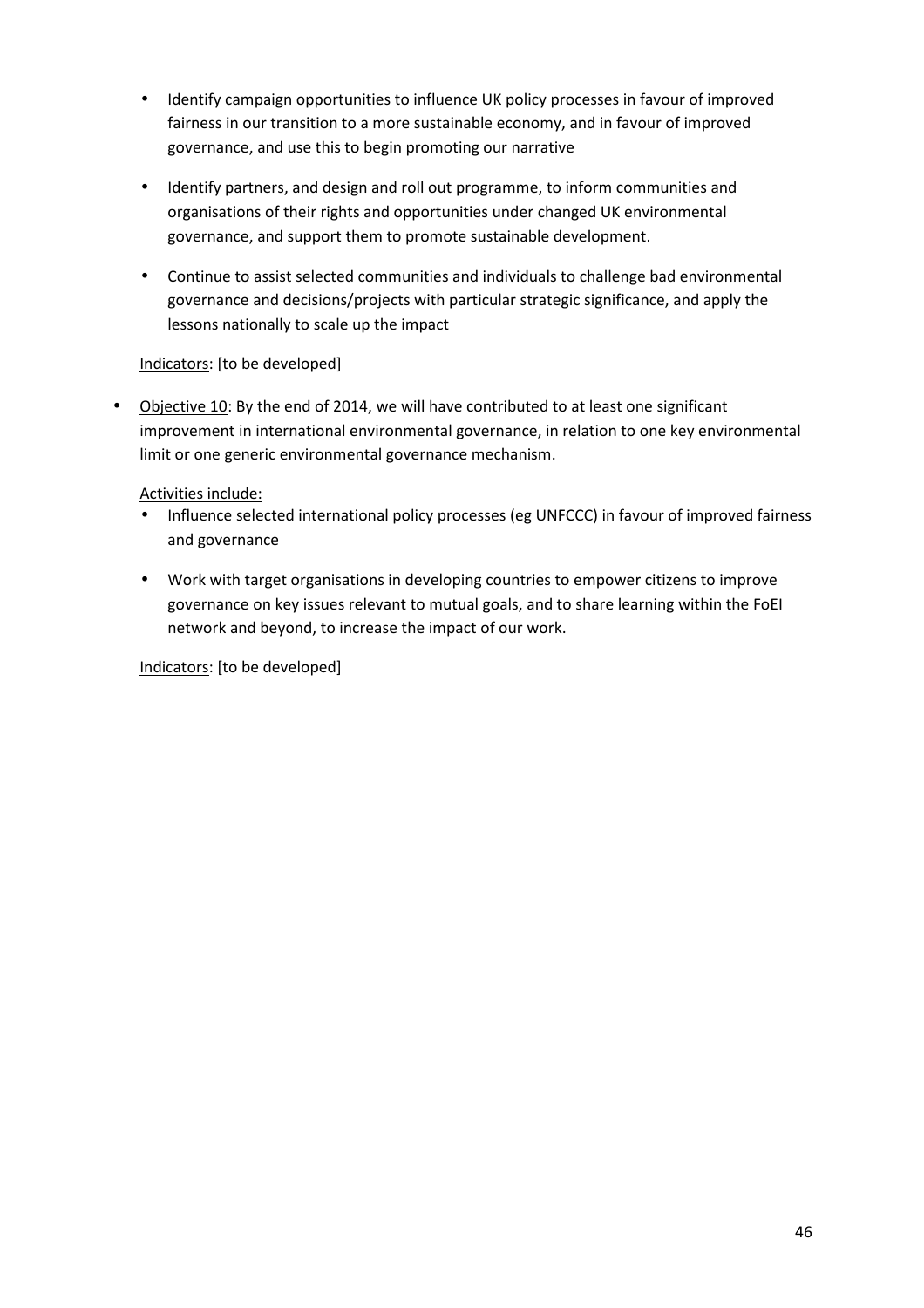# **Engagement Programme Outline Plan**

**Version: Board Proposal** 

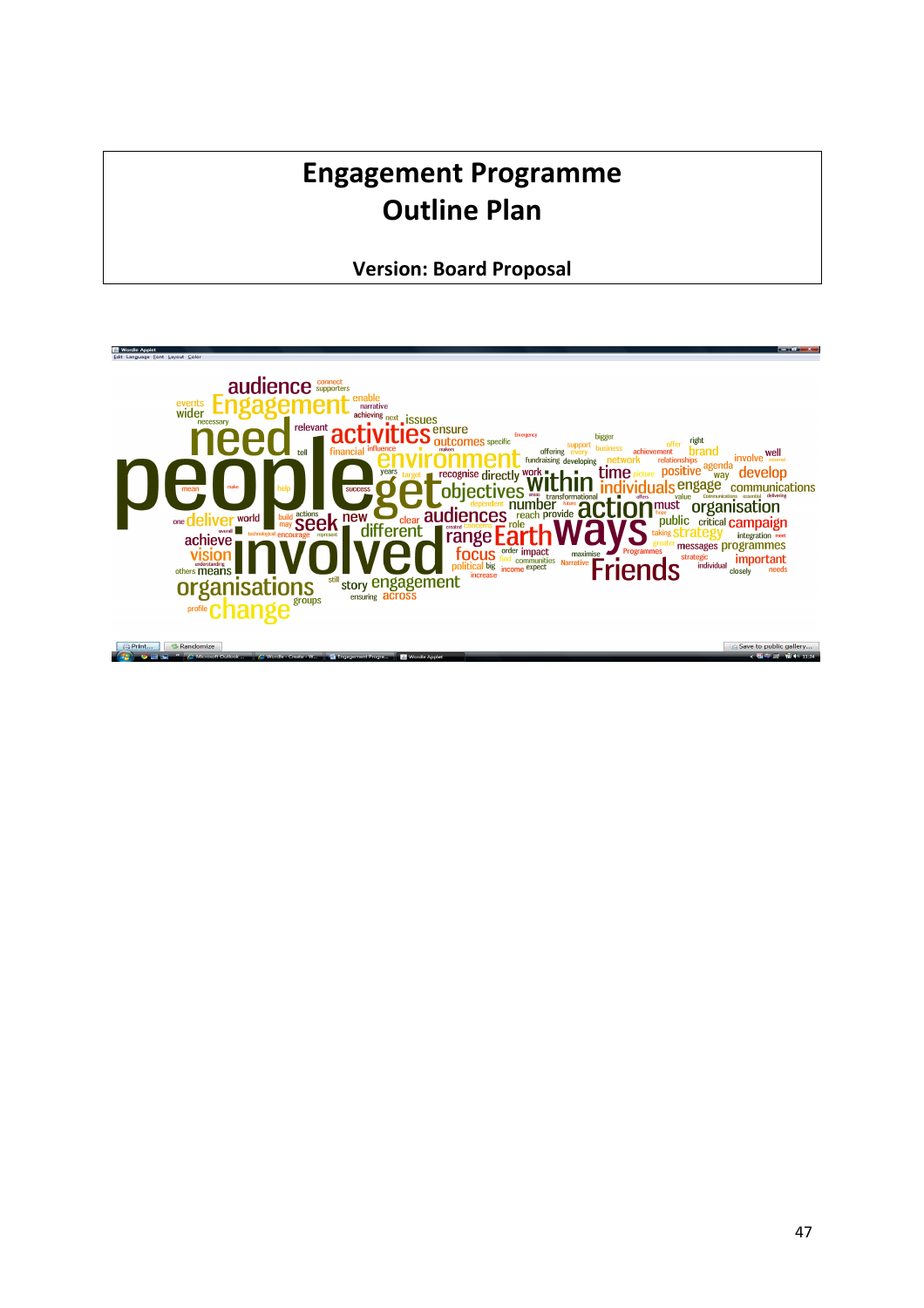#### **Q) What's the Programme focussed on?**

It's all about involvement, enabling us to

Grow – our income, supporters, recognition, clout Transform – how people and organisations get involved Mobilise – people and organisations to take action for the environment

**Q) If we're successful, what will it feel like?**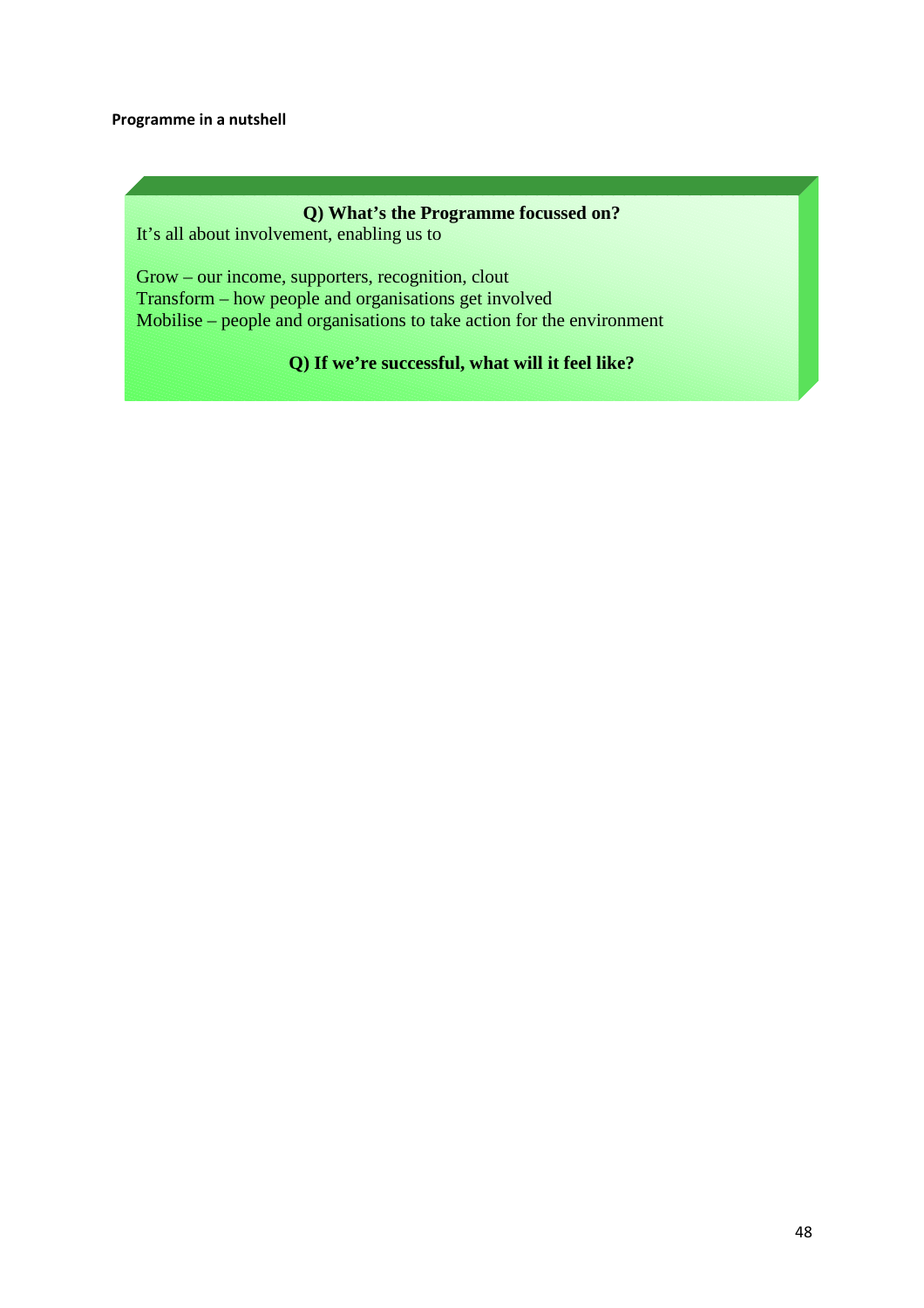#### **Contents**

| $\overline{1}$ |     |  |
|----------------|-----|--|
| $\overline{2}$ |     |  |
| $\overline{3}$ |     |  |
| $\overline{4}$ |     |  |
| $\overline{5}$ |     |  |
|                | 5.1 |  |
|                | 5.2 |  |
|                | 5.3 |  |
| 6              |     |  |
| $\overline{1}$ |     |  |
| 8              |     |  |
| 9              |     |  |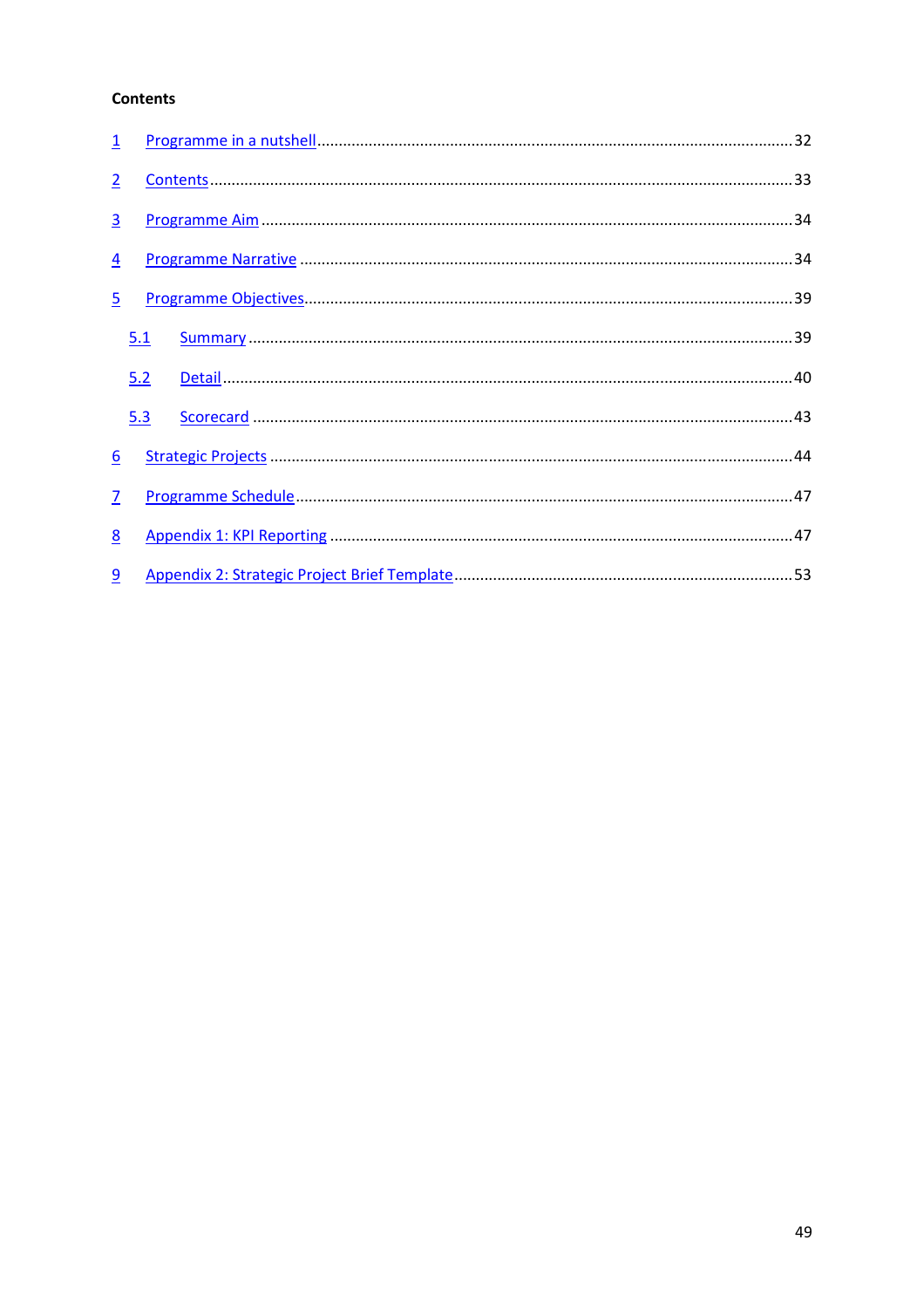#### **Programme Aim**

By 2020, we will have significantly increased the level of audience engagement with Friends of the Earth, involving more people in more ways, doubling our net income, transforming our activism activity and impact and strengthening our brand profile.

#### **Programme Narrative**

The role of the Engagement Programme

We have clarified our organisational vision – what change we seek in the world, and the route map to get there by 2050. We need the Engagement Programme to **focus on the ways in which we involve people** (in whatever guise) with that vision.

Between now and 2020, to deliver the Aim, that focus will require:

- **Growing** ... our fundraising income, the number of people taking action with us, the public recognition of our role delivering solutions to the Planetary Emergency, and our "clout" as a campaigning organisation
- **Transforming** ... the ways in which people can get involved with us to take action for the environment (as individuals, in groups, within organisations), exploiting societal and technological changes
- **Mobilising** ... more people and organisations to take positive action for the environment in response to the Planetary Emergency through positive engagement

It is clear from the organisational strategy that **these are necessities**, not nice-to-haves – and they are all inter-dependent: the success of each element of the above is dependent on every other.

Although led by the Director of Fundraising, Communications & Activism, the Engagement Programme is designed to meet the needs of the whole organisation. So it does not represent the sum total of all activities within Fundraising, Communications & Activism, and is dependent upon integration with all other teams.

# Our Vision for the Engagement Programme

# *For people internally...*

We're relevant, perceived as agenda-setters who tell the truth about the scale of the challenge we face, presenting positive solutions commensurate with this challenge (whilst clear on the tough choices we need to make). We have CLOUT, the leading environmental organisation with the influence and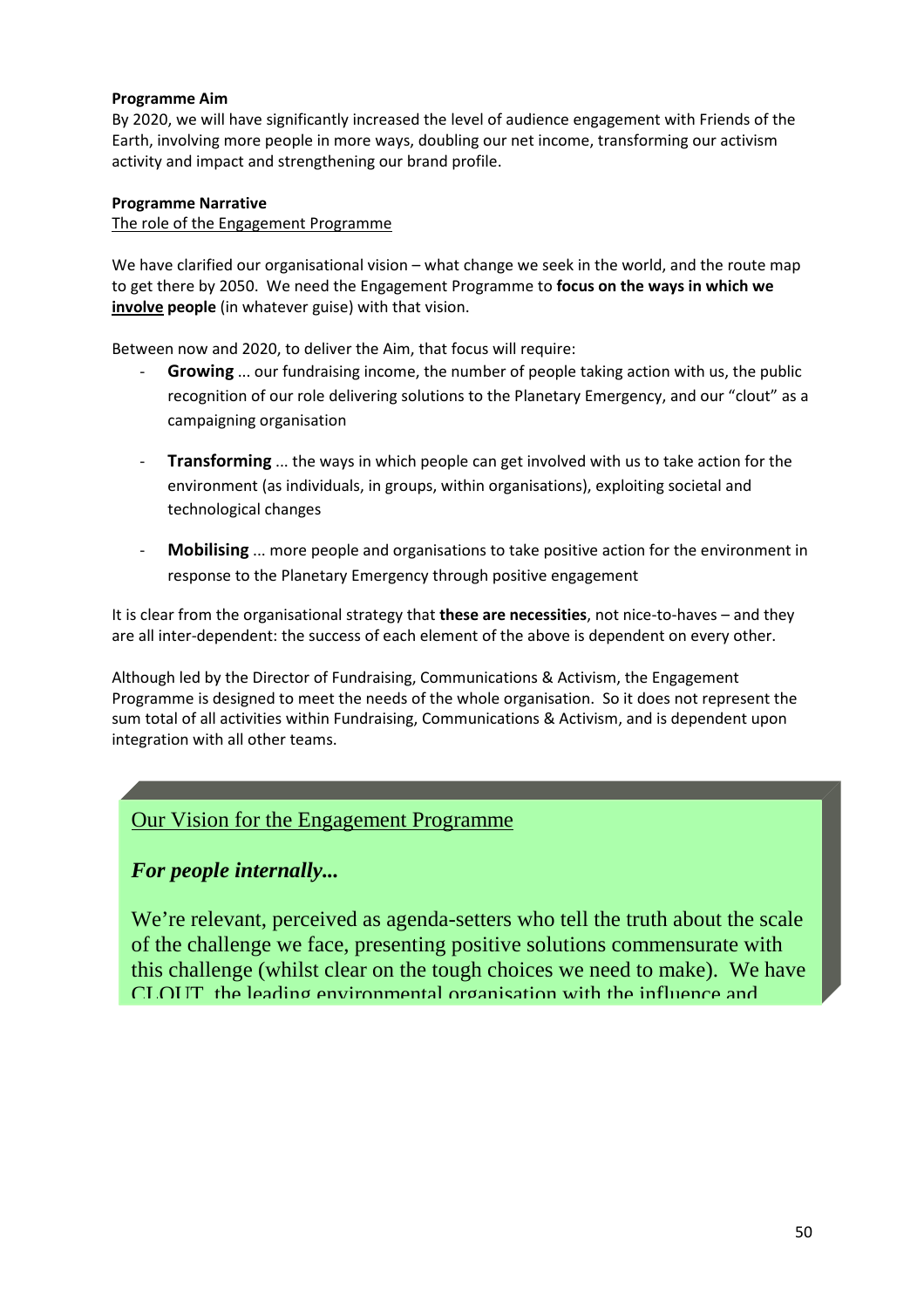#### External Context

The external environment is as exciting as it is challenging – we have a greater opportunity to achieve real world change than at any time in Friends of the Earth's 40 year history (our issues are on the agenda and taken seriously, and there are more ways than ever before to reach out and involve people) but we also face significant threats (from the environmental problems that constitute the "perfect storm" for the planet, to the failure of governments and economic recession in the UK).

From a financial perspective, we need to grow over the next 3 years just to stand still and meet our staffing commitments as well as replenish our declining reserves. This is at a time when the number of people overall giving to charity in the UK is decreasing. In the past, we've grown at the same time as the number of people giving has grown (so standing still has meant we still get more) – whereas our new challenge will be to grow whilst others shrink.

The squeeze on people's time and money is also a big consideration. On the one hand, we may find it tougher to encourage people to get involved (both due to a lack of cash, but also with more people growing more disillusioned with politics and/or feeling their actions don't make a difference). However, rising numbers of people are also turning their anger and frustration into positive action (from students to teachers, public sector workers to families). The government's localism agenda also offers the chance for communities to get more involved in political issues and play a bigger role in making political decisions.

More than ever before, it is clear that "relevance" is critical. We have to ensure that we connect our messages with people's lives and offer genuine ways to get involved. People expect conversations to be 2-way (whether they're speaking with individuals or organisations) and to be directly

involved in managing their communications. Competition for attention is fierce across all sectors and the growing mix of ways to communicate increases the difficulty of staying connected with the wider public. However, although the rate of technological change is fast and tough to predict or keep up with, it also offers powerful new ways to bring people together with Friends of the Earth.

It is critical over the next decade that we maximise these opportunities by cutting through the "noise" of competing voices, offering a range of ways for people and organisations to be directly involved with taking action for the environment by ensuring that we are relevant to their lives as well as our own concerns.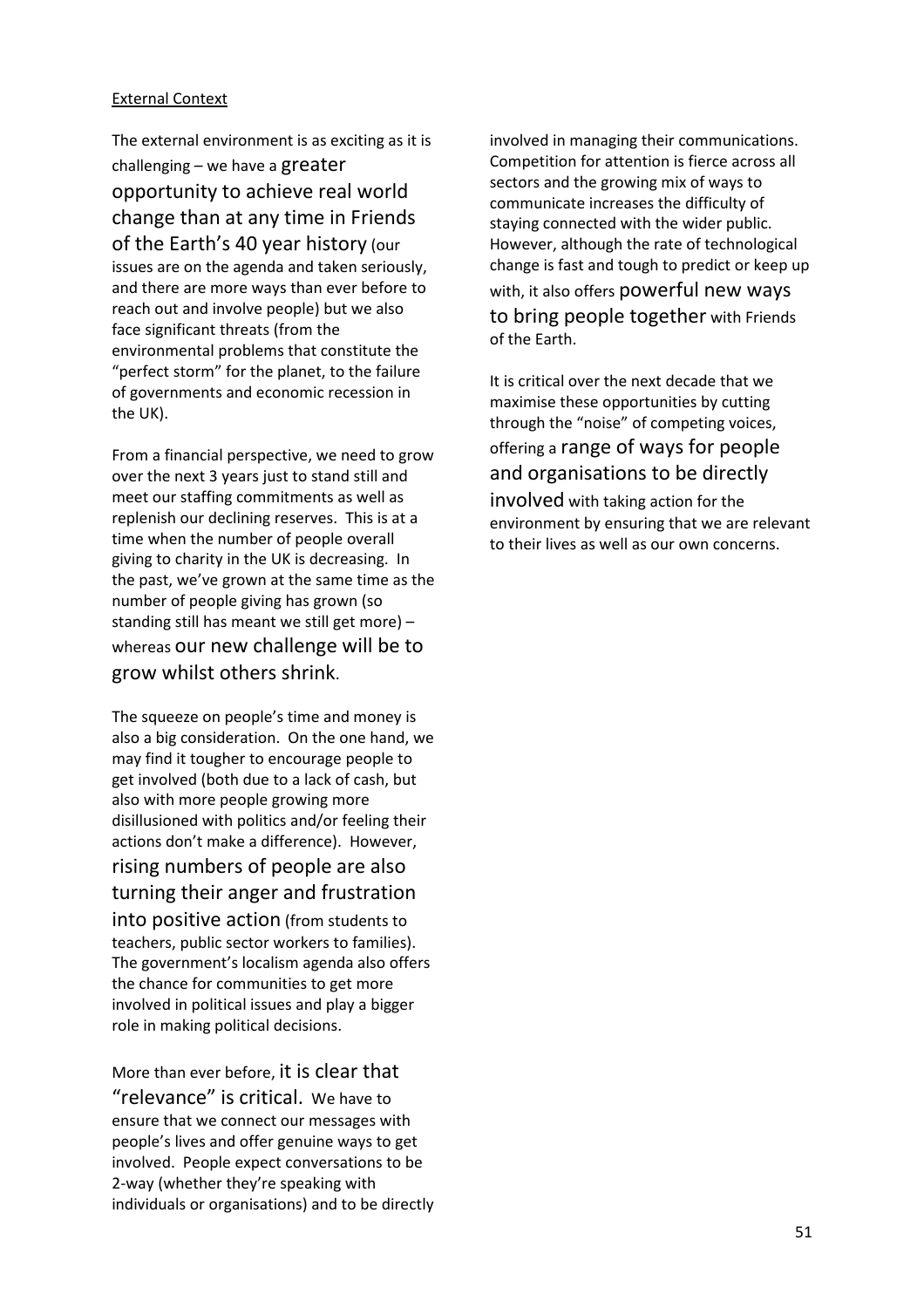#### Delivering the Programme – Ideas for achieving objectives

Although the objectives and projects within the Programme will be refreshed and evolve over time, and represent many different areas of Engagement, the way in which they are designed and delivered will all be based upon the following ideas.

#### **1. "Narrative"**

Narrative will play an important role in the delivery of all the programmes.

Within the Engagement Programme, we will be developing the "**big picture narrative**" for the organisation, working closely with campaign colleagues and others to clearly articulate the **story for Friends of the Earth**:

*what is the problem in the world, what is our vision of an alternative positive future, what are we doing about it, what can people do about it with us.* 

In other words, why should people get involved, how can they get involved, and what does getting involved actually achieve.

This doesn't mean that every single communication must always attempt to tell the whole story. But it's important that the individual stories we do tell (from campaign narratives to individual actions, fundraising appeals to magazines) make sense in the context of the bigger picture, and people can connect to our longer term vision.

#### **To help people understand why we campaign on any given issue or undertake any specific activity; everything we do should ultimately relate back to our vision of the world we seek.**

We also recognise that we need to celebrate our successes more – internally and externally – as our achievements are an important part of our organisational story.

#### **2. "Relevance"**

It is critical to the success of this programme that we are relevant to our target audiences, so that the **people and organisations we hope to engage can match their concerns to our change agenda**. Our messages and story need to register as important to them (not just in the abstract) - now, and in the future.

This means we must ensure that the way we communicate **our work can connect** with our audiences – from the bigger picture narrative to the tailoring of specific messages to individuals or organisations. Our activities, events and communications must address the **needs of their target audience** if we are to successfully involve people in our actions.

#### **3. "Diversity"**

To deliver this programme, **we need far greater diversity – of audience and approach**.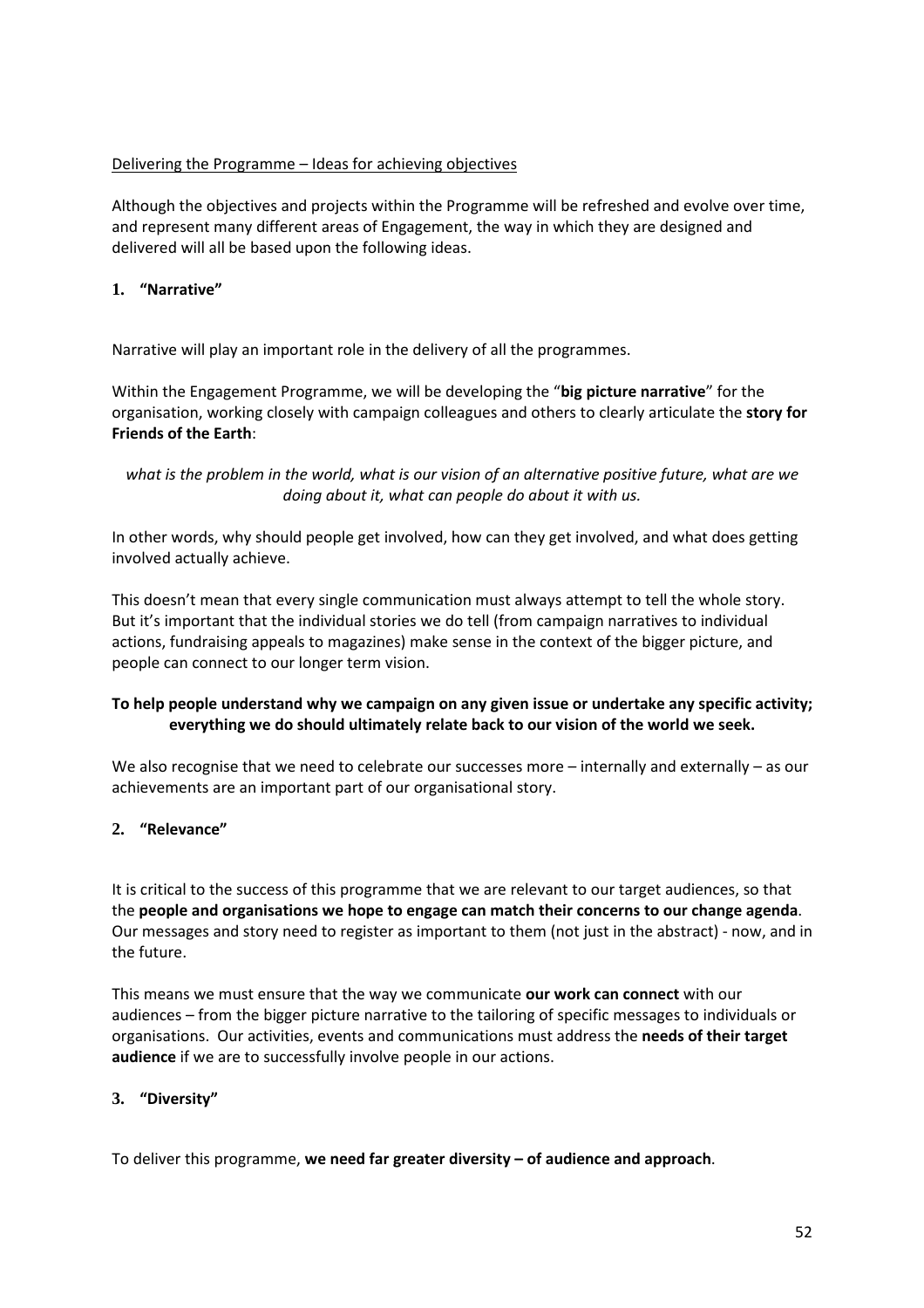Throughout this programme, where we refer to "people", we mean individuals who can get involved in a range of different capacities:

- o Individually
- o Acting within a Group (both Friends of the Earth groups and others)
- o Through an Organisation or Business

We will also seek to build relationships with the organisations/business entities themselves to support achievement of our campaign programmes.

We will need to provide people ways to get involved through all of the above means, through a range of different activities. We will also need to engage a range of decision makers, opinion formers and other intermediaries to advance our agenda.

#### **The development of an audience strategy will enable us to identify and target all these audiences to deliver against both the Engagement and Campaign Programmes.**

The strategy makes clear that we will need to broaden the ways in which we achieve influence – we have strength in catalysing political change, but we will also seek to influence changes in business behaviour, economic outcomes, community and individual responses and in practical action.

We will therefore need to build a new network of connected people – individuals (from "lay leaders" to celebrities, influencers to decision makers), business and organisations – that will enable us to leverage their influence and multiply our impact. This network will help to catalyse our programmes (across the Strategy) and begin achieving transformational change.

We need to engage **people on "the front line"**, empowering individuals and communities to tell their story, have their voice heard and contribute positively to transformational change. There will also be **people on "the inside"** – within business and government – who we will need to reach and engage to achieve our vision.

But critically, we also recognise that we will need to reach out to a wider range of people if we are to achieve the ambition of our strategy. Whilst it is likely that the majority of our supporter base will match a particular profile of the relatively affluent and well-educated, we also need to broaden our support if the political change we seek is to last, as well as achieve our internal financial and brand objectives. **We need to reach out to the wider public** and engage with people who may not share all of our values and enthusiasm for the environment, but will support particular issues.

In order to be relevant to a wider range of audiences, we will need a greater range of ways to get involved with Friends of the Earth. We will need to **develop "bridges"** to those individuals and groups who are not yet active and seek alternative routes to engaging with our issues. We will **develop our core strengths** (from our local group network to our national membership), introduce **new ways to tackle environmental issues** (from practical action to fundraising events) and encourage supporters to get **involved in more than one way (both financially and non-financially)**.

Lastly, whilst our need to diversify is apparent, this will need to be underpinned by a focus on differentiation. In other words, as we develop new ways for people to get involved, we will ensure that we are building on our points of difference with other organisations taking action for the environment. This will help clarify the brand and identity of Friends of the Earth, ensuring that we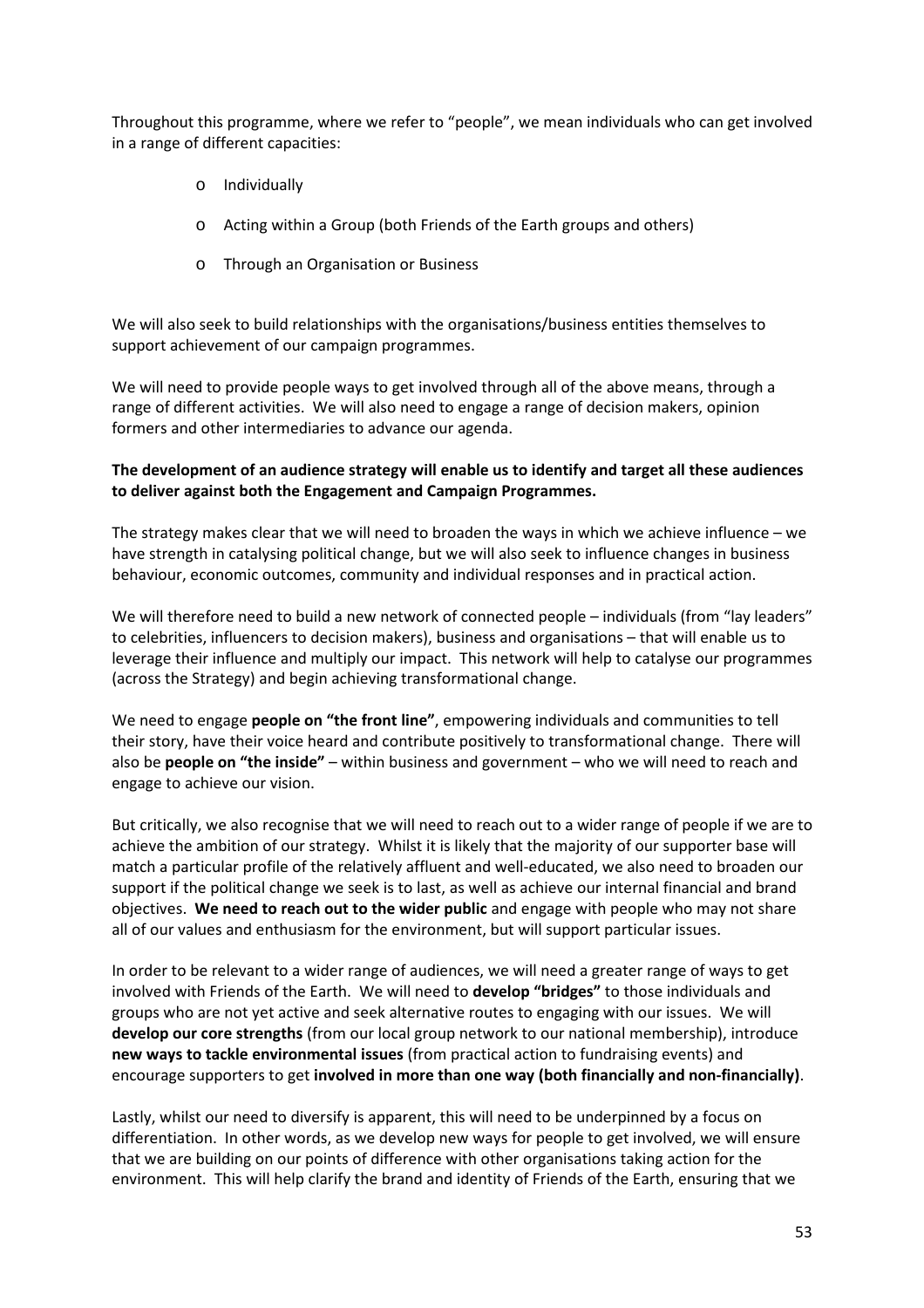do not become too unfocussed (and potentially uncompetitive) as we increase the ways to get involved.

#### **4. "Empowerment"**

It is a distinctive principle of Friends of the Earth that **we seek to empower, inspire and involve** people, communities, groups and organisations directly in solutions that deliver positive change for the environment. Our **audiences will seek different types of relationship** with us – from delegation (you say it for me) to self-actualisation (I am the spokesperson) – and we need to recognise and respond to these needs in order to mobilise more people to take action for the environment.

So we have to **provide the means for people to be genuinely involved** in our activities (e.g. helping to design our campaigns or communications) and provide real dialogue (we discuss ideas, encourage input and respond to what supporters say). This does not mean every message has to offer this engagement (there will always be times when its necessary for us to be clear about exactly what is needed), but increasingly people will find more ways to shape the work that we do.

The balance of our communications will **empower people to get involved, find their own voice, exercise their rights and responsibilities and take action for the environment**. We must minimise "broadcasting" our messages and focus on conversations that are mutually rewarding. An important value for our brand will be the confidence we have to co-create campaigns, communications and events with our audiences.

We must also recognise the potential tension between mobilising people and organisations to directly engage with Friends of the Earth and to take wider action for the environment (which may not be specifically with Friends of the Earth). Our priority will be on the former (either through offering specific means to get involved immediately with Friends of the Earth, or developing approaches that we expect will translate into relationships with us over time). However, we believe that an overall growth in the number of people involved positively with the environment is necessary for our long term vision and where possible will also pursue activities that can contribute to this goal.

#### **5. "Integration"**

Integration will need to occur at a number of levels in order to successfully deliver the Engagement Programme.

It is critical that there is full integration with the other Strategic Programmes, both through the overarching organisational strategy, but also directly through the development of the activities within the Programme.

The Engagement Programme will work closely with Campaign Programmes to ensure that audience strategies, models of change, programme activities and deliverables are aligned and mutually complimentary.

The Engagement Programme will also work closely with the Organisational Excellence Programme to enable the change outcomes from OE to benefit the outcomes within Engagement, particularly the focus on agility, creativity and knowledge sharing.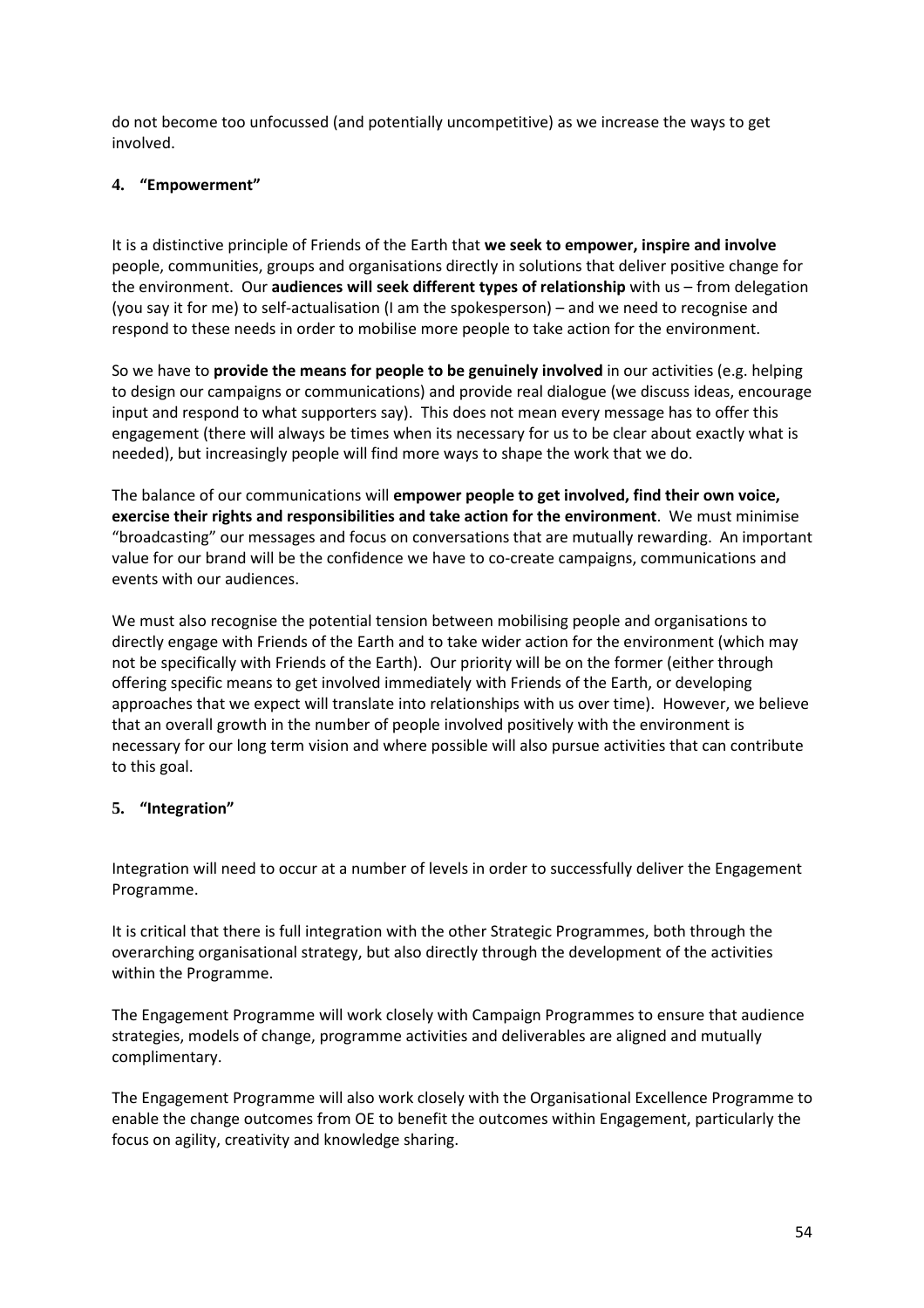Also, the objectives of this programme will not be achieved solely by the strategic activities commissioned within it. The Engagement Programme will also be dependent upon activities within other strategic programmes, as well as operational plans across the organisation. Therefore, it will be necessary to develop the programme with colleagues across departments, from Resources to Campaigns.

Finally, integration within the Programme itself will be essential for its success. We will expect programme activities (and therefore, departmental teams) to deliver against multiple programme objectives, and seek opportunities for offering our audiences different ways to get involved with different parts of the organisation, to maximise the value they provide and receive from Friends of the Earth.

#### Programme Priorities

Objectives for the next 3 years are detailed in the following section. Achieving our income targets will be given primacy within the programme during this period, although as emphasised in the narrative above, the delivery of the other objectives actually underpins the approach to achieving this. Strengthening and diversifying the ways people can get involved and encouraging supporters to get involved in more than one way (both financially and non-financially) will increase engagement with the organisation and maximise the value we generate from external audiences.

And these direct audience objectives (1-3) will all be enabled by the fourth objective – if we are to increase market penetration and market share, then a strong brand is essential, driving engagement with the organisation – and the fifth objective, developing powerful relationships that can transform our impact. We will develop our Supporter Journey strategy to create stronger pathways across the different engagement areas, so that we can offer deeper, more meaningful journeys for getting involved.

Beyond 2014, we will be seeking to build on the strong foundations created over the first 3-4 years of the programme. We hope to have created the platform for long-term financial growth, developed further a thriving effective grassroots network and established the means and desire for people to get involved in a range of exciting and relevant ways. Our focus will then sharpen on the achievement of transformational outcomes – including attracting substantive financial investments in big impact campaign programmes, delivering high profile public events and mobilising significant alliances to take successful action towards our campaign outcomes. We will continue to develop our audience understanding and insight, and ensure we reflect prevalent audience concerns.

The engagement programme will deliver a number of strategic activities to enable the achievement of these objectives. Our particular focus will be on increasing our audience insight (understanding their values, motivations and triggers), improving our targeting (ensuring the right propositions are delivered to the right people at the right time) and introducing new ways of people to get involved.

#### **Programme Objectives**

#### **Summary**

Between  $2011/12 - 2013/14$ , this programme will:

- 1. Increase net income in a sustainable way.
- 2. Increase the base of our supporters taking campaign action in a sustainable way.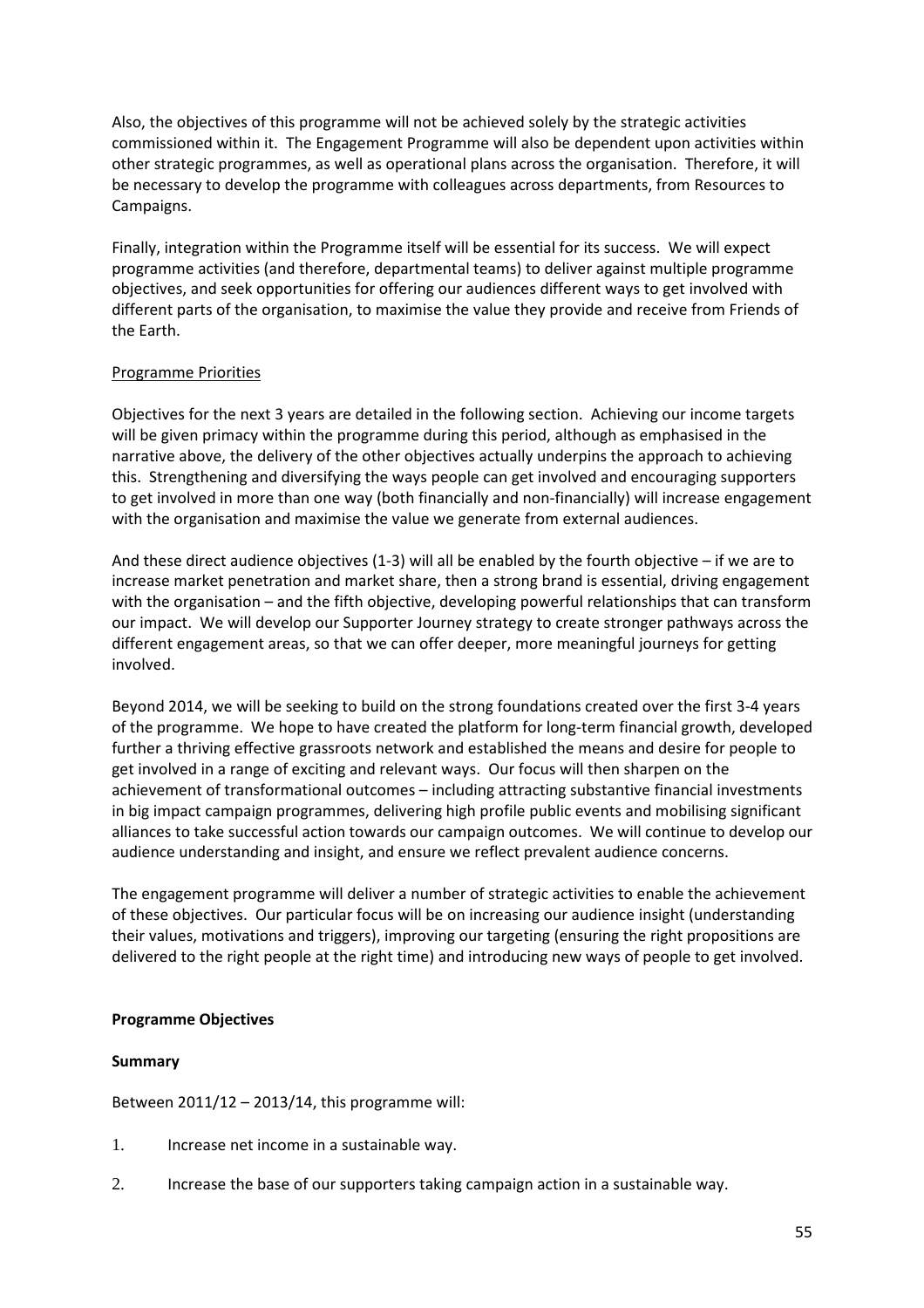- 3. Develop and maintain a healthy grassroots network.
- 4. Increase awareness and consideration of Friends of the Earth.
- 5. Build a relationship network that can catalyse transformative change.

The order of objectives above represents a hierarchy of organisational priorities; whilst all 5 objectives are important, and will be accompanied by resourced strategies, the hierarchy provides a framework for decision-making (in other words, when making strategic choices about prioritising audiences, approaches and outcomes, this hierarchy will provide the reference points for making decisions). The main utility of the hierarchy will be to resolve conflicting priorities (i.e. where there is a decision required within a project or activity that could be determined by competing objectives) as opposed to the allocation of resource (i.e. the order does not reflect how much staff or operational spend will be accorded each objective, since some objectives require more funding for their achievement).

So for example, if there is a decision where Option A would advance the first objective and Option B would advance the second objective, this hierarchy would favour Option A. But that does not mean overall, the first objective will receive more investment than the second objective, or that we will not deliver objectives 2-5 until we have succeeded with objective one – all five objectives are important (hence their inclusion in the programme), necessary and planned to be delivered.

#### **Detail**

1. Increase net income in a sustainable way.

- Over this period, we have planned to grow the contribution made by Fundraising
- The focus is on the growth of "net income" (i.e. not improving ROI or supporter numbers)
- But, the choices we make in achieving this income growth need to be "sustainable", not timebound i.e. they must not compromise our ability to continue to grow in the future (e.g. cutting recruitment activities, or investing wholly in cash activities could achieve this objective, but would result in significant income contraction beyond 2013/14)
- The 3 strategic drivers for fundraising are: i) building the quality of the supporter base, ii) increasing lifetime value and iii) expanding into new audiences.
- In order to achieve this we will be … **[removed in this version]**
- **[removed in this version]**

2. Increase the base of our supporters taking campaign action in a sustainable way.

- Over this period, we have planned to grow the number of supporters taking (non-financial) action - both an increase in the number of new supporters recruited to take action and an increase in the number of actions taken by existing supporters
- But, the choices we make in achieving this growth need to be "sustainable", not time-bound i.e. they must not compromise our ability to continue to grow in the future (e.g. focussing on simple actions that are either not effective, or not engaging, could achieve the targets in the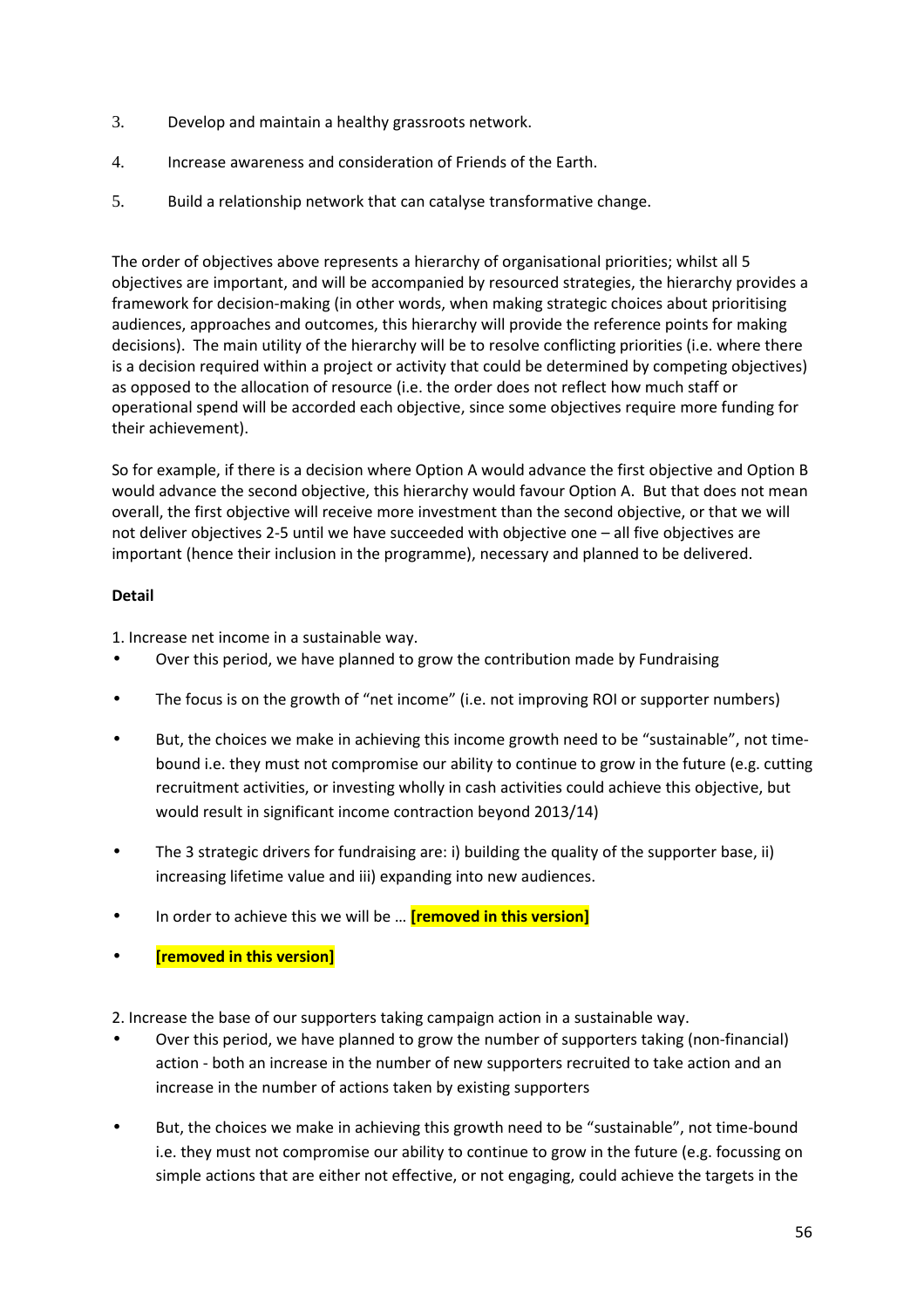short-term, but to the detriment of loyalty and future growth). They must also represent a commitment to quality campaign outcomes (i.e. the actions must relate to real world change)

- Our approach to activism will be trail-blazing, seeking to differentiate FoE from our competitors and offer ways to get involved that no-one else does so that it remains competitive, through the mix of a vibrant semi-autonomous grassroots network and impactful individual activism online and offline, locally and nationally on a broad but integrated agenda
- Activism by individuals will therefore come in a variety of shapes and sizes, with ways to be involved offline and online in an integrated offer. Individuals will be acting together in areas where we don't have groups on specific campaign asks and where they want to act together consistently they will be helped to form groups. Individuals will be linked up with local groups where relevant, to support groups actions, both on national campaigns and sometimes on local group activities too.

3. Develop and maintain a healthy grassroots network.

- Over this period, we are planning to focus on development strategies for our local groups network, not growth (i.e. to drive greater engagement and quality outcomes, as opposed to growing group numbers – although our longer term ambition will be to grow the base). Although our focus is on "quality, not quantity", we recognise that declining group numbers offers one indicator of network health, so we will expect to maintain a critical mass of effective local groups
- Group development strategies will seek to assist the network by: defining and promoting their role as the local representatives of our national strategy; connecting local group interests, activities and concerns to the national campaigns and/or programmes; providing room for, and encouraging, development of creative and locally resonant variations of campaigns, tactics and projects; more strongly integrating their place within the Friends of the Earth brand; encouraging networking and skill-sharing between groups and activists; strengthening their ability to have impact and function effectively through the provision of a range of competitive activism tools, and support services.
- We will also be seeking to extend our network beyond traditional local groups to build a wider grassroots network that could include many different ways for people to get involved in their community (including alliances with other networks, affiliations by external groups to Friends of the Earth, looser gatherings of supporters for specific purposes and examining the notion of community as beyond the places where people live)
- We will also broaden the meaning of activism to a wider definition that encourages the breadth and variety of activity essential to a healthy movement rather than just the defined and limited variety required to win a specific campaign. This will include (but not be restricted to) political campaigning/lobbying, community and individual lifestyle changes, practical action and influencing changes in business behaviour. This will provide Friends of the Earth local groups and individual supporters with a competitive and differentiated approach to activism.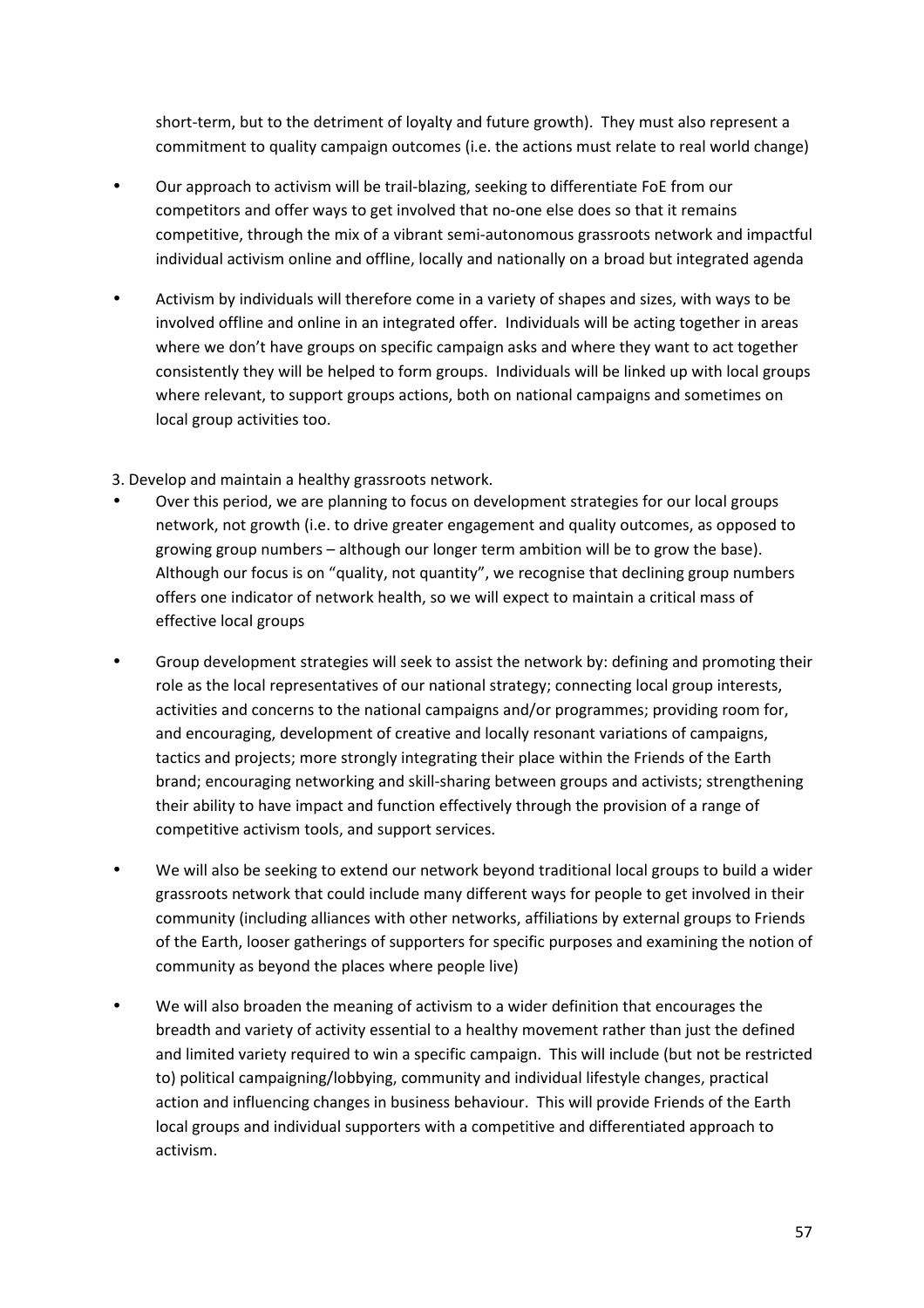4. Increase awareness and consideration of Friends of the Earth.

- Over this period, we have planned to grow levels of awareness and consideration of our brand, to enable successful delivery of the other objectives within the Engagement Programme, but also directly support our Campaign Programmes
- Awareness relates to the spontaneous and prompted recognition of Friends of the Earth i.e. the numbers having heard of our organisation – our particular emphasis will be on spontaneous recognition. Consideration relates to the approval and advocacy of Friends of the Earth i.e. the numbers that agree, and would tell others about, our organisation – our particular emphasis will be on advocacy
- We will do this by refreshing and deploying all strategic aspects of the FoE brand, at all appropriate levels. In particular, we will need our brand to demonstrate how we are Different and Relevant to our target audiences (and dynamic in managing our differentiation and relevance so that we do not become complacent about either)
- Strengthening the role and delivery of our overall organisational narrative will also be critical to the development of our brand, in the context of our Planetary Emergency analysis. We will seek to ensure individual campaigns contribute to this overall narrative, as well as develop strong campaign narratives that enhance the brand

5. Build a relationship network that can catalyse transformative change

- Over the next 3 years we will seek to build a more powerful network of relationships with individuals, communities, businesses and organisations that provide the opportunity to catalyse transformational change – in our fundraising, our activism, our brand, and also the delivery of our campaign solutions (particularly as we broaden the types of influence we need to achieve, from political change to business, individual and community change)
- In particular, we will be seeking relationships where we believe we can leverage the potential to exponentially extend our impact far beyond our own capacity.
- We will identify and focus our energy on proactively acquiring strategic targets for the network, prioritising relationships we believe will have the most significant impact on the achievement of the campaign and engagement programmes. Therefore, the primary driver of this objective will not be to maximise the total number of relationships, but the acquisition of a limited number of strategic targets who then substantially multiply our impact
- Early targets will include celebrities (who have the potential to significantly extend our reach and profile), major funders (who have the potential to enable a stepchange in our income), businesses (who have the potential to scale up our real world impact) and both community and grassroots networks (who have the potential to significantly enhance our grassroots presence and impact). Although some relationships may necessarily be shortlived (e.g. where we capitalise on a singular opportunity) our emphasis will be on establishing longer term relationships that can extend beyond singular actions/engagement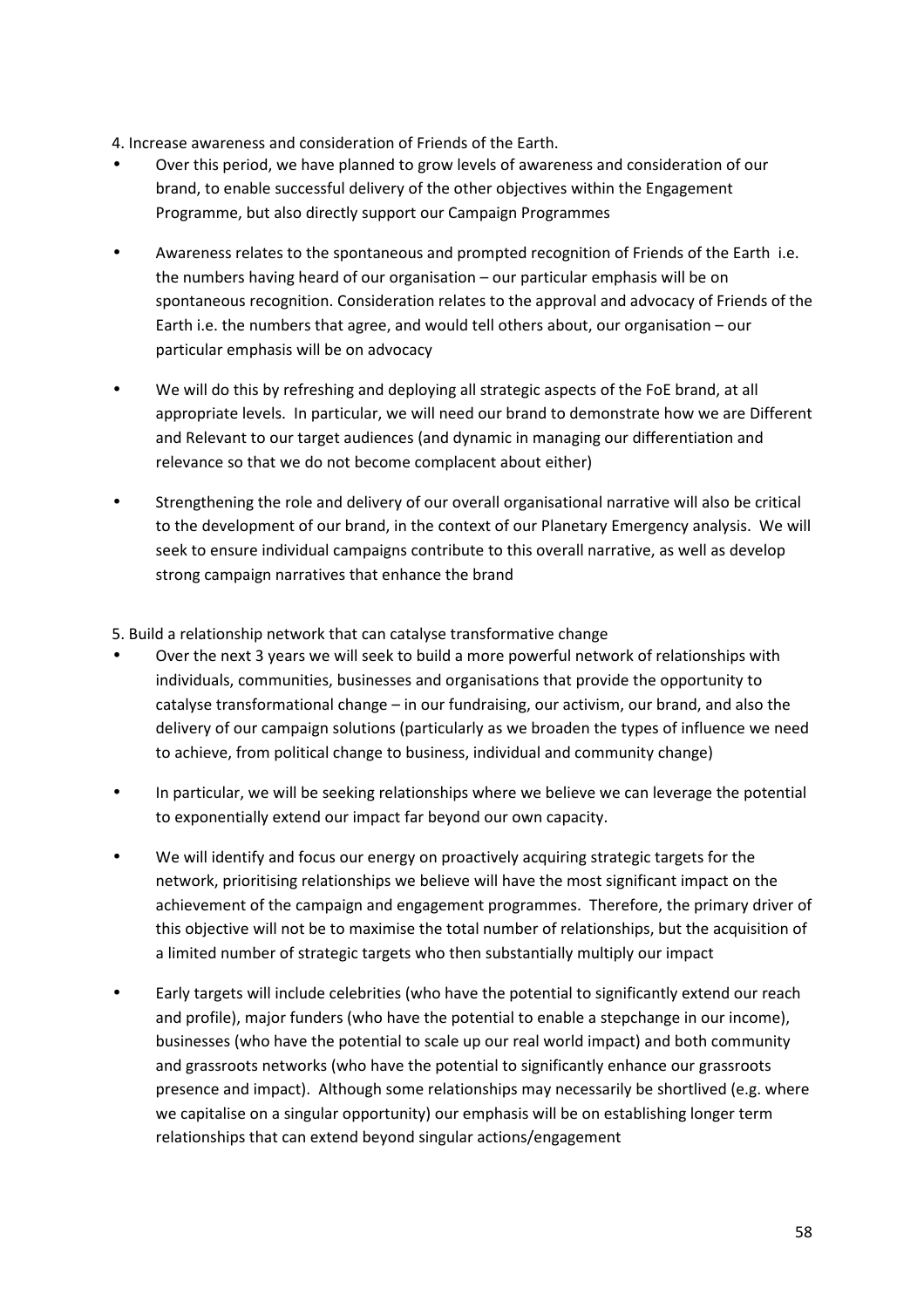- We will begin scoping the potential impact of this network early in the Programme, working closely with other Programme leads to use this objective to integrate engagement across the Strategy. An important dependency for the success of the network will be greater ownership of relationship building across FoE, with a stronger recognition of the need for staff to proactively identify relationship opportunities beyond their own area of responsibility for greater organisational benefit (e.g. campaigners identifying/pursuing relationships with potential donors, fundraisers identifying/pursuing relationships with potential celebrities, network developers identifying/pursuing relationships with potential business partners etc)
- Although our ambition will be to develop this network as quickly as possible to begin delivering impact as quickly as possible, we will plan for significant change to be realised later within the Programme (i.e. whilst we hope to leverage relationships within the first 3 years, we expect the network to be fully functional in the latter years of the Programme).

| Objective                                                                                      | <b>Output Indicators</b>              |        | <b>Outcome Indicators</b>                                                         |             |
|------------------------------------------------------------------------------------------------|---------------------------------------|--------|-----------------------------------------------------------------------------------|-------------|
|                                                                                                | Title                                 | Target | Title                                                                             | Target      |
| 1. Increase net<br>income in a<br>sustainable way                                              | Net loss/gain of<br>supporter numbers | Tbc    | Net income                                                                        | <b>£XXm</b> |
| 2. Increase the base<br>of our supporters<br>taking campaign<br>action in a<br>sustainable way | Number of activists                   | Tbc    | Number of actions                                                                 | Tbc         |
| 3. Develop and<br>maintain a healthy<br>grassroots network                                     | <b>Grassroots Activity</b><br>Level   | Tbc    | Total group activity                                                              | <b>Tbc</b>  |
| 4. Increase<br>awareness and<br>consideration of<br>Friends of the Earth                       | Opportunities to see                  | Tbc    | <b>Brand</b><br>Consideration                                                     | Tbc         |
| 5. Build a<br>relationship network<br>that can catalyse<br>transformative<br>change            | % of relationship<br>targets acquired | Tbc    | Multiplier Impact<br>(activities that have<br>benefited directly<br>from network) | Tbc         |

#### **Scorecard**

#### **Strategic Projects**

The following list of projects are provided to illustrate the anticipated activities that will enable the achievement of the programme objectives (i.e. they are not a definitive or exclusive list). Each project will consist of an approved, time-boxed set of tasks that aim to enable significant change – they do not represent a team's ongoing activity. Therefore, each project will need to introduce change, be temporary and typically cross-functional (in terms of project team and impact on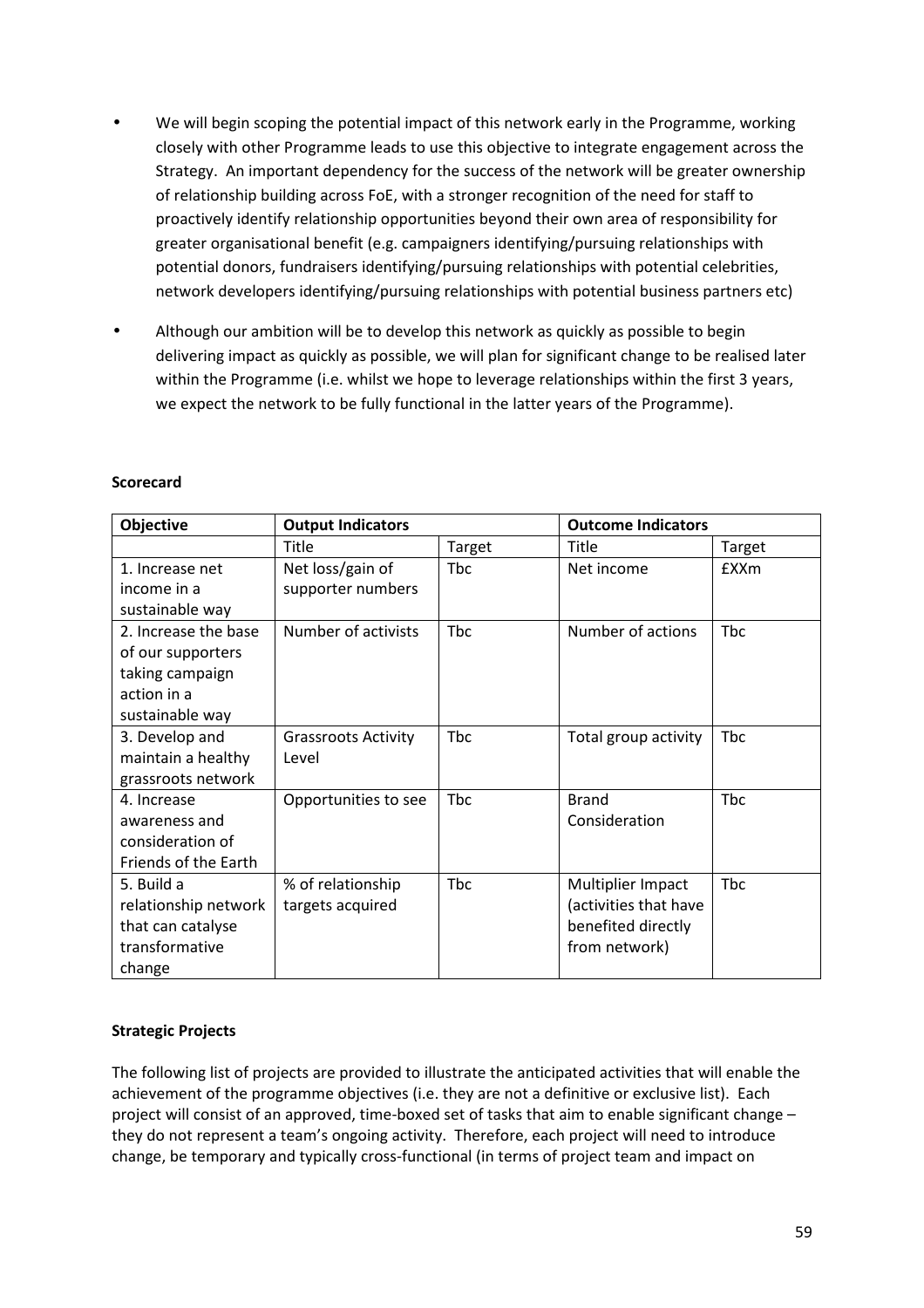delivery). Other projects within the organisation may contribute towards the programme objectives, but if they do not meet this criteria they will not be managed at programme level.

#### **[list removed in this version]**

#### **Programme Schedule**

To be confirmed: this section will outline the scheduling and status of strategic projects between 2011-2013/14.

#### **Appendix 1: KPI Reporting**

The following table suggests the fuller range of Programme KPIs that will be monitored by the Programme management team (alongside the high level KPIs proposed in the plan for review bt Board/SMT) and details their definition, measurement and targeting. We will differentiate between "hard" and "soft" KPIs (i.e. quantitative and qualitative) and recognise that they will also be delivered over different timescales (they are tailored to their individual measurement, as opposed to a common set of KPIs across the programme)

**[table removed in this version]**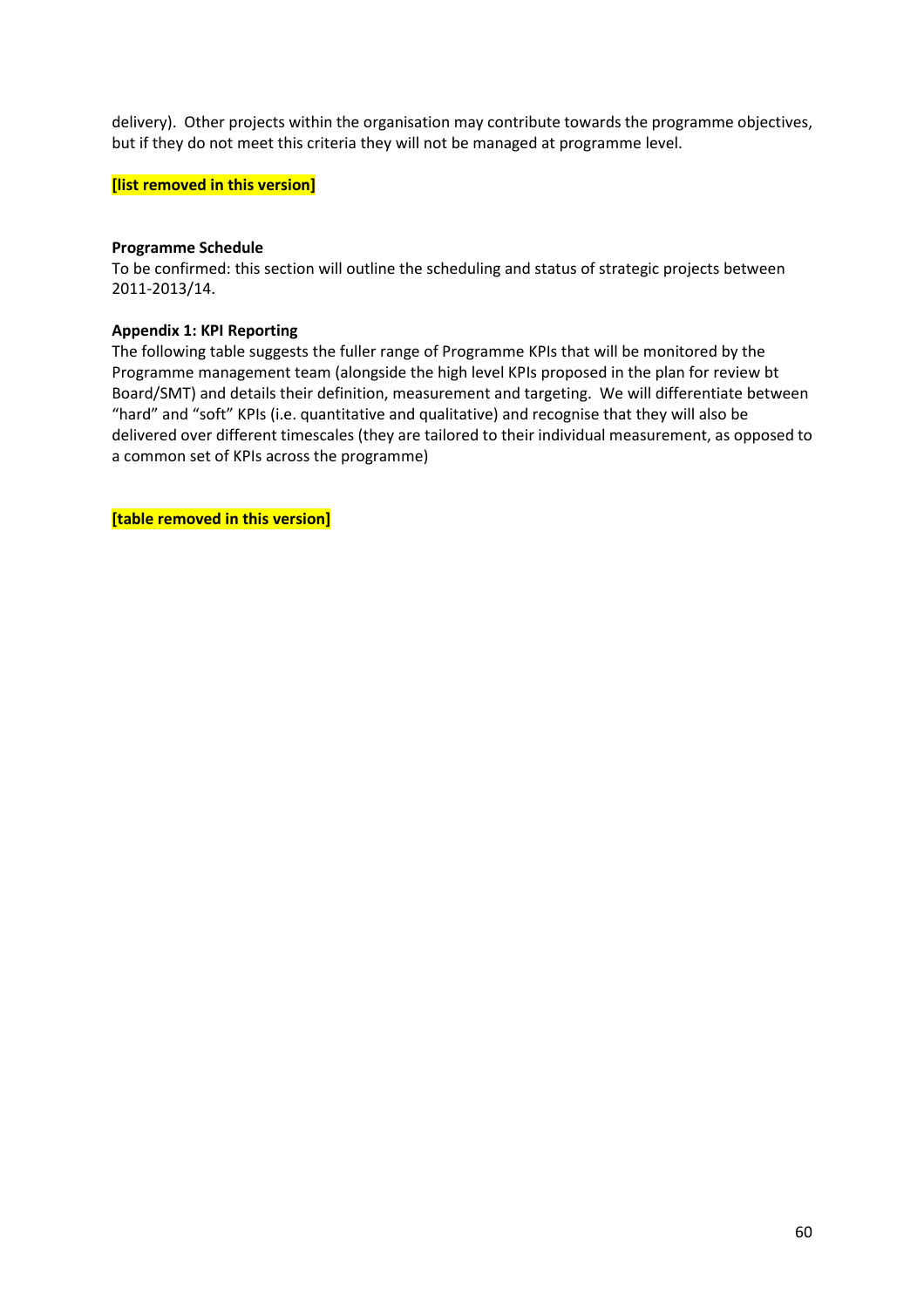# **The Organisational Excellence Programme 2011-14**

#### **Programme aim**

By 2014, Friends of the Earth will deliver on at least 70% of our ambitious Campaigns and Engagement Programmes objectives. We will be a stronger organisation, equipped to deliver ever more ambitious work for the rest of the decade.

# **Contents**

# **Introduction**

Friends of the Earth is engaged in the most important cause conceivable – a sustainable future. Our cause is threatened by a present, not future, planetary emergency, motivating us more than ever to be the best we can possibly be as an organisation. To maximise our impact in the world our internal decisions on structures, processes and ways of working must focus on increasing our ability to achieve our Campaigns and Engagement Objectives. As organisations grow older many lose the clarity of focus on the outcomes they are seeking, sometimes due to the demands of multiple stakeholders, sometimes due to picking up 'traditional' ways of doing things; at this stage in our development, 40 years old and looking ahead to the next decade we must strengthen our focus on our impact. Friends of the Earth can become even more effective in delivering our Strategy.

In our Strategy we have stated that we aspire to the following attributes – behaviours we need to demonstrate in what we do. These are linked strongly to this Organisational Excellence Programme.

| We aspire to be                                                    | and what we don't.                           | What we will demonstrate |
|--------------------------------------------------------------------|----------------------------------------------|--------------------------|
| <b>Outcome focused</b> $-$ always keeping the<br>end in sight      | Ideologically driven                         | Impact                   |
| Agile $-$ quick to identify opportunities<br>and to act on them    | Slow, institutional                          | <b>Dynamism</b>          |
| <b>Effective</b> – building on our strengths,<br>absorbing lessons | Reinventing the wheel, repeating<br>mistakes | Learning                 |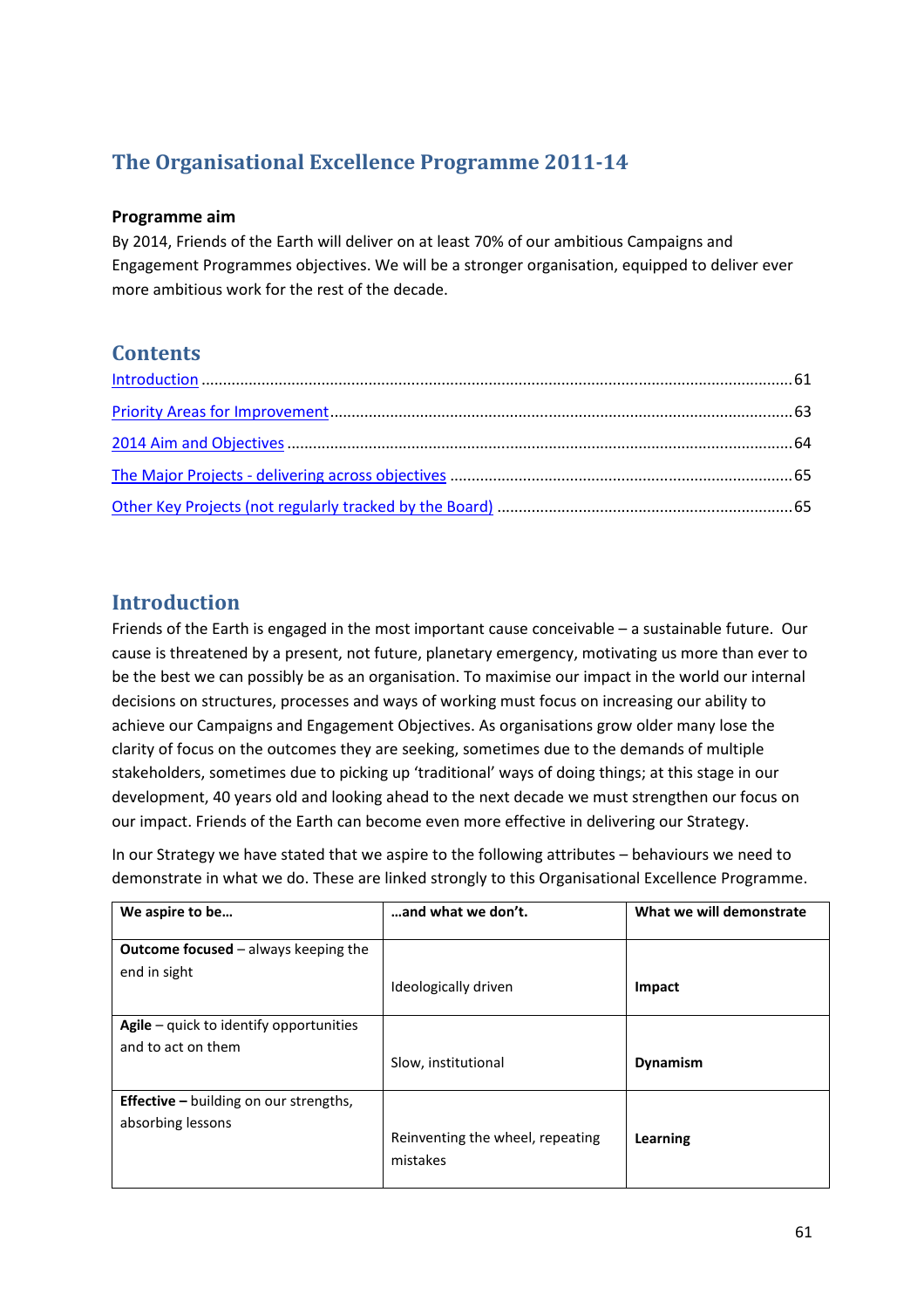| We aspire to be                            | and what we don't.     | What we will demonstrate |
|--------------------------------------------|------------------------|--------------------------|
|                                            |                        |                          |
| Inspirational - painting a compelling      |                        |                          |
| vision                                     |                        |                          |
|                                            | Depressing, negative   | <b>Solutions</b>         |
|                                            |                        |                          |
| <b>Open</b> – eager to partner with anyone |                        |                          |
| who helps achieve our goals                | Insular, closed minded | Collaboration            |
|                                            |                        |                          |
| <b>Thought leaders</b> $-$ at the hub of   |                        |                          |
| sustainability research and solutions,     |                        |                          |
| keen to learn from others                  | Arrogant, smug         | Insight                  |
|                                            |                        |                          |

We need to improve:

- Our shared vision and delivery: The integration of all our work behind a shared vision and shared objectives
- Our agility and focus on impact: Creating efficient structures and processes shaped only by their effectiveness and need for an efficiently run organisation
- Our leadership and management: The timeliness and clarity of our decision making, and the implementation of those decisions
- Our learning and knowledge sharing: Our commitment to give time to learning and sharing knowledge
- Our diverse expertise and support: Enriching the experience, clout and understanding that we can draw upon

During the next three years there will be many ways we can deliver on these, some already planned, others still to be created. The major organisational improvement projects for the next 18-24 months, which will be tracked by the Board are:

- The Strategy Rollout prioritised and disciplined implementation of the Strategy and Programmes
- The reorganisation of the Policy and Campaigns Department seeking greater agility and impact
- **[removed in this version]**
- The 2013 Campaigns Review focusing on impact, agility, learning, knowledge sharing and integrated delivery - within our latest campaigns
- The 2013 Leadership Review

#### *The conditions of organisational improvement*

Having the time and resource to improve organisational effectiveness is much harder without two foundation stones in place. Both have to be lead by the Board and SMT, but supported and implemented across the organisation. These have been important lessons of the last three years.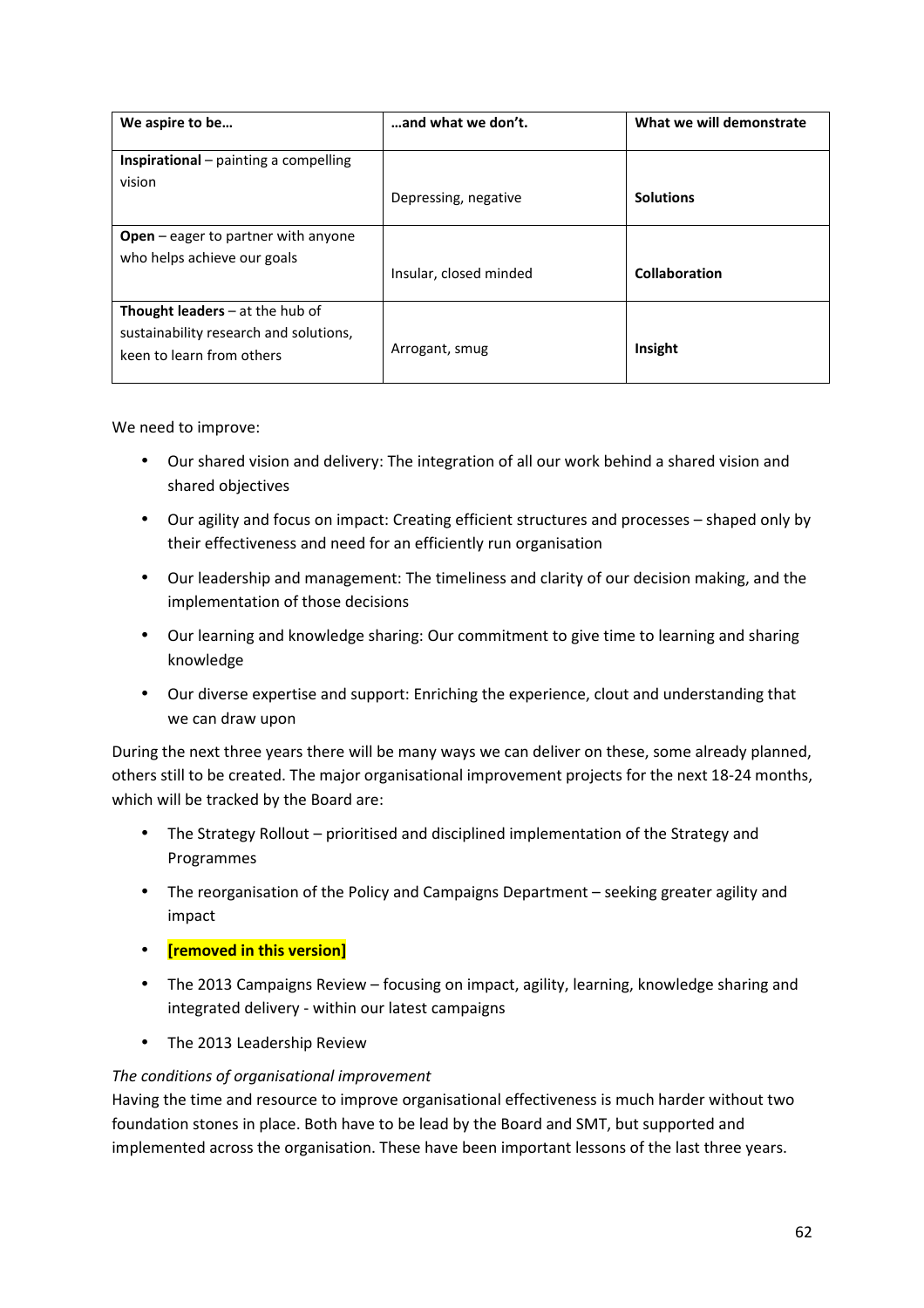- 1. Financial Stability: we commit to prudent financial decision-making and to the organisation's Reserves Policy
- 2. Overall ambition: we commit to great ambition in the face of our challenges, but we also commit to doing all we can to ensure that the workload for staff is both stretching *and manageable*. We are aware of the challenges of this commitment in a passionate campaigning organisation but we will focus from the prioritised ambition of the organisation's Strategy through to people's personal objectives on fulfilling this.

# **Priority Areas for Improvement**

#### *Integrated vision and delivery*

To deliver an integrated vision in practice requires leadership, discipline, trust and respect. We want to see staff working ever more effectively across teams and departments, building a richer understanding of each others' needs and contributions across different specialisms, so that we can all pull together to deliver our Strategy.

To support this, the Board and SMT must take a lead in being clearer and more realistic about our priorities. The new Strategy helps in this regard but must now be used with discipline over time. This will be hard, as we strive for transformational change in a time of planetary emergency, but that context makes it all the more important that we prioritise our work.

#### *Agility and Impact*

The urgency and gravity of the external context requires that we work with agility and focus on our impact.

This will require us to look with a clear-eyed focus at our structures and have the courage to change those which could be delivering more powerfully.

It requires that we prioritise a more manageable workload, simplify some of our processes, and use other processes more consistently. Using project management skills with more discipline will also greatly improve clarity of decision making and enable better prioritisation of our limited resources. We have to strike a balance between our money and staff time being fluid and movable whilst also planning enough so that we can organise resources, plan for complex production schedules and support our fundraising.

Agility relies upon us, in the inevitable chaos of the campaigning environment, getting much better at spotting opportunities, creating rapidly and acting decisively. It requires us all to improve at many things:

- clarifying who makes and is involved in what decisions seeking much greater efficiency;
- creativity and risk taking in our tactics;
- improving our discipline in accepting and supporting decisions;
- learning fast.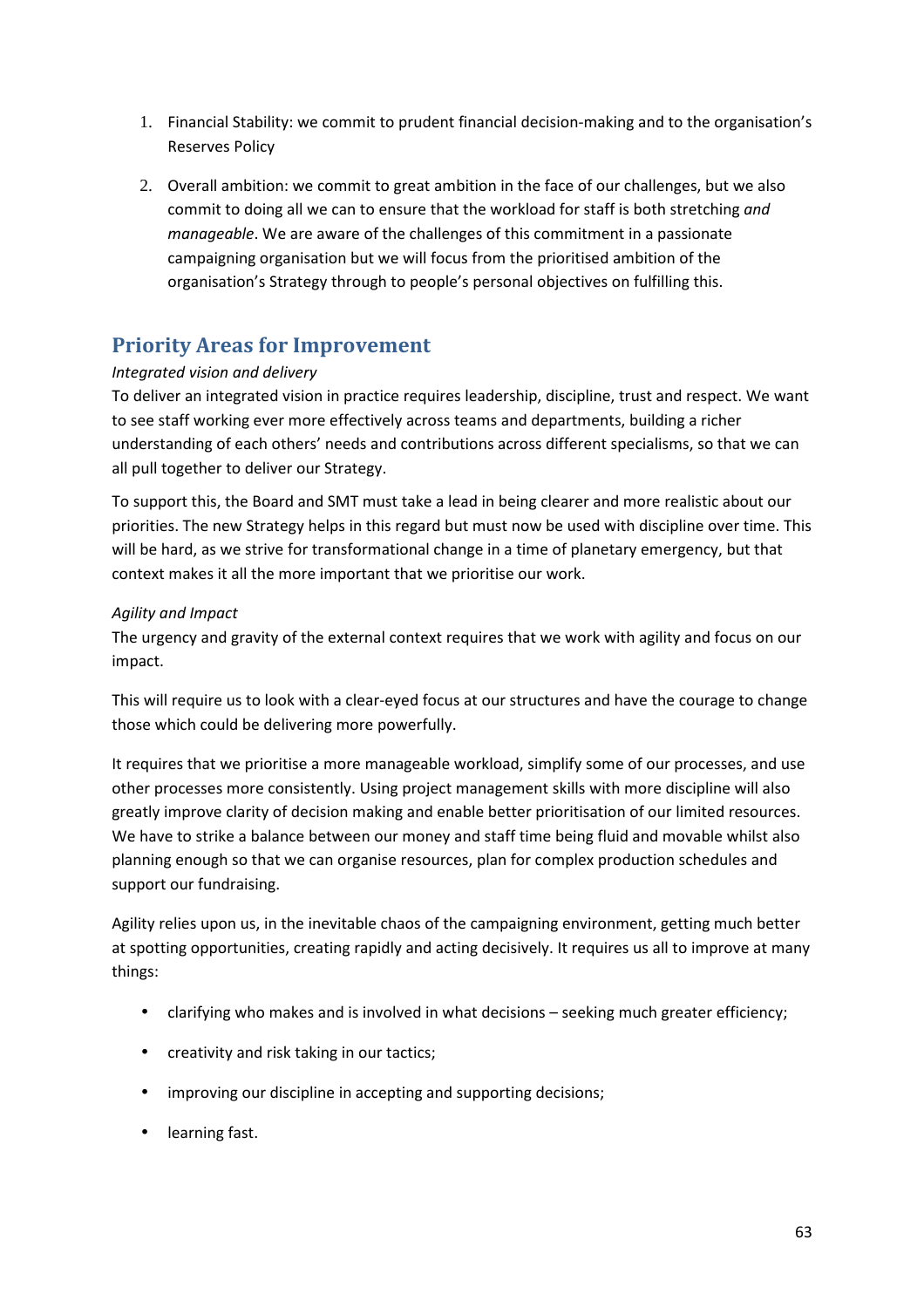#### *Leadership and management*

We will give particular support to our leaders and managers who are critical to the implementation of this Organisational Excellence Programme. Through being effective leaders they will support, inspire and stretch our wider staff and volunteers to give their best. That leadership will aim to offer latitude with accountability - in the context of disciplined implementation of our Strategy. Building our skill and confidence to make – and support - good, clear decisions will be particularly important. We will continue the progress in enabling good decisions through timely input at key departmental and team meetings. Training and follow-up learning opportunities are key to improving our leadership and management but we expect that our commitments around *agility* and *integrated vision* above will be equally important.

#### *Learning and knowledge*

This stronger prioritisation of our work is also essential to our learning. If we can step out of the selffulfilling loop of frenetic action with no review, we can stop reinventing the wheel and become more creative and impactful, building on our successes and strengths.

We want to tell the big picture narrative of sustainable development in a time of planetary emergency and offer compelling insights on a breadth of issues. We will improve how we capture our knowledge so we can use it, refine it and share it through networks. We will find new ways to open up to external thinking, and create fora where knowledge holders internally and externally can meet. Our aim is to strengthen our expertise and role as thought leaders – and to act as a hub for external experts.

#### *Diversity*

The majority of humanity needs to be part of solving the planetary emergency. Our Audience Strategy will point clearly to the need to inspire and involve more sections of society. We are currently under-represented in our leadership by women and BME's, and in some parts of our board/staff body by people with strong understanding of business and government – key constituencies we are seeking to influence. We will be more powerful and authoritative in changing the world if we draw on a wider diversity of skill, experience and power for the leadership and supporter base of our work. We are also committed to removing barriers that prevent inclusion and involvement of a greater diversity of people.

# **2014 Aim and Objectives**

These objectives – and the projects that will play a role in delivering them - seek to lift us forward dramatically on all of the areas described above. We have deliberately chosen not to create time consuming indicators; this Aim, like those in Policy and Campaigns, and Engagement, is focused on *delivery* and needs to walk that talk*.* We must find the most efficient ways to monitor progress. So progress will be partly assessed by the proxy of peoples' subjective assessment over the next 3 years mainly through surveys, but strengthened by the additional measures (principally external reviews) included in the table below. The SMT and Board Organisational Excellence Committee will also monitor the milestone indicators for the practical implementation of the Major Projects delivering on the Objectives.